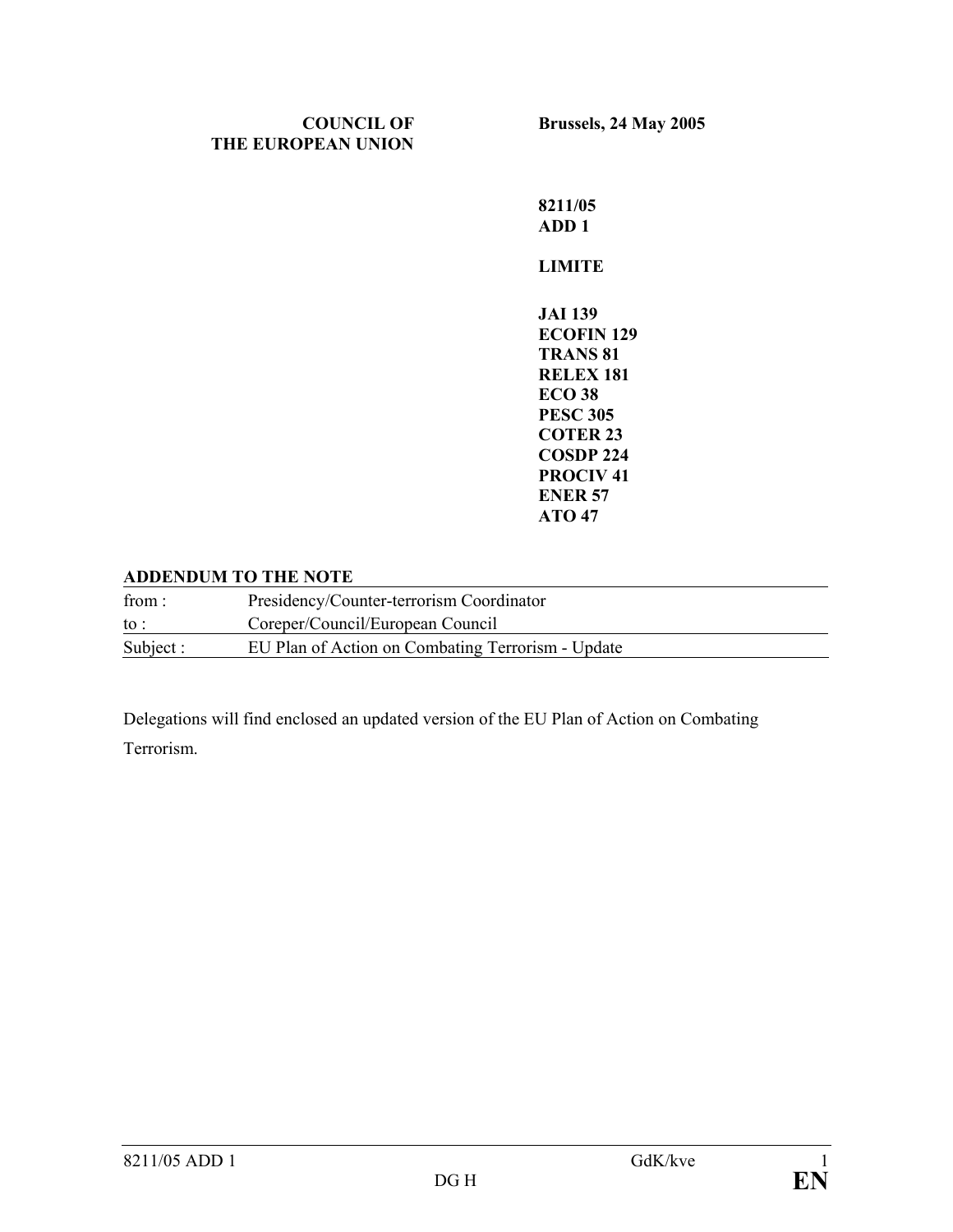## **Revised EU Plan of Action on Combating Terrorism**

| No.   | <b>Measure/Action</b>                                                                                     | <b>Competent Body</b>                       | <b>Deadlines</b> | <b>Status/Observations</b>                                                                                                     |
|-------|-----------------------------------------------------------------------------------------------------------|---------------------------------------------|------------------|--------------------------------------------------------------------------------------------------------------------------------|
|       |                                                                                                           |                                             |                  |                                                                                                                                |
|       |                                                                                                           |                                             |                  |                                                                                                                                |
|       |                                                                                                           |                                             |                  | Objective 1: To deepen the international consensus and enhance international efforts to combat terrorism.                      |
|       |                                                                                                           |                                             |                  |                                                                                                                                |
| 1.1   | Support the key role of the United Nations in                                                             | Presidency/HR and EU<br>Coordinator/        | Ongoing          | Ongoing discussion within the Council on possibilities for<br>improving co-ordination mechanisms between the EU and the UN.    |
|       | sustaining the international consensus and<br>mobilizing the international community as a                 | Commission                                  |                  |                                                                                                                                |
|       | whole, in particular the General Assembly and the                                                         |                                             |                  |                                                                                                                                |
|       | work of the Security Council, inter alia, through                                                         |                                             |                  |                                                                                                                                |
|       | its Counter-Terrorism Committee and the<br>Taliban/Al Queda Sanctions Committee, as well as               |                                             |                  |                                                                                                                                |
|       | the Terrorism Prevention Branch of the UN Office                                                          |                                             |                  |                                                                                                                                |
|       | of Drugs and Crime                                                                                        |                                             |                  |                                                                                                                                |
| 1.1.1 | Establish and develop contacts between the CFSP                                                           | <b>COTER/PSC</b>                            | Ongoing          | Enhanced cooperation with the CTED. The EU participated to                                                                     |
|       | Working Group on Terrorism and the Counter-<br><b>Terrorism Committee</b>                                 | Presidency, Co-ordinator,<br>Commission, MS |                  | CTED assessment missions to Morocco and Kenya. The Executive<br>Director of CTED addressed COTER in June.                      |
| 1.1.2 | Establish and develop contacts between the CFSP                                                           | COTER/PSC Presidency/ EU                    | Ongoing          | The head of the 1267 Committee as well as a delegation of the                                                                  |
|       | Working Group on Terrorism and the 1267                                                                   | Coordinator/ Commission,/MS                 |                  | 1267 monitoring Team visited EU institutions in April and May.                                                                 |
|       | Committee                                                                                                 |                                             |                  | Contacts continue in New York                                                                                                  |
| 1.1.3 | Share information on EU priority countries, as<br>appropriate, with the relevant Committees and/or their  | EU Coordinator/MS/<br>Commission            | End 2005         | Discussed with the Executive Director of CTED in June 2005.<br>Participation to CTED assessment missions contributed to ensure |
|       | structures for assisting in the implementation of                                                         |                                             |                  | coordination                                                                                                                   |
|       | commitments under UN Security Council Resolutions                                                         |                                             |                  |                                                                                                                                |
|       | 1267 and 1373                                                                                             |                                             |                  |                                                                                                                                |
| 1.1.4 | Identify ways to work in a more coordinated way with<br>UNODC including consideration of the signing of a | Council/MS/<br>Commission                   | Ongoing          | (i). UNODC is providing a matrix on its technical assistance<br>programmes. Further contacts should be pursued.                |
|       | Memorandum of Understanding between the UNODC                                                             |                                             |                  | (ii) MS should inform the Commission, the Council and other MS                                                                 |
|       | and the EU                                                                                                |                                             |                  | of any support they are providing to UNODC projects                                                                            |
| 1.2   | Work to ensure universal adherence to, and full                                                           | All                                         | Ongoing          | The EU has raised the issue of universal adherence to, and full                                                                |
|       | implementation of, existing United Nations                                                                |                                             |                  | implementation of, the UN Conventions and Protocols on<br>Terrorism in the political dialogue with several countries and       |
|       | Conventions on Terrorism, and to agree on the<br><b>Comprehensive UN Convention on terrorism</b>          |                                             |                  | international, regional and sub-regional organisations and will                                                                |
|       |                                                                                                           |                                             |                  | continue to do so. The EU will promote early ratification of the                                                               |
|       |                                                                                                           |                                             |                  | UN Convention for the Suppression of Acts of Nuclear Terrorism.                                                                |
| 1.2.1 | All Member States to ratify 12 International                                                              | <b>MS</b>                                   | Ongoing          | Not all Member States yet have a full record on                                                                                |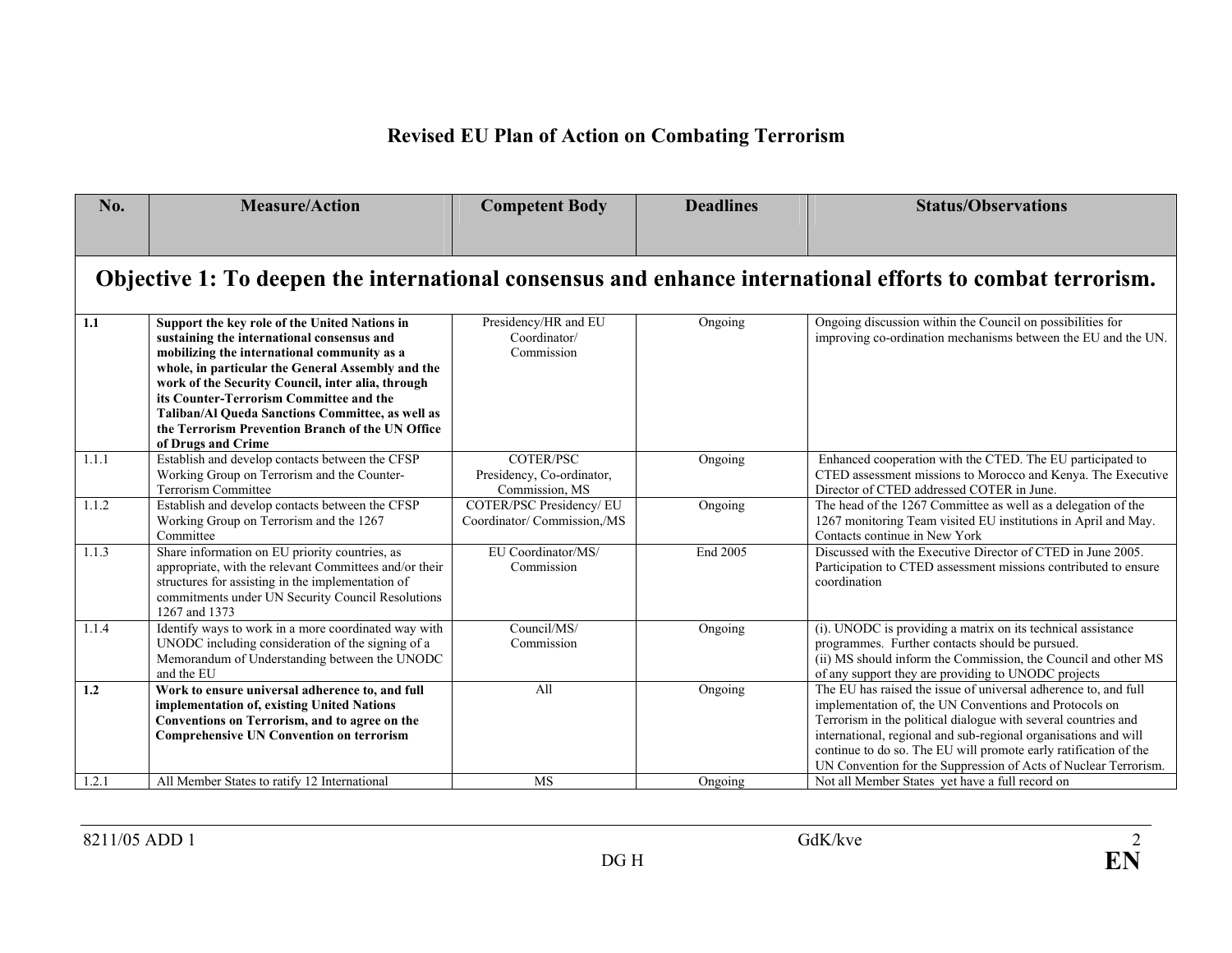| No.            | <b>Measure/Action</b>                                                                                                                                                                                                                                                                            | <b>Competent Body</b>                               | <b>Deadlines</b> | <b>Status/Observations</b>                                                                                                                                                                                                                                                                                                                                                            |
|----------------|--------------------------------------------------------------------------------------------------------------------------------------------------------------------------------------------------------------------------------------------------------------------------------------------------|-----------------------------------------------------|------------------|---------------------------------------------------------------------------------------------------------------------------------------------------------------------------------------------------------------------------------------------------------------------------------------------------------------------------------------------------------------------------------------|
|                |                                                                                                                                                                                                                                                                                                  |                                                     |                  |                                                                                                                                                                                                                                                                                                                                                                                       |
|                | Conventions against Terrorism and continue to lobby<br>for this in third countries both bilaterally and at EU<br>level. All Member States to sign the UN Convention<br>for the Suppression of Acts of Nuclear Terrorism as<br>soon as possible                                                   |                                                     |                  | ratification/implementation.<br>The UN Convention for the Suppression of Acts of Nuclear<br>Terrorism will be open to signature on 14 September 2005.                                                                                                                                                                                                                                 |
| 1.2.2          | Identify and demarche, on the basis of agreed<br>mandates, Third Countries which are failing to meet<br>their commitments under UNSCR 1373                                                                                                                                                       | Council/HR/<br>EU Coordinator and<br>Commission     | Ongoing          | COTER to continue identify target countries, in close coordination<br>with the CTED                                                                                                                                                                                                                                                                                                   |
| 1.2.3          | Coordinated EU position on reservations to<br>Conventions should be encouraged                                                                                                                                                                                                                   | COUNCIL/MS/<br>Commission                           | Ongoing          | This issue is regularly discussed in COTER and COJUR.                                                                                                                                                                                                                                                                                                                                 |
| 1.2.4<br>1.2.5 | Promote the adoption of Comprehensive UN<br>Convention against Terrorism                                                                                                                                                                                                                         | $MS$ at UNGA and the $6th$<br>Committee of the UNGA | Ongoing          | Progress on this draft remains blocked at the UN on the issue of<br>the scope of the Convention. The EU should agree a coordinated<br>strategy aimed at reaching agreement, building on the positive<br>momentum created by the adoption of the Convention for the<br>Suppression of Acts of Nuclear Terrorism                                                                        |
| 1.3            | Work with and within regional and international<br>organisations to ensure their effective contribution<br>to combating terrorism in accordance with UN<br>obligations                                                                                                                           | All                                                 | Ongoing          |                                                                                                                                                                                                                                                                                                                                                                                       |
| 1.3.1          | Support the Council of Europe's work on combating<br>terrorism and in particular support the CoE<br>Committee of Experts on Terrorism (CODEXTER) in<br>their work on formulating an instrument dealing with<br>the prevention of terrorism and covering existing<br>lacunae in international law | MS/EU Coordinator/<br>Commission                    | Ongoing          | CODEXTER has adopted the convention on the prevention of acts<br>of terrorism that provides, inter alia, for a criminalisation of public<br>provocation to commit acts of terrorism and of recruitment and<br>training of terrorists. It is expected that the draft instrument will be<br>signed in May 2005.                                                                         |
| 1.3.2          | Identify avenues for expert exchanges between the<br>CFSP Working Group and Regional and Sub-<br>Regional Organisations                                                                                                                                                                          | <b>COTER/PSC</b>                                    | Ongoing          | The EU has developed its contacts with a number of regional and<br>sub-regional organisations, notably OSCE, ASEAN, AU and<br>OAS. The EU is considering the issue of providing support to CT<br>initiatives of regional organisations (such as the JCLEC and the<br>AU centre for the Study and Research on Terrorism) as possible<br>fora for information exchange and cooperation. |
| 1.3.3          | Develop further Technical Assistance projects aimed<br>at Counter-Terrorism capacity building for Regional<br>and Sub-Regional Organisations                                                                                                                                                     | Commission/MS/Council                               | Ongoing          | (i) Council, Commission and Member States to develop proposals<br>for assistance to such organisations<br>(ii) MS to supply expertise and funding to the maximum extent<br>possible<br>(iii) list of experts to be set up                                                                                                                                                             |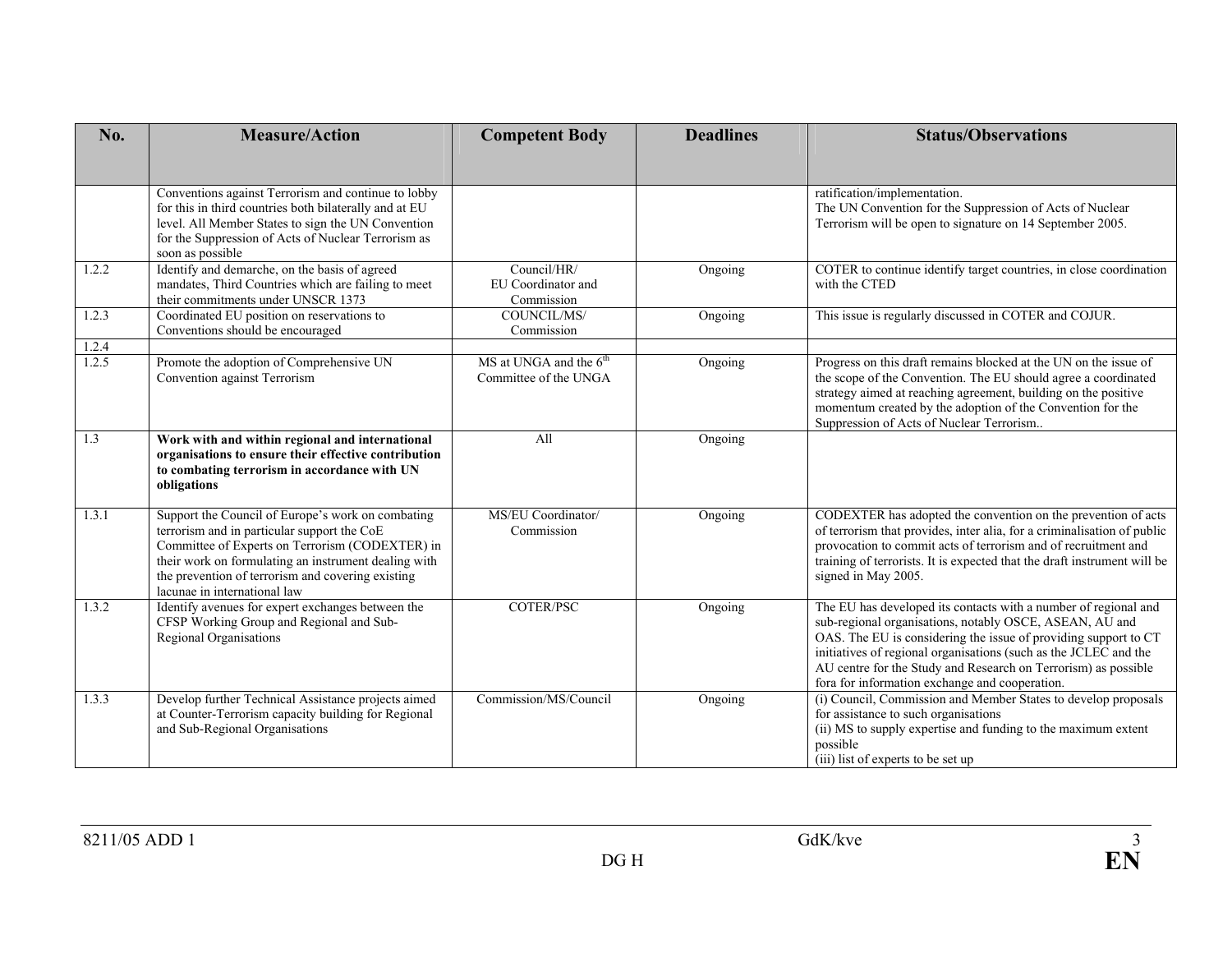| No.   | <b>Measure/Action</b>                                                                                                                                                                                                        | <b>Competent Body</b>            | <b>Deadlines</b> | <b>Status/Observations</b>                                                                                                                                                                                                                                                                                                                                                                                                                                                                                                                                                                                                        |
|-------|------------------------------------------------------------------------------------------------------------------------------------------------------------------------------------------------------------------------------|----------------------------------|------------------|-----------------------------------------------------------------------------------------------------------------------------------------------------------------------------------------------------------------------------------------------------------------------------------------------------------------------------------------------------------------------------------------------------------------------------------------------------------------------------------------------------------------------------------------------------------------------------------------------------------------------------------|
|       |                                                                                                                                                                                                                              |                                  |                  |                                                                                                                                                                                                                                                                                                                                                                                                                                                                                                                                                                                                                                   |
| 1.3.4 | Ratify the UN-Convention against Transnational<br>organised crime and Protocols thereto and lobby for<br>this in third countries both bilaterally and at the EU<br>level                                                     | MS/Council                       | Ongoing          | All Member States have signed the Convention, 17 Member States<br>have ratified it. The European Community has signed and<br>approved it.<br>All Member States and the European Community have signed the<br>Protocol on Trafficking in Persons, Especially Women and<br>Children, 14 Member States have ratified it.<br>All Member States and the European Community have signed the<br>Protocol against the Smuggling of Migrants, 12 Member States<br>have ratified it.<br>18 Member States and the European Community have signed the<br>Protocol on Firearms, 8 Member States have ratified it and 1 MS<br>has acceded to it |
| 1.4   | Strengthening further cooperation with the US<br>and other parties in countering the threat posed by<br>terrorism, building on the solidarity and<br>cooperation enshrined in the 2001 Plan of Action<br>to combat terrorism | <b>EU Coordinator/Commission</b> | Ongoing          | Outstanding elements of the 2001 Plan of Action to Combat<br><b>Terrorism are included in this Action Plan</b>                                                                                                                                                                                                                                                                                                                                                                                                                                                                                                                    |
| 1.4.1 | Enhance counter terrorism dialogue at political and<br>official level with the US                                                                                                                                            | All                              | Ongoing          | An informal EU-US ad-hoc Troika meeting on terrorist financing<br>took place in May. COTER Troika held with the US in May. The<br>SG/HR and the EU Coordinator met Secretary Chertoff of<br>Homeland Security in May.<br>The third meeting of the High Level Policy Dialogue on Border<br>and Transport Security with the US held in May.<br>Regular meetings at expert level are taking place.                                                                                                                                                                                                                                   |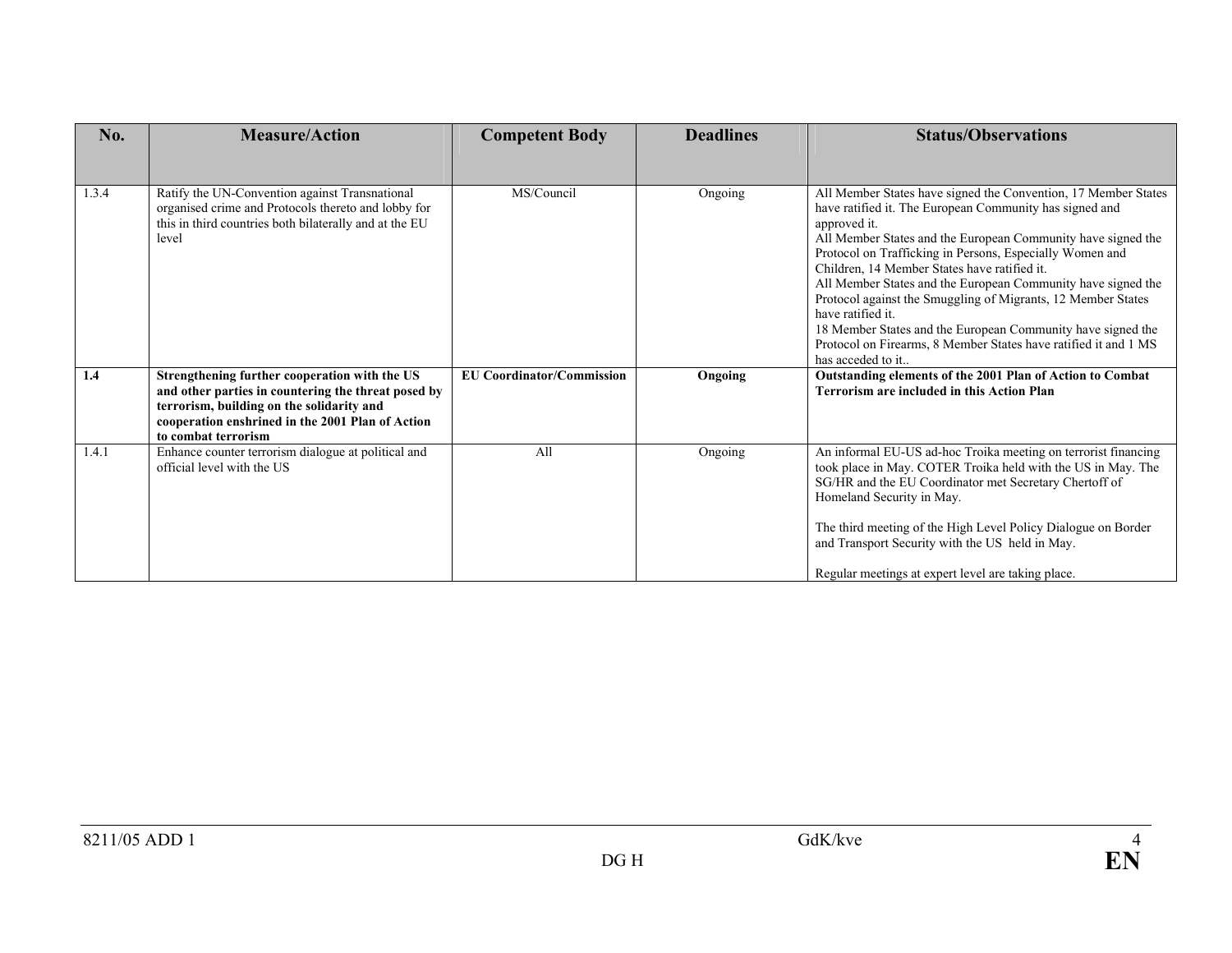| No.   | <b>Measure/Action</b>                                                                                                                                                                                                        | <b>Competent Body</b>                                          | <b>Deadline</b>      | <b>Status/Observations</b>                                                                                                                                                                                                                                                                                                                                                                                                                                                                                                                                                                                                                                                                                                                                                              |
|-------|------------------------------------------------------------------------------------------------------------------------------------------------------------------------------------------------------------------------------|----------------------------------------------------------------|----------------------|-----------------------------------------------------------------------------------------------------------------------------------------------------------------------------------------------------------------------------------------------------------------------------------------------------------------------------------------------------------------------------------------------------------------------------------------------------------------------------------------------------------------------------------------------------------------------------------------------------------------------------------------------------------------------------------------------------------------------------------------------------------------------------------------|
|       |                                                                                                                                                                                                                              |                                                                |                      |                                                                                                                                                                                                                                                                                                                                                                                                                                                                                                                                                                                                                                                                                                                                                                                         |
|       |                                                                                                                                                                                                                              |                                                                |                      | Objective 2: To reduce the access of terrorists to financial and other economic resources                                                                                                                                                                                                                                                                                                                                                                                                                                                                                                                                                                                                                                                                                               |
| 2.1   | Ensure the effectiveness of EU asset freezing<br>procedures, including the non-financial economic<br>resources, in accordance with UN obligations and<br>the need to respect due process and the rule of law                 | RELEX (in sanction<br>form)/COTER/Commission/EU<br>Coordinator | Ongoing              |                                                                                                                                                                                                                                                                                                                                                                                                                                                                                                                                                                                                                                                                                                                                                                                         |
|       | Mechanisms for designation of terrorists and asset<br>freezing should be kept under constant review<br>with a view to improving their effectiveness                                                                          |                                                                | Ongoing<br>See below |                                                                                                                                                                                                                                                                                                                                                                                                                                                                                                                                                                                                                                                                                                                                                                                         |
| 2.1.1 | Ratification and full implementation of the 1999 UN<br>Convention for the Suppression of the Financing of<br>Terrorism and to give increased effect to the<br>provisions of UNSCR 1373 directed to the freezing of<br>assets | <b>MS</b>                                                      | 1 January 2005       | Action also under Objective 1.2.1. Encouragement needs to be<br>provided to the two MS who have not yet ratified the 1999 UN<br>Convention for the Suppression of the Financing of Terrorism                                                                                                                                                                                                                                                                                                                                                                                                                                                                                                                                                                                            |
| 2.2   | <b>Establish operational links and improve</b><br>cooperation between relevant bodies to facilitate<br>enhanced exchange of information on terrorist<br>financing                                                            |                                                                |                      |                                                                                                                                                                                                                                                                                                                                                                                                                                                                                                                                                                                                                                                                                                                                                                                         |
| 2.2.1 | Establish specific intelligence capacity in relation to<br>terrorist financing within SitCen to inform the work<br>of relevant bodies                                                                                        | HR/SitCen                                                      | September 2004       | Achieved                                                                                                                                                                                                                                                                                                                                                                                                                                                                                                                                                                                                                                                                                                                                                                                |
| 2.2.2 | Increase cooperation between national competent<br>authorities, Financial Intelligence Units and private<br>financial institutions to facilitate improved exchange<br>of information on terrorist financing                  | MS/EU Coordinator/<br>Private Sector                           | Ongoing              | The Council reached a general approach on the Commission<br>proposal for a Council Decision on the exchange of information<br>and cooperation concerning terrorist offences which extends to<br>information exchange on all terrorist offences, convictions and<br>disqualifications, including those connected with the financing of<br>terrorist acts. Among other things it proposes that MS must<br>designate a specialised service within the Police responsible for<br>collection and dissemination of all relevant information.<br>Member States shall ensure the full implementation of the Council<br>Decision of 17 October 2000 concerning arrangements for<br>cooperation between financial intelligence units of the Member<br>States in respect of exchanging information |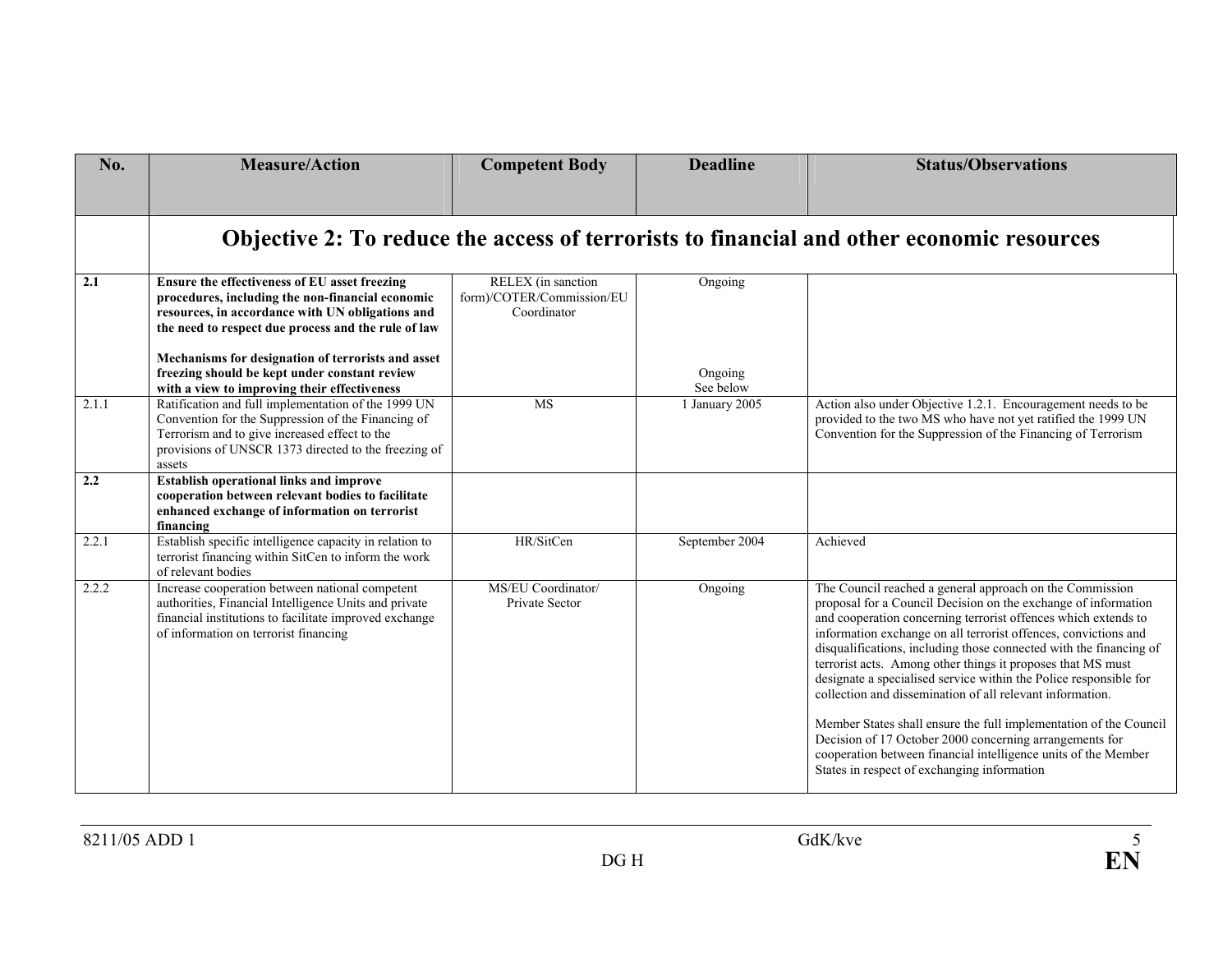| No.   | <b>Measure/Action</b>                                                                                                                                                                                                                                                                                                                                                                                                                                                                                                                                                                                                                                                     | <b>Competent Body</b>                 | <b>Deadline</b>                           | <b>Status/Observations</b>                                                                                                                                                                                                                                                                                                                                                                                                                                                                                                                                                                                                                                         |
|-------|---------------------------------------------------------------------------------------------------------------------------------------------------------------------------------------------------------------------------------------------------------------------------------------------------------------------------------------------------------------------------------------------------------------------------------------------------------------------------------------------------------------------------------------------------------------------------------------------------------------------------------------------------------------------------|---------------------------------------|-------------------------------------------|--------------------------------------------------------------------------------------------------------------------------------------------------------------------------------------------------------------------------------------------------------------------------------------------------------------------------------------------------------------------------------------------------------------------------------------------------------------------------------------------------------------------------------------------------------------------------------------------------------------------------------------------------------------------|
|       |                                                                                                                                                                                                                                                                                                                                                                                                                                                                                                                                                                                                                                                                           |                                       |                                           |                                                                                                                                                                                                                                                                                                                                                                                                                                                                                                                                                                                                                                                                    |
|       |                                                                                                                                                                                                                                                                                                                                                                                                                                                                                                                                                                                                                                                                           |                                       |                                           |                                                                                                                                                                                                                                                                                                                                                                                                                                                                                                                                                                                                                                                                    |
|       |                                                                                                                                                                                                                                                                                                                                                                                                                                                                                                                                                                                                                                                                           |                                       | End 2005                                  | The FIU-NET project, co-financed by the Commission, is<br>designed to establish a fully operational computer network linking<br>all MS Financial Intelligence Units (FIUs) for the processing and<br>exchange of financial information, including intelligence<br>suspected to be associated with terror financing. Currently 21 MS<br>have adhered. According to the strategy against terrorist financing,<br>all MS should be fully functioning members of FIU.NET by end<br>2005                                                                                                                                                                                |
| 2.2.3 | Establish an electronic list of persons, groups and<br>entities in relation to which restrictive measures apply                                                                                                                                                                                                                                                                                                                                                                                                                                                                                                                                                           | Commission/Private Sector             | Progress to be reported on by<br>end 2004 | In June 2004, the European Commission, in partnership with the<br>four European Credit Sector Federations have established an<br>electronic database containing all relevant data concerning<br>persons, groups and entities, subject to European Union financial<br>sanctions                                                                                                                                                                                                                                                                                                                                                                                     |
| 2.3   | Develop and implement an EU strategy on the<br>suppression of terrorist financing, including the<br>regulation of charitable organisations and<br>alternative remittance systems<br>Tools for improving traceability and transparency<br>of the movement of funds by terrorists, terrorist<br>organisations and those who finance terrorism,<br>especially with respect to transactions through the<br>informal banking sector and via non-profit<br>organisations should be developed                                                                                                                                                                                    |                                       | December 2004 and June<br>2005            | Strategy adopted by European Council on 17 December.2004 First<br>report on implementation due by June 2005.                                                                                                                                                                                                                                                                                                                                                                                                                                                                                                                                                       |
| 2.3.1 | Identification of measures to improve effectiveness<br>and efficiency of the mechanism set up to freeze the<br>assets of terrorists and terrorist organisations and to<br>identify the holders and true beneficiaries of bank<br>accounts, irrespective of their place of residence<br>Proposal for a Third Money Laundering Directive,<br>which addresses terrorist financing, requires MS to<br>ensure that credit and financial institutions are able to<br>respond fully and rapidly to enquiries from national<br>Financial Intelligence Units or other authorities about<br>any business relationship such institutions have or<br>have had with a specified person | Council/Commission/<br>EU Coordinator | Ongoing                                   | Partly achieved during Irish Presidency; discussion on further<br>revision continued by the Netherlands and Luxembourg<br>Presidency. Effectiveness of the mechanism and of<br>implementation at national level is kept under review. The<br>recommendations contained in the best practices paper developed<br>in the Foreign Relations Counsellors Group <sup>1</sup> concerning national<br>rules and procedures for implementing asset freezing measures is<br>kept under review in the Group<br>22 April Commission Communication on Organised Financial<br>Crime addressed transparency issues<br>The Framework Decision on the Execution of Orders Freezing |

**<sup>1</sup>** Doc. 13851/4/04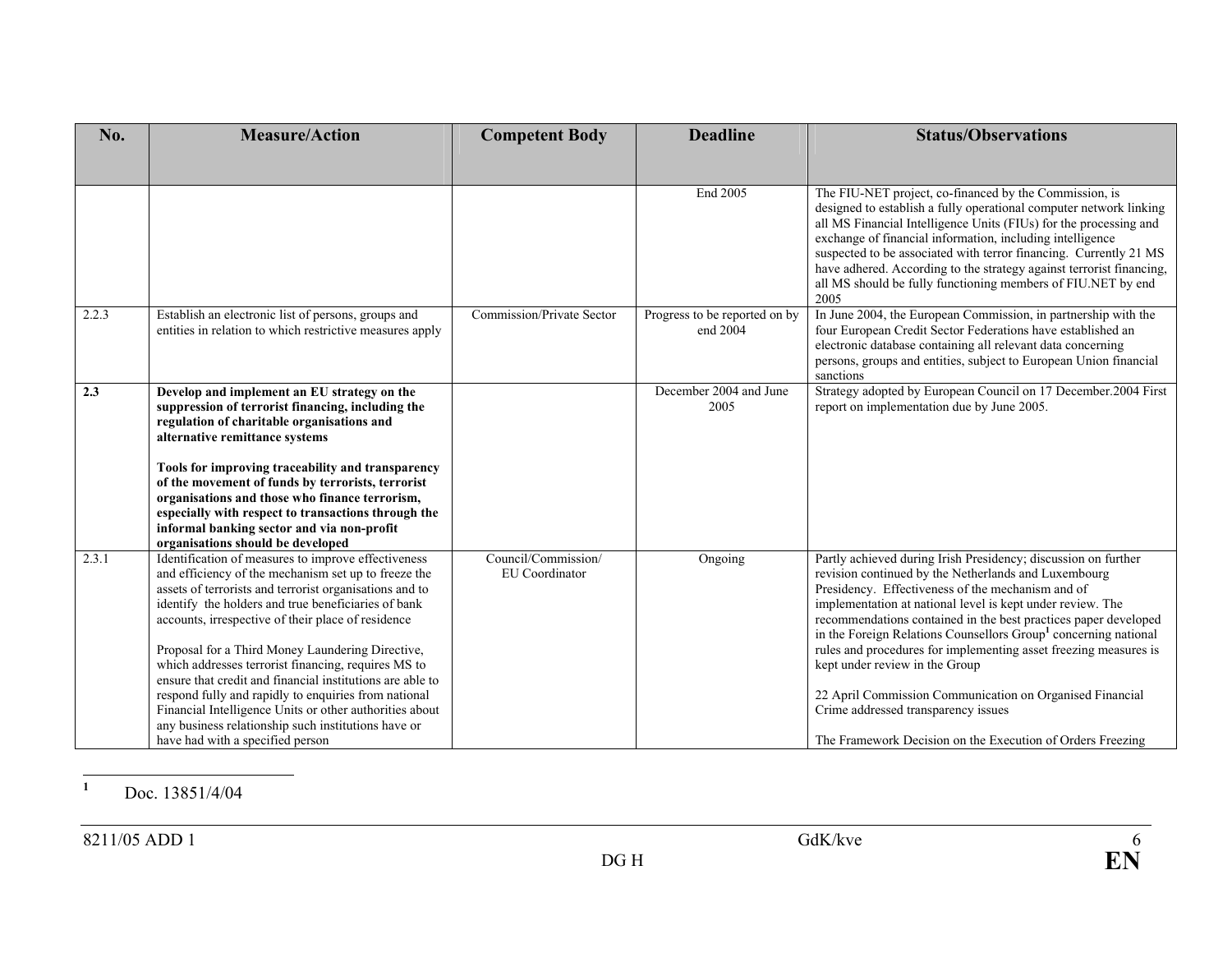| No.   | <b>Measure/Action</b>                                                                                                                                                                     | <b>Competent Body</b> | <b>Deadline</b>       | <b>Status/Observations</b>                                                                                                                                                                                                                                                                                                                                                                                                                                                                                                                                                                                                                                                 |
|-------|-------------------------------------------------------------------------------------------------------------------------------------------------------------------------------------------|-----------------------|-----------------------|----------------------------------------------------------------------------------------------------------------------------------------------------------------------------------------------------------------------------------------------------------------------------------------------------------------------------------------------------------------------------------------------------------------------------------------------------------------------------------------------------------------------------------------------------------------------------------------------------------------------------------------------------------------------------|
|       |                                                                                                                                                                                           |                       |                       |                                                                                                                                                                                                                                                                                                                                                                                                                                                                                                                                                                                                                                                                            |
|       |                                                                                                                                                                                           |                       |                       | Property and Evidence includes terrorist offences within its scope.<br>It facilitates intra-EU freezing measures by establishing the<br>principle of mutual recognition of freezing orders which must be<br>recognised and enforced directly by the competent judicial<br>authorities of the MS.                                                                                                                                                                                                                                                                                                                                                                           |
|       |                                                                                                                                                                                           |                       |                       | Agreement on a general approach to the draft 3rd Money<br>Laundering Directive reached on 7 December 2004. EP will vote<br>on 25 May 2005.                                                                                                                                                                                                                                                                                                                                                                                                                                                                                                                                 |
|       | Proposal for a Regulation on controls of cash entering                                                                                                                                    |                       |                       | The Framework Decision on the Execution of Confiscation<br>Orders includes acts of terrorism within its scope.                                                                                                                                                                                                                                                                                                                                                                                                                                                                                                                                                             |
|       | or leaving the Community is currently under<br>discussion in the Council.                                                                                                                 |                       |                       | Political agreement on the draft cash controls regulation reached<br>on 16 November 2004                                                                                                                                                                                                                                                                                                                                                                                                                                                                                                                                                                                   |
| 2.3.2 | Review capacity of EU institutions and legal<br>instruments to respond to the problem of aliases/front<br>organisations and apply sanctions against leaders of<br>terrorist organisations | Council               | Ongoing               | Effective freezing action will require from all Member States<br>efforts to prepare designations that are based on solid intelligence<br>and information from competent authorities which comply with<br>the criteria the EU uses for freezing, drawing on the enhanced<br>information sharing recommended above, while respecting legal<br>safeguards. There should be greater focus on front organisations,<br>non-profit organisations and individuals as well as on problems<br>relating to the re-naming of organisations. The Council, together<br>with the Commission, will examine whether the legal framework<br>can be strengthened with regard to these issues. |
| 2.3.3 | Considering improvements on regulation and<br>transparency of legal entities, including charities,<br>which may be used by terrorists to acquire funding for<br>their activities          | Council/Commission    | $\overline{O}$ ngoing | (i) Commission examining scope for measures to prevent terrorist<br>groups infiltrating legitimate activities and the question of the<br>need for a legal instrument to set up a system for registering bank<br>accounts. [See Commission Communication on measures to be<br>taken to combat terrorism and other forms of serious crime, in<br>particular to improve exchanges of information. COM (2004)<br>$221$ ]                                                                                                                                                                                                                                                       |
|       |                                                                                                                                                                                           |                       | End 2005              | (ii) With a view to the full implementation of Special<br>Recommendation VIII of the FATF, and as a follow up to the<br>conclusions of the combined ECOFIN/JHA Council of October<br>2001, the Commission is invited to assess the need for measures at<br>the EU level, in addition to those taken at national level, in                                                                                                                                                                                                                                                                                                                                                  |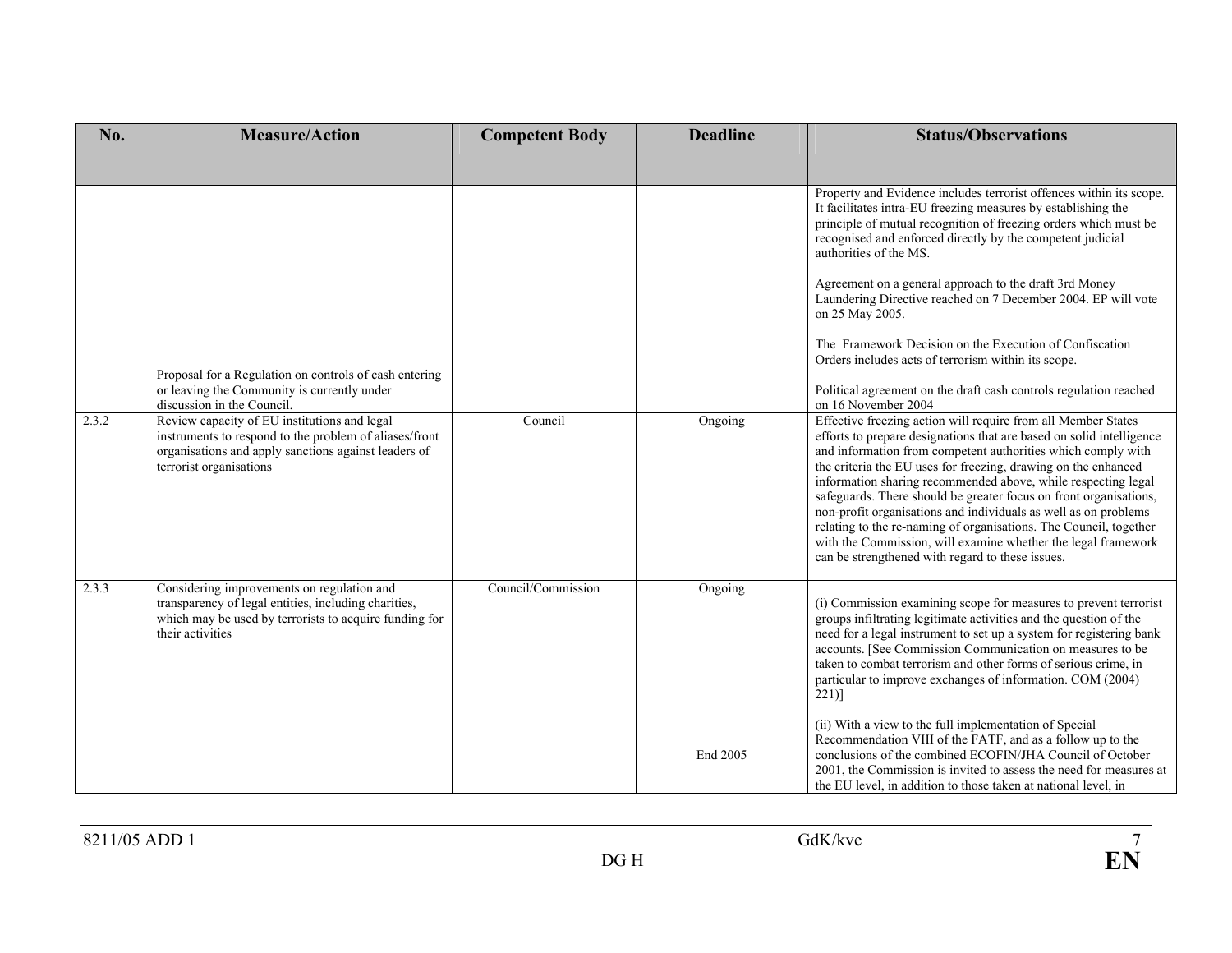| No.   | <b>Measure/Action</b>                                                                                                                                                                                                               | <b>Competent Body</b>         | <b>Deadline</b>  | <b>Status/Observations</b>                                                                                                                                                                                                                                                                                                                                                                                                                                                                                                                                                                                                                                                                                                                                                                                                                                                                                                                                                                                                                                                                                                                                                                       |
|-------|-------------------------------------------------------------------------------------------------------------------------------------------------------------------------------------------------------------------------------------|-------------------------------|------------------|--------------------------------------------------------------------------------------------------------------------------------------------------------------------------------------------------------------------------------------------------------------------------------------------------------------------------------------------------------------------------------------------------------------------------------------------------------------------------------------------------------------------------------------------------------------------------------------------------------------------------------------------------------------------------------------------------------------------------------------------------------------------------------------------------------------------------------------------------------------------------------------------------------------------------------------------------------------------------------------------------------------------------------------------------------------------------------------------------------------------------------------------------------------------------------------------------|
|       |                                                                                                                                                                                                                                     |                               |                  |                                                                                                                                                                                                                                                                                                                                                                                                                                                                                                                                                                                                                                                                                                                                                                                                                                                                                                                                                                                                                                                                                                                                                                                                  |
|       |                                                                                                                                                                                                                                     |                               |                  | particular with regard to the transparency of legal entities in the<br>non-profit sector with a view to reducing the vulnerabilities of this<br>sector to abuse for terrorist financing. A report should be made to<br>the Council by the end of 2005<br>(iii) Review of MS non-profit sectors currently underway in<br>Financial Action Task Force Working Group. The Union is<br>closely following this work.                                                                                                                                                                                                                                                                                                                                                                                                                                                                                                                                                                                                                                                                                                                                                                                  |
| 2.4   | Cooperate closely with the Financial Action Task<br>Force (FATF) on all issues regarding the financing<br>of terrorism and ensure that the EU framework is<br>adapted to the nine special recommendations on<br>terrorist financing | All                           |                  |                                                                                                                                                                                                                                                                                                                                                                                                                                                                                                                                                                                                                                                                                                                                                                                                                                                                                                                                                                                                                                                                                                                                                                                                  |
| 2.4.1 | All Member States to implement the FATF 9 special<br>recommendations on terrorist financing                                                                                                                                         | <b>MS</b>                     | <b>July 2005</b> | FATF Special Recommendation I: Ratify and implement UN<br>instruments - all MS committed to ratify, and 23 MS have so far<br>ratified the UN Convention for the Suppression of the Financing<br>of Terrorism, which came into force in April 2002. At EU level,<br>all Security Council Resolutions concerning the freezing of assets<br>of identified persons and entities have been implemented                                                                                                                                                                                                                                                                                                                                                                                                                                                                                                                                                                                                                                                                                                                                                                                                |
| 2.4.2 | Review EU and terrorist financing legislation and<br>structures in particular on their compatibility with<br>FATF standards.                                                                                                        | COUNCIL/MS/<br>EU Coordinator | December 2005    | (i) FATF Special Recommendation VI requires States to ensure<br>that alternative remittance systems are licensed or registered and<br>that they are subject to the same FATF recommendations as apply<br>to banks. The FATF Working Group on Terrorist Financing is<br>leading a project to establish an early warning system to promote<br>information exchange and joint action to disrupt illegal<br>international funds transfers<br>(ii) Commission Communication on a New Legal Framework for<br>Payments in the Internal Market, favours integrating Special<br>Recommendations VI on alternative remittance and VII on wire<br>transfers into Community law. This would help ensure a level EU<br>playing field in the approach to these Recommendations which<br>both deal with payments issues.<br>(iii) Special Recommendation IV: Reporting suspicious<br>transactions related to terrorism - The Third Money Laundering<br>Directive will oblige banks and other persons subject to the<br>Directive, to report transactions suspected to be linked to terrorist<br>financing. Agreement on a general approach to the draft directive<br>reached by the Council on 7 December 2004. |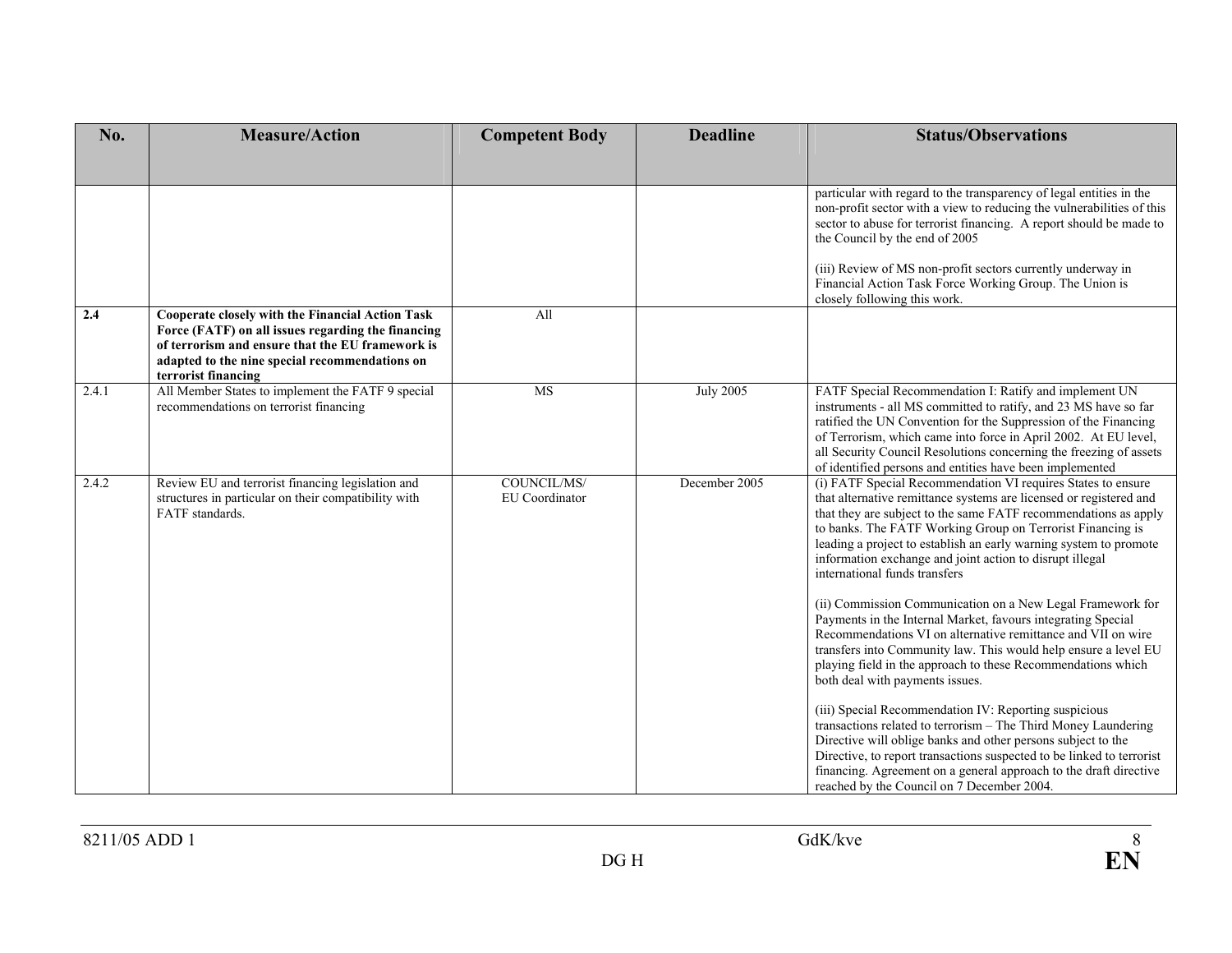| No.   | <b>Measure/Action</b>                                                                                                                | <b>Competent Body</b>                               | <b>Deadline</b>               | <b>Status/Observations</b>                                                                                                                                                                                                                                                                                                                                                                                                                                                                                                                                                                                                                                                                                                        |
|-------|--------------------------------------------------------------------------------------------------------------------------------------|-----------------------------------------------------|-------------------------------|-----------------------------------------------------------------------------------------------------------------------------------------------------------------------------------------------------------------------------------------------------------------------------------------------------------------------------------------------------------------------------------------------------------------------------------------------------------------------------------------------------------------------------------------------------------------------------------------------------------------------------------------------------------------------------------------------------------------------------------|
|       |                                                                                                                                      |                                                     |                               |                                                                                                                                                                                                                                                                                                                                                                                                                                                                                                                                                                                                                                                                                                                                   |
|       |                                                                                                                                      |                                                     |                               |                                                                                                                                                                                                                                                                                                                                                                                                                                                                                                                                                                                                                                                                                                                                   |
|       |                                                                                                                                      |                                                     |                               | (iv) Special Recommendation V: International cooperation in the<br>fight against terrorist financing - at EU level this is ensured<br>through a series of instruments and Financial Directives including<br>those on mutual recognition and the Council Decision on the<br>exchange of information among Financial Intelligence Units<br>(v) Special recommendation IX: cash couriers. The<br>implementation of SR IX at EU level is already partly assured by<br>the existing Customs Code and will be completed once the<br>proposal for a regulation on controls of cash entering or leaving<br>the Community Customs territory is adopted by the Council and<br>the Parliament (political agreement reached by the Council in |
|       |                                                                                                                                      |                                                     |                               | November 2004)                                                                                                                                                                                                                                                                                                                                                                                                                                                                                                                                                                                                                                                                                                                    |
|       |                                                                                                                                      |                                                     |                               | The Council will consider, in consultation with the Commission,<br>the possibility of commissioning an independent scrutiny of the<br>EU's efforts in the fight against terrorist financing and how the<br>current strategy will enhance those efforts, in relation to the 9<br>FATF special recommendations on terrorist financing                                                                                                                                                                                                                                                                                                                                                                                               |
|       |                                                                                                                                      |                                                     |                               | Relex/Sanction Formation<br>Agreed on best practices document for implementation of                                                                                                                                                                                                                                                                                                                                                                                                                                                                                                                                                                                                                                               |
| 2.4.3 | Initiate outreach programmes to EU financial private<br>sector to coordinate procedures to combat terrorist<br>financing             | Council/Commission                                  | Commence by September<br>2004 | sanctions regarding terrorist financing<br>The Commission Communication of 29 March calls for the need<br>to bring in measures to improve transparency of bodies corporate<br>in order to counter the infiltration of the legitimate sector by<br>terrorist organisations.                                                                                                                                                                                                                                                                                                                                                                                                                                                        |
| 2.5   | Pursue political and technical dialogue with Third<br>Countries, in order to step up the fight against the<br>financing of terrorism | Presidency/<br>Commission/<br><b>EU</b> Coordinator | Ongoing                       | Measures to combat terrorism, including the financing of<br>terrorism, already play a priority role in EU relations with<br>Third Countries and EU technical assistance programmes.<br>See also Objective 7                                                                                                                                                                                                                                                                                                                                                                                                                                                                                                                       |
| 2.5.1 | Pursue ad hoc expert level dialogue with third<br>countries on financing in line with EU priorities                                  | COTER/Commission/<br><b>EU</b> Coordinator          | Ongoing                       | An informal EU-US ad-hoc Troika meeting on terrorist financing<br>took place in May. The second EU-US practitioners' workshop<br>(prosecutors/designators) took place in April.<br>The second workshop on terrorist financing between EU and GCC<br>countries was held on 5 and 6 March.                                                                                                                                                                                                                                                                                                                                                                                                                                          |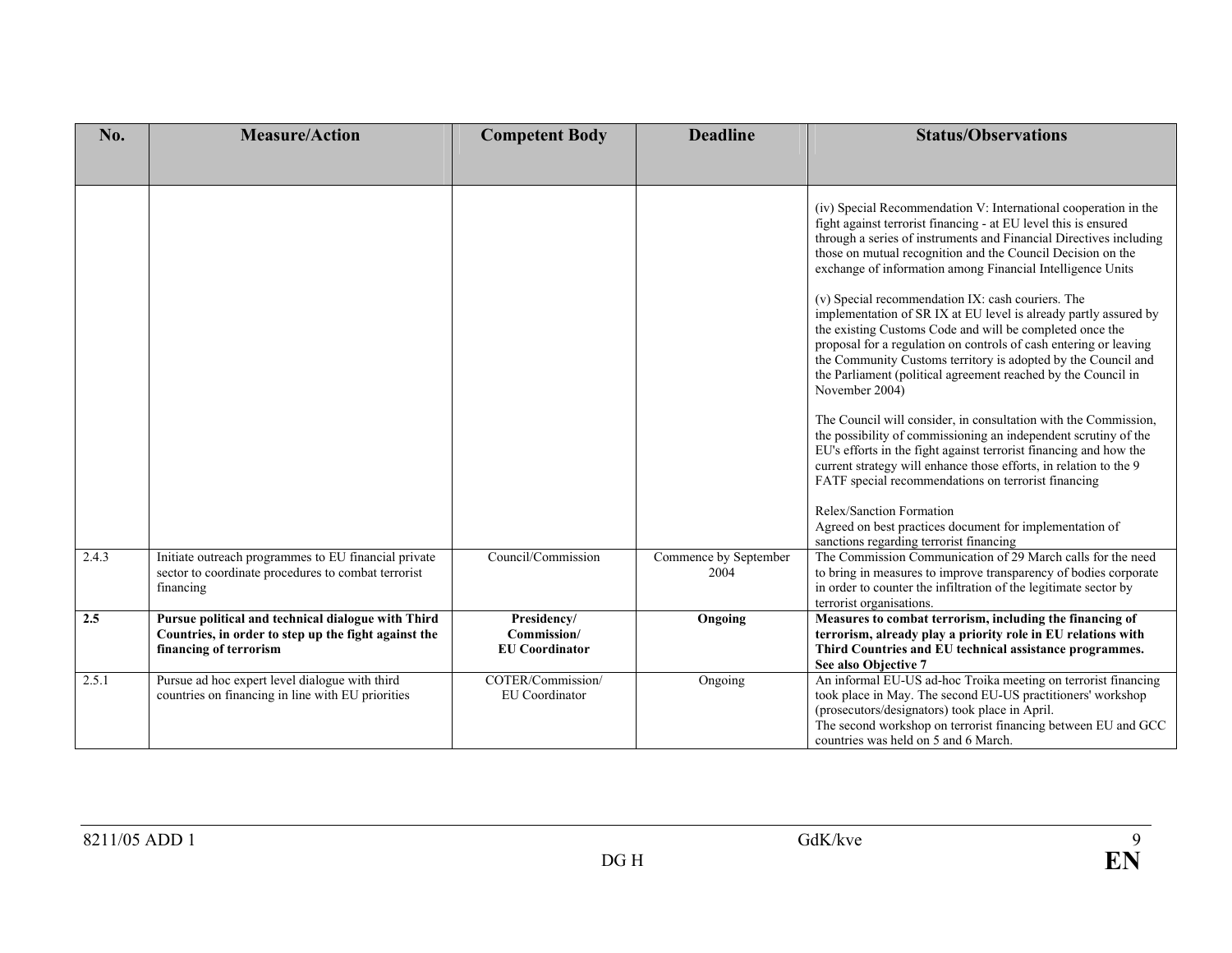|       | <b>Measures/Action</b>                                                                                                                                                | <b>Competent Body</b>          | <b>Deadlines</b> | <b>Status/Observations</b>                                                                                                                                                                                                                                                                                        |  |
|-------|-----------------------------------------------------------------------------------------------------------------------------------------------------------------------|--------------------------------|------------------|-------------------------------------------------------------------------------------------------------------------------------------------------------------------------------------------------------------------------------------------------------------------------------------------------------------------|--|
|       |                                                                                                                                                                       |                                |                  |                                                                                                                                                                                                                                                                                                                   |  |
|       |                                                                                                                                                                       |                                |                  | Objective 3: To maximise capacity within EU bodies and Member States to detect, investigate and prosecute                                                                                                                                                                                                         |  |
|       | terrorists and prevent terrorist attacks                                                                                                                              |                                |                  |                                                                                                                                                                                                                                                                                                                   |  |
| 3.1   | Developing and implementing the legislative<br>framework for combating terrorism                                                                                      |                                |                  |                                                                                                                                                                                                                                                                                                                   |  |
| 3.1.1 | Framework Decision on the European Arrest Warrant<br>Implementation                                                                                                   | <b>MS</b>                      | June 2004        | All Member States have reported completion of implementation<br>measures<br>Commission EAW Report is discussed in Council.                                                                                                                                                                                        |  |
| 3.1.2 | Framework Decision on Joint Investigation Teams<br>Implementation                                                                                                     | <b>MS</b>                      | June 2004        | 21 Member States have reported completion of implementation<br>measures<br>Commission JIT Report has been submitted to Council.                                                                                                                                                                                   |  |
| 3.1.3 | Framework Decision on Combating Terrorism<br>Implementation                                                                                                           | <b>MS</b>                      | June 2004        | 17 Member States have reported completion of implementation<br>measures<br>The Council has adopted the Presidencies report on the<br>implementation $(11687/2/04)$ which is based on the report from<br>the Commission. The Commission is invited to submit a follow-up<br>report to the Council by 30 June 2005. |  |
| 3.1.4 | Framework Decision on money laundering, the<br>identification, tracing, freezing and confiscation of<br>instrumentalities and the proceeds of crime<br>Implementation | <b>MS</b><br>SCLWG (to report) | June 2004        | 19 Member States have reported completion of implementation<br>measures<br>The Council has adopted the Presidency report (10369/2/04)<br>which is based on the report from the Commission. The<br>Commission is invited to submit a follow-up report to the Council<br>by 30 June 2005.                           |  |
| 3.1.5 | Framework Decision on the execution of orders<br>freezing property or evidence<br>Implementation                                                                      | <b>MS</b>                      | December 2004    | 3 Member States have reported completion of implementation<br>measures<br>Commission report on implementation due in 8/06                                                                                                                                                                                         |  |
| 3.1.6 | Convention on Mutual Assistance in Criminal<br>Matters and its Protocol                                                                                               | <b>MS</b>                      | December 2004    | 11 Member States have reported completion of ratification<br>measures                                                                                                                                                                                                                                             |  |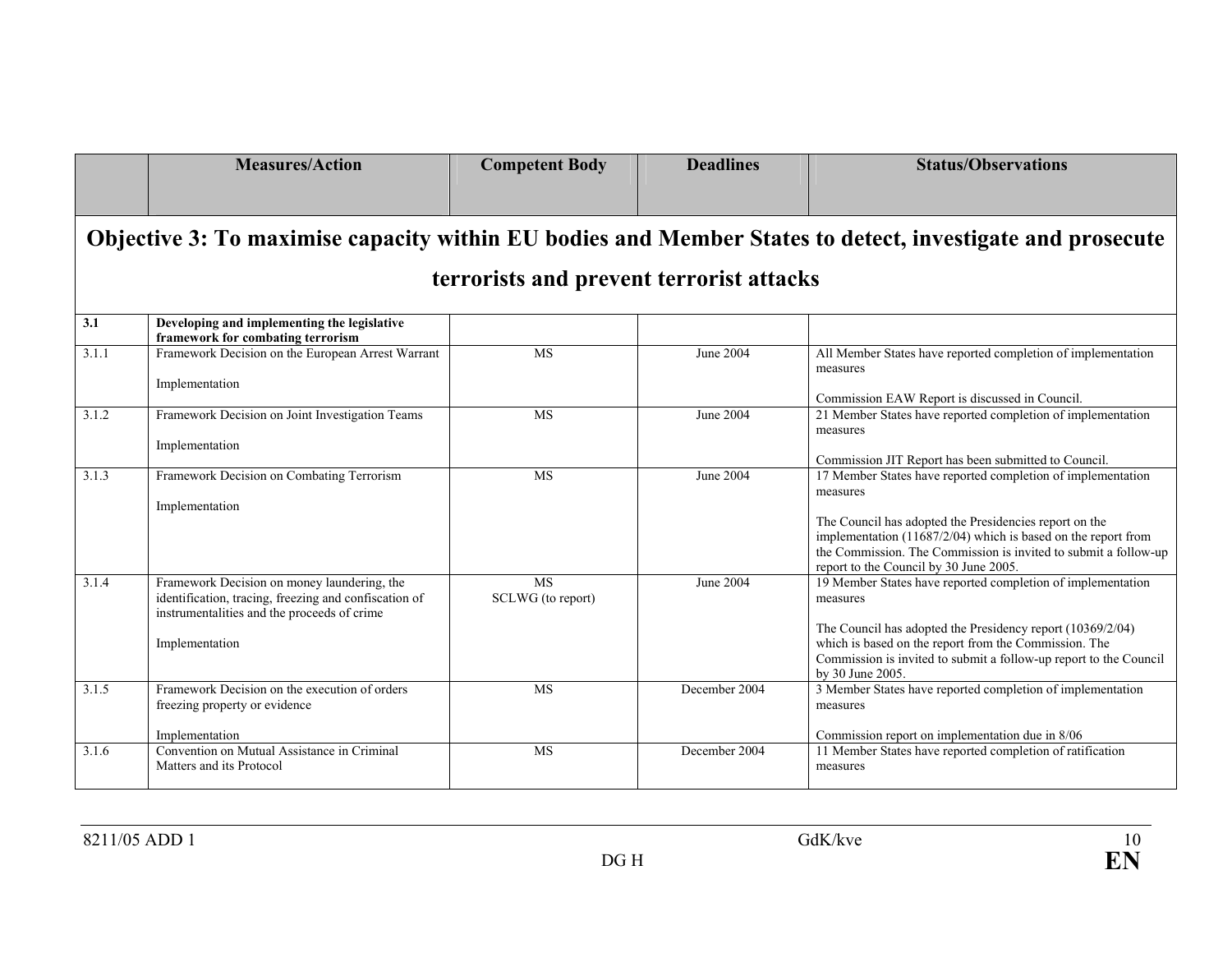|        | <b>Measures/Action</b>                                                                                                                                 | <b>Competent Body</b>                                                      | <b>Deadlines</b>                      | <b>Status/Observations</b>                                                                                                                                                                                      |
|--------|--------------------------------------------------------------------------------------------------------------------------------------------------------|----------------------------------------------------------------------------|---------------------------------------|-----------------------------------------------------------------------------------------------------------------------------------------------------------------------------------------------------------------|
|        |                                                                                                                                                        |                                                                            |                                       |                                                                                                                                                                                                                 |
|        | Ratification                                                                                                                                           |                                                                            |                                       | 8 Member States have reported completion of ratification                                                                                                                                                        |
|        |                                                                                                                                                        |                                                                            |                                       | measures relating to the Protocol.                                                                                                                                                                              |
| 3.1.7  | Framework Decision on the Confiscation of crime<br>related proceeds, instrumentalities and property                                                    | <b>JHA</b> Council                                                         | June 2004                             | Adopted by Council on 24/02/2005                                                                                                                                                                                |
|        | Adoption (and implementation.)                                                                                                                         |                                                                            | June 2006 (Implementation)            |                                                                                                                                                                                                                 |
| 3.1.8  | Framework Decision on Attacks against Information<br>Systems                                                                                           | <b>JHA</b> Council                                                         |                                       | Adopted by Council on 24/02/2005                                                                                                                                                                                |
| 3.1.9  | Draft Framework Decision on the application of the<br>principle of mutual recognition to Confiscation<br>Orders<br>Completion of negotiations of text. | JHA Council/ CATS/<br>Cooperation in Criminal Law<br>Matters Working Party | <b>June 2004</b>                      | Political agreement on substantive text on 29/04/04 and on<br>certificate on 08/06/04. Parliamentary scrutiny reserve remains on<br>the part of 1 Member State (IT)                                             |
|        |                                                                                                                                                        |                                                                            |                                       |                                                                                                                                                                                                                 |
| 3.1.10 | Draft Framework Decision on the retention of<br>telecommunications traffic data.                                                                       | JHA Council/ CATS/<br>Cooperation in Criminal Law<br>Matters Working Party | Ongoing                               | The proposal presented by France, Ireland, Sweden and United<br>Kingdom (8958/04) is examined within the Council<br>New draft proposal for a Directive expected by the Commission                               |
|        | Conclusion of negotiations and adoption.                                                                                                               |                                                                            |                                       |                                                                                                                                                                                                                 |
| 3.1.11 | Draft Council Decision on the exchange of<br>information and cooperation concerning terrorist<br>offences.                                             | <b>JHA Council/ CATS</b>                                                   | June 2005<br>(adoption)               | The Council agreed on a general approach on 2/12/04 (15871/04)<br>European Parliament opinion to be examined.                                                                                                   |
|        | Conclusion of negotiations and adoption.                                                                                                               |                                                                            |                                       |                                                                                                                                                                                                                 |
| 3.1.12 | Draft Framework Decision on a European Evidence<br>Warrant<br>Conclusion of negotiations.                                                              | JHA Council/CATS<br>/ Cooperation in Criminal Law<br>Matters Working Party | December 2005                         | Commission presented proposal on 14 Nov. 2003. This proposal is<br>currently being discussed in the Working group and in Council on<br>02/06/2005. Negotiations will continue during LU and UK<br>Presidencies. |
| 3.1.13 | Cross border hot pursuit                                                                                                                               | Commission                                                                 | Second half of 2004<br>(Presentation) | Commission to present proposal in 2005                                                                                                                                                                          |
| 3.1.14 | Preparation of proposals for consideration by Council<br>A) Measures to improve the exchange of information                                            | <b>JHA</b> Council                                                         | June of 2005                          | The Council agreed on a general approach on the text of the draft                                                                                                                                               |
|        | on convictions                                                                                                                                         |                                                                            |                                       | Decision on the exchange of information extracted from the<br>criminal record                                                                                                                                   |
|        | B) Proposal on mutual recognition of conviction<br>C) European register on convictions and                                                             | <b>JHA Council/Commission</b>                                              | [Early 2005]                          | A linked proposal from Belgium on exchange of information on<br>disqualification has been tabled and will be discussed in the<br>working group next months.                                                     |
|        | disqualifications                                                                                                                                      |                                                                            |                                       | See also Commission Communication on measures to be taken to                                                                                                                                                    |
|        | Preparation of proposals for consideration by Council                                                                                                  |                                                                            |                                       | combat terrorism and other forms of serious crime, in particular to                                                                                                                                             |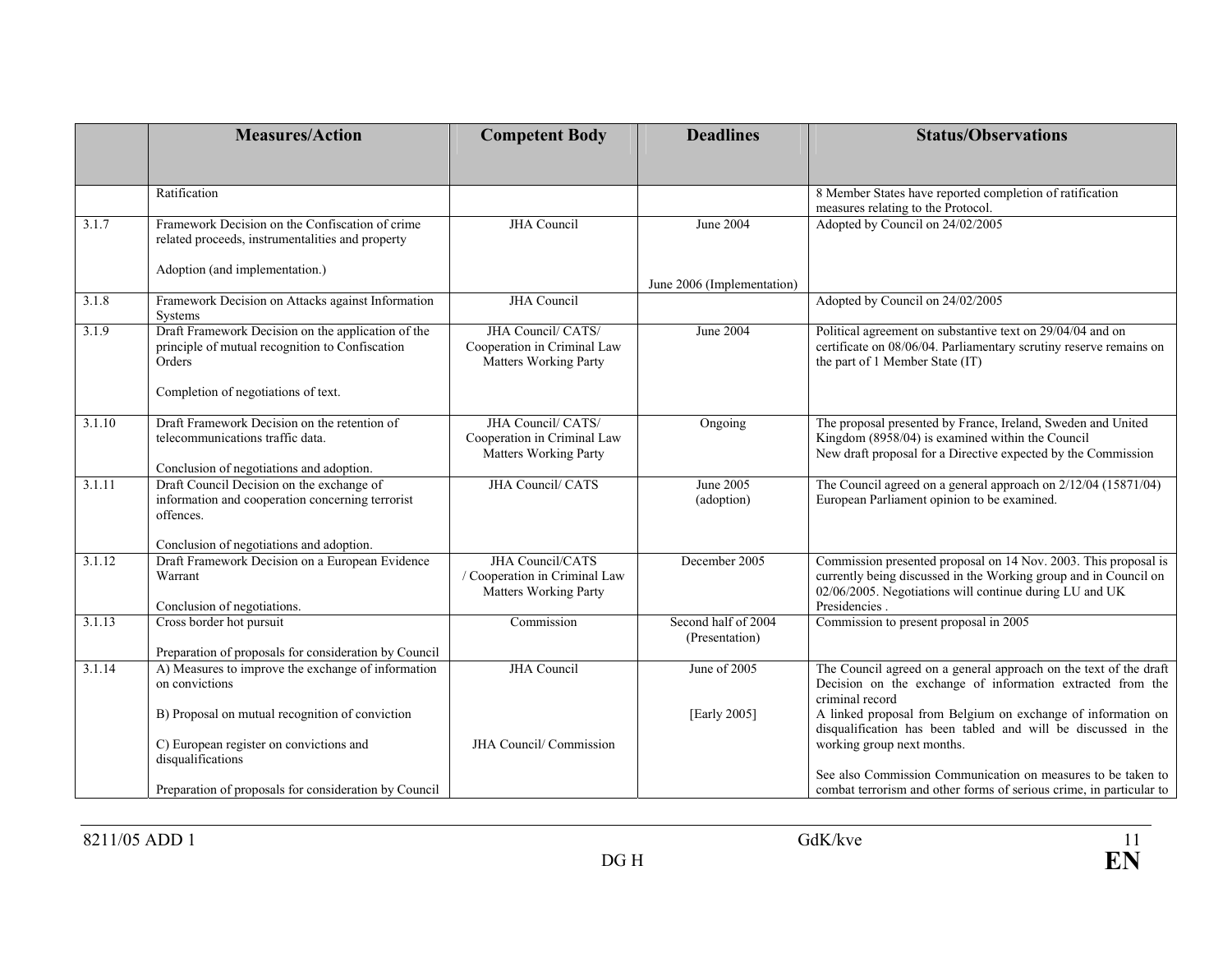|        | <b>Measures/Action</b>                                                                                                                                                                                                                                                                  | <b>Competent Body</b> | <b>Deadlines</b>                        | <b>Status/Observations</b>                                                                                                                                                                                                                                                                                                                                                                                                                                                                                                                                                                                                                                                                                       |
|--------|-----------------------------------------------------------------------------------------------------------------------------------------------------------------------------------------------------------------------------------------------------------------------------------------|-----------------------|-----------------------------------------|------------------------------------------------------------------------------------------------------------------------------------------------------------------------------------------------------------------------------------------------------------------------------------------------------------------------------------------------------------------------------------------------------------------------------------------------------------------------------------------------------------------------------------------------------------------------------------------------------------------------------------------------------------------------------------------------------------------|
|        |                                                                                                                                                                                                                                                                                         |                       |                                         |                                                                                                                                                                                                                                                                                                                                                                                                                                                                                                                                                                                                                                                                                                                  |
|        |                                                                                                                                                                                                                                                                                         |                       |                                         | improve exchanges of information [COM (2004) 221]<br>Discussion by Council on 02/06/2005                                                                                                                                                                                                                                                                                                                                                                                                                                                                                                                                                                                                                         |
| 3.1.15 | European Protection Programme for the protection of<br>witnesses in terrorist cases<br>Preparation of proposals for consideration by Council                                                                                                                                            | Commission            | [As soon as possible]<br>(Presentation) | Commission to present proposal in due course                                                                                                                                                                                                                                                                                                                                                                                                                                                                                                                                                                                                                                                                     |
| 3.1.16 | Draft Framework Decision on simplifying the<br>exchange of information and intelligence between<br>law enforcement authorities of the Member States, in<br>particular as regards serious offences including<br>terrorist acts.<br>Preparation of proposals for consideration by Council | Sweden/Commission     | December 2005                           | The proposal presented by Sweden (10215/04) on 4 June 2004 is<br>discussed by MDG and by CATS/COMIX<br>The European Council endorsed the principle of availability in the<br>Hague Progamme on 04/11/04<br>Europol has proposed to draw up an integral concept for Justice<br>and Home Affairs matters, including defined roles and<br>responsibilities for the concerned EU authorities at the CATS<br>Meeting on 18 January 2005. This model should allow for a<br>structured flow of information and intelligence between the<br>relevant cooperation partners at EU level. If this suggestion is<br>taken forward, the objectives of this Framework Decision would<br>have to be integrated into this model. |
| 3.1.17 | Framework Decision to replace Joint Action<br>1998/733/JHA on Criminal Organisations.<br>Preparation of proposals for consideration by<br>Council.                                                                                                                                      | Commission            | December 2004<br>(presentation)         | Commission has presented proposal. Discussed in MDG                                                                                                                                                                                                                                                                                                                                                                                                                                                                                                                                                                                                                                                              |
| 3.1.18 | Reinforcing judicial cooperation<br>ensure the execution of any request for<br>mutual legal assistance related to terrorist<br>offences<br>provide each other with the fullest<br>cooperation<br>study of concrete measures to propose                                                  | <b>MS</b>             |                                         | Eurojust held various coordination meetings at strategic and<br>operational level where specialized Prosecutors were present.<br>Cooperation between Prosecutors and law enforcement is ongoing<br>on a daily basis.<br>Eurojust has set up a specialized team on terrorism. Meeting with<br>USA ongoing (see doc. 9157/05)                                                                                                                                                                                                                                                                                                                                                                                      |
| 3.2    | Ensure optimum and effective use of existing EU<br>bodies such as Europol, Eurojust and the Police<br><b>Chiefs Task Force</b>                                                                                                                                                          |                       |                                         |                                                                                                                                                                                                                                                                                                                                                                                                                                                                                                                                                                                                                                                                                                                  |
| 3.2.1  | Europol/Eurojust Agreement<br>Adoption                                                                                                                                                                                                                                                  | <b>JHA</b> Council    | May 2004                                | Approved by JHA Council on 29 April 2004<br>Signing by Europol on 9 June 2004<br>Signing by Eurojust on 9 June 2004<br>Reports to be submitted to Council on practical cooperation                                                                                                                                                                                                                                                                                                                                                                                                                                                                                                                               |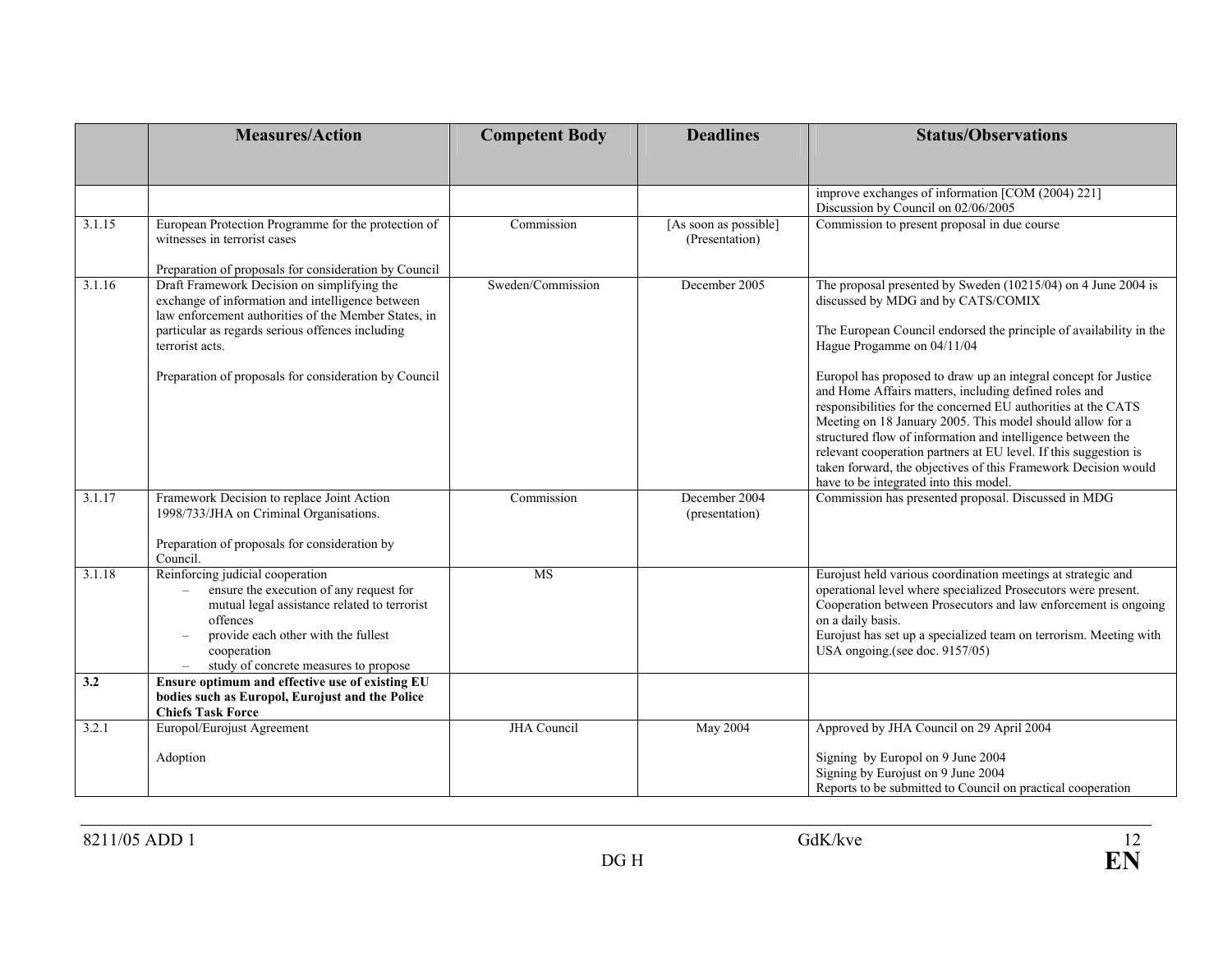|           | <b>Measures/Action</b>                                                                                                                                                                                                                                                    | <b>Competent Body</b>           | <b>Deadlines</b>    | <b>Status/Observations</b>                                                                                                                                                                                                                                                                                                                                                                                                                                                                                                                                                                                                                                                                                                                              |
|-----------|---------------------------------------------------------------------------------------------------------------------------------------------------------------------------------------------------------------------------------------------------------------------------|---------------------------------|---------------------|---------------------------------------------------------------------------------------------------------------------------------------------------------------------------------------------------------------------------------------------------------------------------------------------------------------------------------------------------------------------------------------------------------------------------------------------------------------------------------------------------------------------------------------------------------------------------------------------------------------------------------------------------------------------------------------------------------------------------------------------------------|
|           |                                                                                                                                                                                                                                                                           |                                 |                     |                                                                                                                                                                                                                                                                                                                                                                                                                                                                                                                                                                                                                                                                                                                                                         |
|           |                                                                                                                                                                                                                                                                           |                                 |                     | Agreement effective from 10 June 2004<br>Europol and Eurojust have developed good working relations.<br>Work is ongoing in order to define how Eurojust can be integrated<br>into the business areas of Europol and vice versa.                                                                                                                                                                                                                                                                                                                                                                                                                                                                                                                         |
| 3.2.2     | Associating Europol and Eurojust representatives<br>with the work of Joint Investigation Teams as far as<br>possible                                                                                                                                                      | MS/Commission                   | O <sub>ngoing</sub> | Commission has reported on JIT. Experience is limited because of<br>delayed implementation of the Framework Decision of 13 June<br>2002 by 4 Member States. Europol cannot fully participate to JIT<br>before the 2002 Protocol is ratified by all MS.<br>A joint project between Europol and Eurojust has been initiated to<br>obtain an overview about Joint Investigation Teams (JITs)<br>legislation in the MS. Based on this, guidelines on how to best<br>make use of JITs can be developed. Eurojust has no experience in<br>JIT so far.                                                                                                                                                                                                         |
| 3.2.2 bis | "To examine the scope for further measures to<br>improve the capacity of Eurojust to contribute to the<br>fight against Terrorism"<br>Concerned bodies should bring forward adequate<br>proposals or recommendations for consideration by<br>the Council by December 2004 | JHA Council/<br><b>EUROJUST</b> | December 2004       | Council conclusions were adopted on 2/12/04 (15285/04).<br>Information to Eurojust is addressed in the Decision on improving<br>information to Europol and Eurojust in terrorist cases.<br>On the Council's request, Eurojust has examined and defined the<br>scope of measures to improve its capacity to contribute to the fight<br>against terrorism (see Eurojust's reports 10008/04 and 9157/05).<br>Despite the agreement recently concluded, the exchange of<br>information with Europol is limited by its legal framework.<br>Thus:<br>- Need for more and complete, updated information<br>- Need for own Eurojust analyst(s) (there is no direct access by<br>Eurojust to Europol's analysis files).<br>- A specialised team has been set up. |
| 3.2.3     | Protocols to the Europol Convention<br>Ratification                                                                                                                                                                                                                       | <b>MS</b>                       | December 2004       |                                                                                                                                                                                                                                                                                                                                                                                                                                                                                                                                                                                                                                                                                                                                                         |
|           | 2000 Protocol<br>2002 Protocol<br>2003 Protocol                                                                                                                                                                                                                           |                                 |                     | 22 Member States have reported completion of ratification<br>18 Member States have reported completion of ratification<br>14 Member States have reported completion of ratification                                                                                                                                                                                                                                                                                                                                                                                                                                                                                                                                                                     |
| 3.2.4     | Reinforcing Europol counter-terrorism capacities and<br>reactivating the Counter-Terrorism Task Force                                                                                                                                                                     | MS/Europol                      |                     | The setting up of the Counter-Terrorism Task Force (CTTF) has<br>been completed. 12 strategic projects have been set up whose<br>developments are closely monitored by the Member States. All<br>Member States have been invited to second experts to the CTTF.                                                                                                                                                                                                                                                                                                                                                                                                                                                                                         |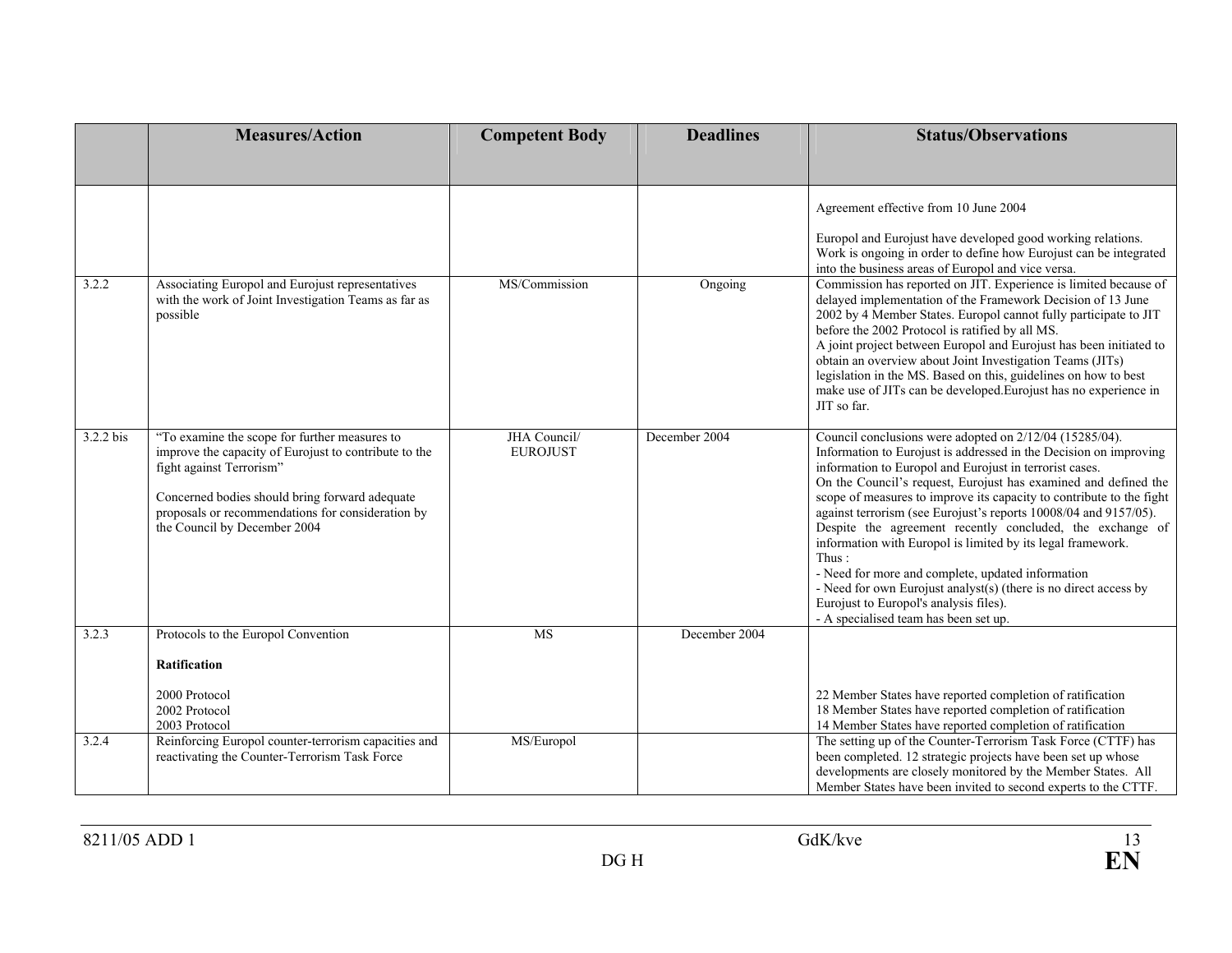|        | <b>Measures/Action</b>                                                                                                                                                          | <b>Competent Body</b> | <b>Deadlines</b>                                                    | <b>Status/Observations</b>                                                                                                                                                                                                                                                                                                                                                                                                                                    |
|--------|---------------------------------------------------------------------------------------------------------------------------------------------------------------------------------|-----------------------|---------------------------------------------------------------------|---------------------------------------------------------------------------------------------------------------------------------------------------------------------------------------------------------------------------------------------------------------------------------------------------------------------------------------------------------------------------------------------------------------------------------------------------------------|
|        |                                                                                                                                                                                 |                       |                                                                     |                                                                                                                                                                                                                                                                                                                                                                                                                                                               |
|        |                                                                                                                                                                                 |                       |                                                                     |                                                                                                                                                                                                                                                                                                                                                                                                                                                               |
|        |                                                                                                                                                                                 |                       |                                                                     | The assignment of experts will facilitate the flow of information to<br>Europol on terrorism.                                                                                                                                                                                                                                                                                                                                                                 |
| 3.2.5  | Ensuring that Europol is provided by Member States<br>law enforcement authorities with all relevant criminal<br>intelligence related to terrorism as soon as it is<br>available | MS/EU Coordinator     | Presentation of the report at<br>the JHA meeting--<br>December 2004 | A process of mutual evaluation, within the framework of the<br>Multidisciplinary Group on Organised Crime, is currently under<br>way in relation to the exchange of information and intelligence<br>between Europol and the Member States and also among Member<br>States. An interim report in relation to the evaluation reports in<br>respect of five Member States was taken note of by Council on<br>$2/12/04$ (9501/4/04). A new report is forthcoming. |
|        |                                                                                                                                                                                 |                       |                                                                     | The EU Counter-Terrorism Coordinator has also presented<br>provisional findings arising from this evaluation process (9876/04)<br>Operational analysis at Europol - where significant resources are<br>invested - is progressing well and delivers added value for the MS.                                                                                                                                                                                    |
| 3.2.6  | Improve the flow of intelligence to Europol in<br>relation to all aspects of terrorism                                                                                          | MS                    |                                                                     | Europol counter-Terrorism Task Force is revitalised. Link<br>between Europol and SitCen is established.                                                                                                                                                                                                                                                                                                                                                       |
| 3.2.7  | Take forward the further development of the<br>relationship between Europol and intelligence<br>services                                                                        | MS/Europol            |                                                                     | Working relations between SitCen and Europol are established. A<br>strategic cooperation agreement is about to be finalised. In its<br>report to the Council (doc. 9156/05), Europol indicates that there<br>is no sufficient supply of operational intelligence yet from the<br>(security) intelligence services to the relevant Analysis Work Files<br>at Europol under the framework of the CTTF.                                                          |
| 3.2.8  | Implementation of the Europol Information System                                                                                                                                | Europol/MS            | December 2004                                                       | The Europol Management Board has decided at its meeting on<br>14/15 December 2004 about the format of the Information System<br>(IS). The project on the implementation of the IS in the Member<br>States to ensure automatic transfer of the data to the IS has been<br>launched.                                                                                                                                                                            |
| 3.2.9  | Decision establishing Eurojust<br>Implementation                                                                                                                                | MS                    | June 2004                                                           | So far 22 MS have reported completion of implementation<br>measures.<br>COM reported on implementation of the Eurojust Decision in July<br>2004 (11280/04)<br>5 MS had not by this date adopted the required legislation and 1<br>had partly adopted the required legislation.<br>The Council adopted conclusions on 2/12/04 (15285/04). The<br>COM is invited to submit a follow-up report to the Council by mid<br>2005.                                    |
| 3.2.10 | Designation of Eurojust national correspondents for<br>terrorist matters.                                                                                                       | <b>MS</b>             | [June 2004]                                                         | All MS have designated their Eurojust national correspondent for<br>terrorist matters (10644/4/04).<br>Regular contacts between national members and national<br>correspondent for terrorism are encouraged. Eurojust organises                                                                                                                                                                                                                               |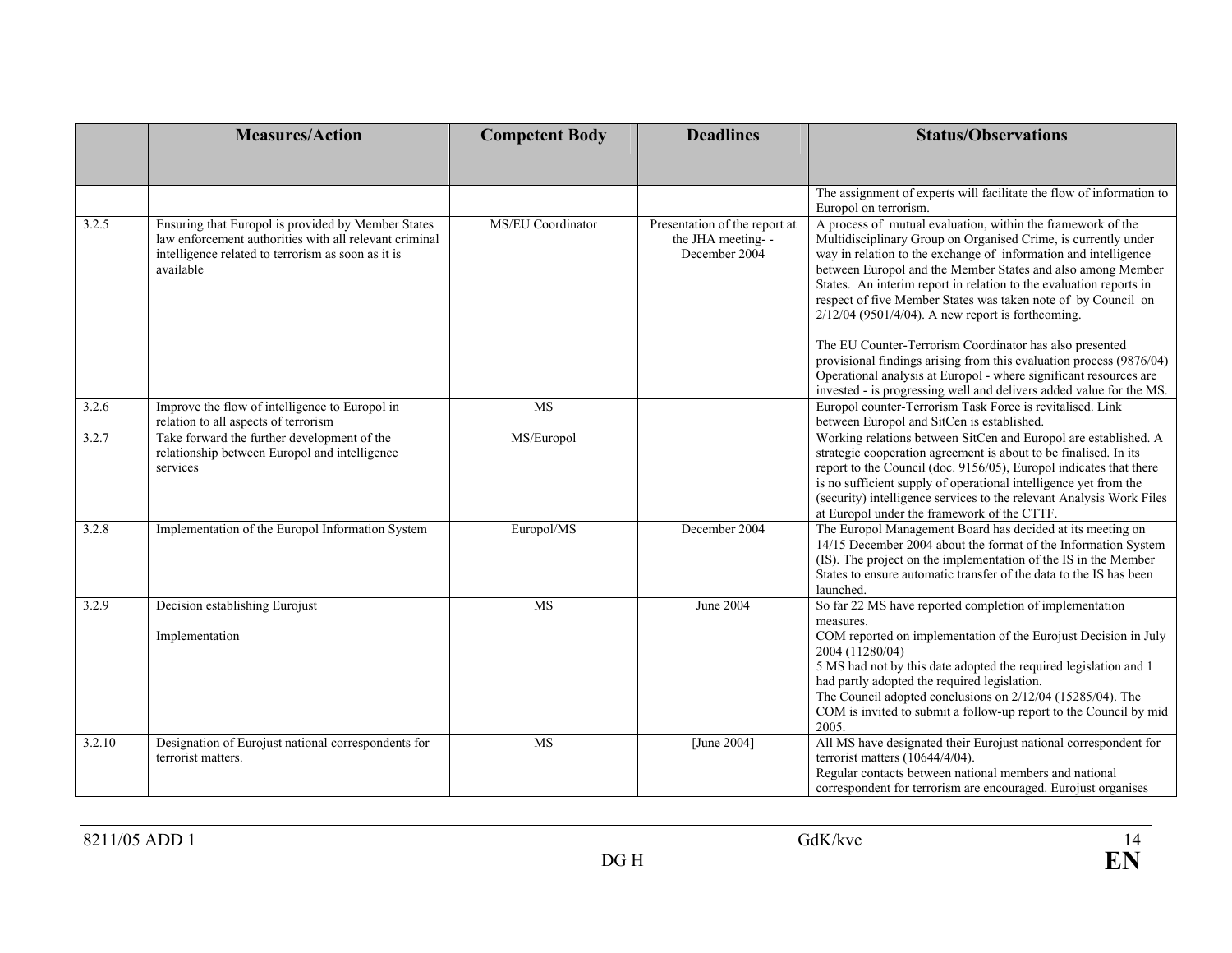|        | <b>Measures/Action</b>                                                                                                                                                        | <b>Competent Body</b> | <b>Deadlines</b> | <b>Status/Observations</b>                                                                                                                                                                                                                                                                                                                                                                                                                                                                                                                                                                |
|--------|-------------------------------------------------------------------------------------------------------------------------------------------------------------------------------|-----------------------|------------------|-------------------------------------------------------------------------------------------------------------------------------------------------------------------------------------------------------------------------------------------------------------------------------------------------------------------------------------------------------------------------------------------------------------------------------------------------------------------------------------------------------------------------------------------------------------------------------------------|
|        |                                                                                                                                                                               |                       |                  |                                                                                                                                                                                                                                                                                                                                                                                                                                                                                                                                                                                           |
|        |                                                                                                                                                                               |                       |                  | regular meetings.                                                                                                                                                                                                                                                                                                                                                                                                                                                                                                                                                                         |
| 3.2.11 | Strengthening cooperation between anti-terrorist<br>magistrates                                                                                                               | Eurojust              | Without delay    | Strategic and ad-hoc meetings between anti-terrorist magistrates<br>organised by Eurojust (the first one took place in June 04; the<br>intention is to ensure a follow-up at a six months interval)<br>Establishment of a network between key players in CT. A<br>questionnaire has been sent to all Eurojust national<br>correspondents.                                                                                                                                                                                                                                                 |
| 3.2.12 | Speeding up the linking of the EJN to the VPN secure<br>electronic network                                                                                                    | Eurojust/EJN          | Without delay    | EJN contact points have been consulted on the precise<br>requirements and a decision on what to implement has been taken<br>in December.<br>In parallel, Eurojust is defining its communication needs so that<br>the technical solution can be combined where possible. Subject to<br>the current discussions on the 2005 Eurojust budget,<br>implementation has started in the second half of 2005.                                                                                                                                                                                      |
| 3.2.13 | Police Chiefs Task Force (PCTF)<br>Review how greater operational capacity can be<br>reinforced, focussing on proactive intelligence                                          | PCTF/JHA Council      | November 2004    | Recommendations from the Council on 19/11/04 on the role and<br>positioning of the PCTF (14938/04) are taken forward. A support<br>function for the PCTF at Europol has been established in February<br>2005. A proposal on the portfolio of the support function for the<br>PCTF at Europol will be submitted to the PCTF on 12 May 2005.<br>Operational meeting held on 10 February 2005 on COSPOL, one<br>target of which is action in the fight against terrorism.                                                                                                                    |
| 3.2.14 | Preparation of a report on the Terrorist attacks in<br>Madrid from a law enforcement perspective                                                                              | <b>PCTF</b>           | May 2004         | Report completed by PCTF                                                                                                                                                                                                                                                                                                                                                                                                                                                                                                                                                                  |
| 3.3    | Improve mechanisms for cooperation for the<br>sharing of expertise on protective, investigative<br>and preventative security policies between police<br>and security services |                       |                  | The Commission presented first ideas on improving intelligence-<br>led law enforcement (doc. 10745/04). Europol has made the<br>proposal to CATS on 18 January 2005 to draw up a information/<br>intelligence model (as part of an EU wide security strategy) to<br>define the roles and responsibilities of the concerned EU<br>authorities and to establish an IT interface at EU level that ensures<br>the implementation of this future model with adequate IT systems<br>(aim: to create common data standards and joint measures as<br>regards solutions with the IT industry etc.) |
| 3.3.1  | Decision on the implementation of specific measures<br>for police and judicial cooperation to combat<br>terrorism<br>Implementation                                           | <b>MS</b>             | June 2004        | All Member States have reported completion of Decision of 19<br>December 2002 measures.<br>COM monitoring the designation of Eurojust correspondents<br>(Council Decision 2003/48/JHA)                                                                                                                                                                                                                                                                                                                                                                                                    |
| 3.3.2  | Ensuring that law enforcement agencies (security                                                                                                                              | MS                    | Ongoing          | This objective is covered by the Hague Programme                                                                                                                                                                                                                                                                                                                                                                                                                                                                                                                                          |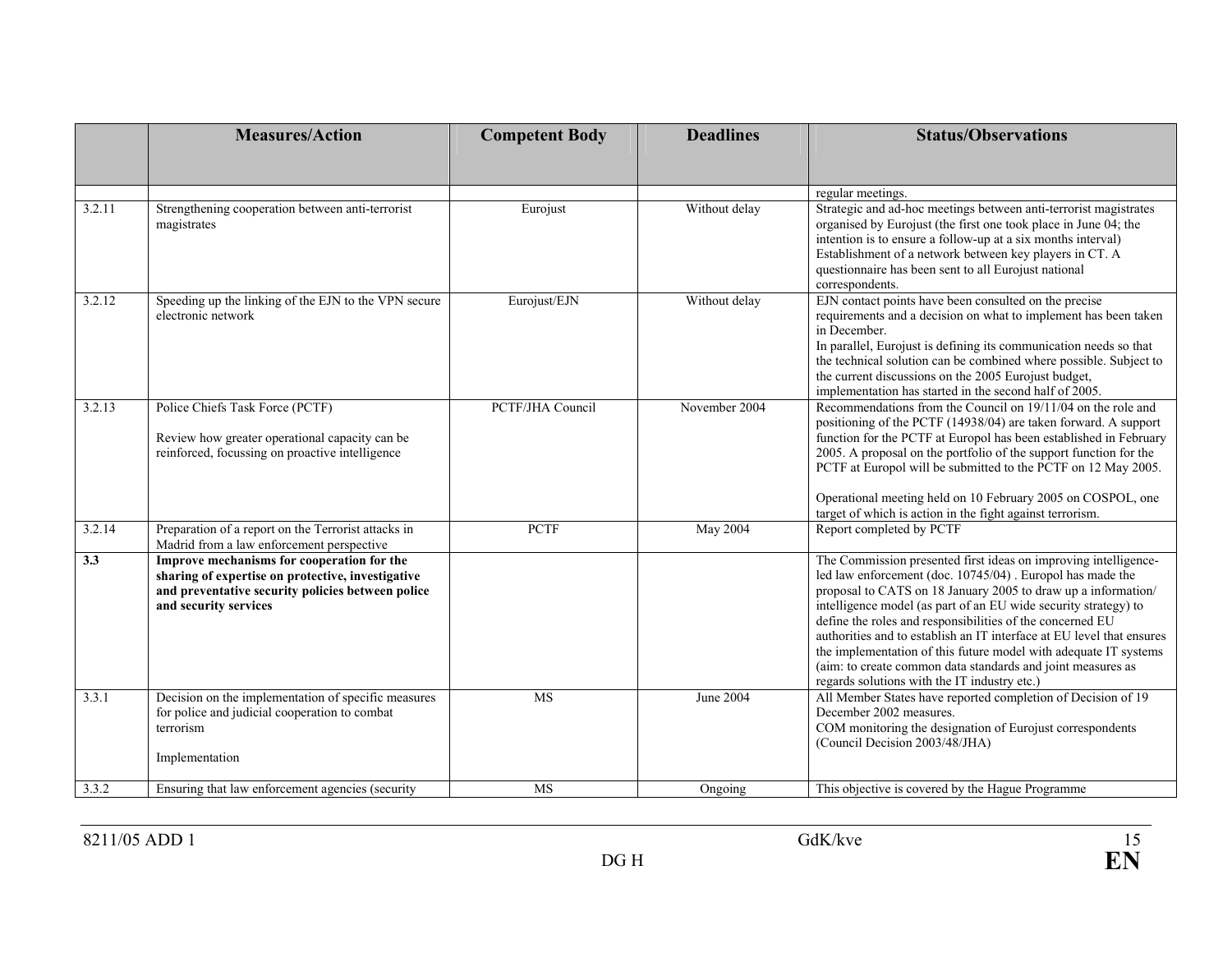|       | <b>Measures/Action</b>                                                                                                                                                                 | <b>Competent Body</b>                       | <b>Deadlines</b>          | <b>Status/Observations</b>                                                                                                                                                                                                                                                                                                          |
|-------|----------------------------------------------------------------------------------------------------------------------------------------------------------------------------------------|---------------------------------------------|---------------------------|-------------------------------------------------------------------------------------------------------------------------------------------------------------------------------------------------------------------------------------------------------------------------------------------------------------------------------------|
|       |                                                                                                                                                                                        |                                             |                           |                                                                                                                                                                                                                                                                                                                                     |
|       | services, police, customs etc.) cooperate with each                                                                                                                                    |                                             |                           |                                                                                                                                                                                                                                                                                                                                     |
|       | other and exchange all information relevant to<br>combating terrorism as extensively as possible                                                                                       |                                             |                           |                                                                                                                                                                                                                                                                                                                                     |
| 3.3.3 | Interim report on the outcome of the process of peer<br>evaluation of national arrangements in the fight<br>against terrorism in the 15 Member States                                  | JHA Council / CATS/TWP /<br>EU Coordinator  | Sept 2004                 | Interim report taken note of by the Council (JHA) on 2/12/04<br>$(14306/3/04)$ .<br>The EU Counter-Terrorism Coordinator has also presented<br>provisional findings arising from this evaluation process<br>$(9876/04)$ .<br>Evaluation of the new Member States completed. Implementation<br>of interim report is being monitored. |
| 3.3.4 | Final report on the outcome of the process of peer<br>evaluation of national arrangements in the fight<br>against terrorism covering the new Member States<br>Preparation and adoption | JHA Council / CATS/ TWP /<br>EU Coordinator | Sept 2005                 | To be presented in September 2005.                                                                                                                                                                                                                                                                                                  |
| 3.3.5 | Identification of suspected terrorists in Europe and of<br>the organisations which support them, in order to<br>draw up a common list of terrorist organisations                       | <b>GAERC/JHA Council</b>                    |                           | Lists containing the most significant terrorists and terrorist<br>organisations are regularly and appropriately updated.                                                                                                                                                                                                            |
| 3.3.6 | Study the role of Customs in the Member States in<br>relation to security/anti-terrorism at EU Borders                                                                                 | <b>JHA Council/CCWG</b>                     | June 2004                 | Report approved by CCWG (10238/04)<br>Follow-up actions under way (13793/04)), such as a Joint<br>Customs Operation planned in the course of 2005.                                                                                                                                                                                  |
| 3.4   | Promote effective, systematic collaboration in<br>intelligence exchange between Member States<br>and maximize the effectiveness of information<br>systems                              |                                             |                           |                                                                                                                                                                                                                                                                                                                                     |
| 3.4.1 | (i) Draft Council Regulation on the introduction of<br>new functions for the Schengen Information System<br>(SIS)<br>and                                                               | Council                                     | June 2004                 | Regulation adopted at JHA Council on 29/4/04.                                                                                                                                                                                                                                                                                       |
|       | (ii) Draft Decision on the introduction of new<br>functions for the Schengen Information System (SIS)                                                                                  |                                             | June 2004                 | Decision adopted at JHA Council on 24/2/05<br>Implementation is under way                                                                                                                                                                                                                                                           |
| 3.4.2 | Decision on the location, management and financing<br>of SIS II<br>- for development phase<br>- for long term                                                                          | - JHA Council<br>- JHA Council              | - May 2004<br>- June 2005 | - Council Conclusions adopted on 29/4/04<br>- Discussions at CATS<br>Awaiting Commission proposals setting out the legal basis for SIS                                                                                                                                                                                              |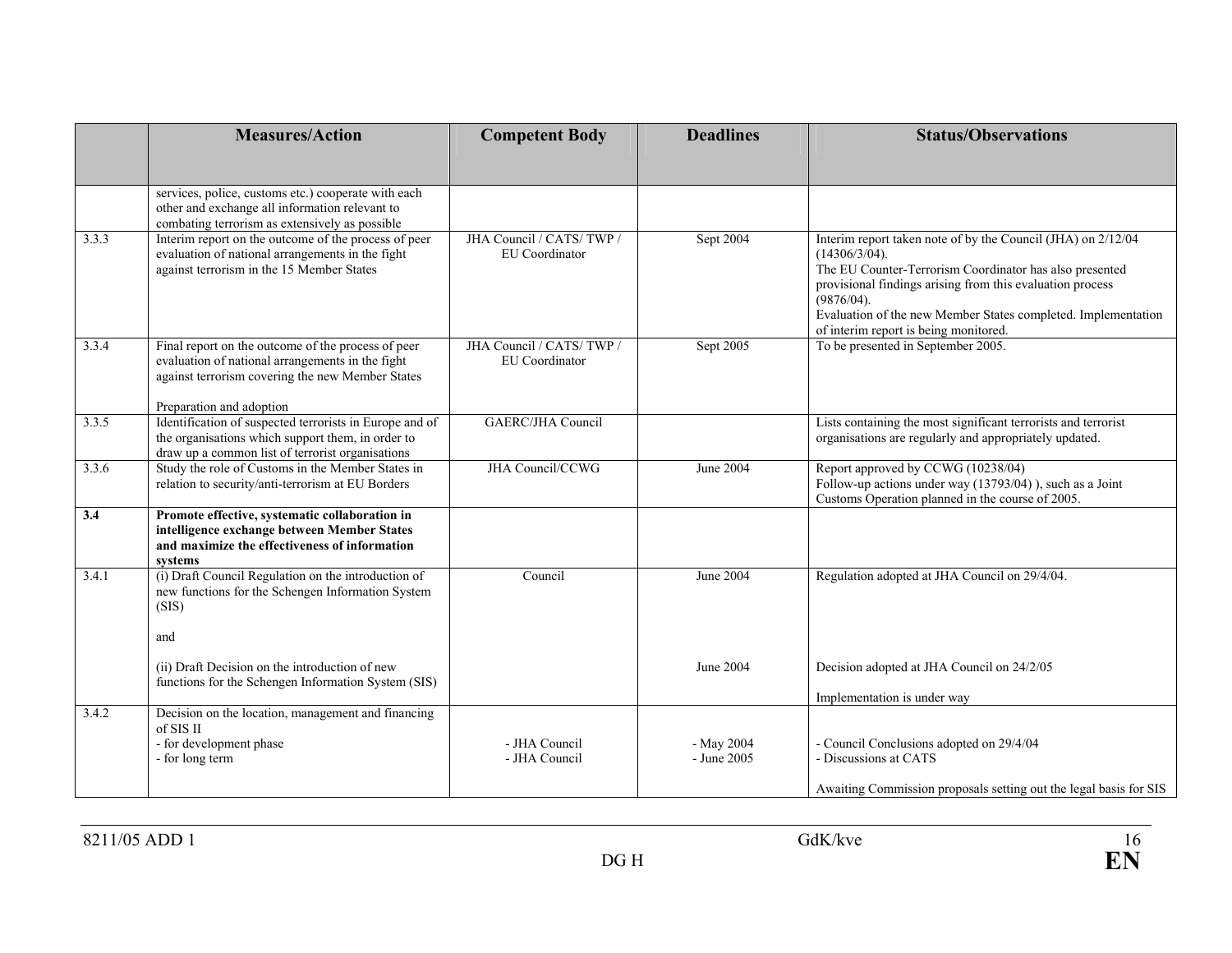|       | <b>Measures/Action</b>                                                                                                                                                                                                     | <b>Competent Body</b>                              | <b>Deadlines</b>                           | <b>Status/Observations</b>                                                                                                                                                                                                                                                                                                                                                                                                                                                                                                                                                                                                    |
|-------|----------------------------------------------------------------------------------------------------------------------------------------------------------------------------------------------------------------------------|----------------------------------------------------|--------------------------------------------|-------------------------------------------------------------------------------------------------------------------------------------------------------------------------------------------------------------------------------------------------------------------------------------------------------------------------------------------------------------------------------------------------------------------------------------------------------------------------------------------------------------------------------------------------------------------------------------------------------------------------------|
|       |                                                                                                                                                                                                                            |                                                    |                                            |                                                                                                                                                                                                                                                                                                                                                                                                                                                                                                                                                                                                                               |
|       |                                                                                                                                                                                                                            |                                                    |                                            |                                                                                                                                                                                                                                                                                                                                                                                                                                                                                                                                                                                                                               |
|       |                                                                                                                                                                                                                            |                                                    |                                            |                                                                                                                                                                                                                                                                                                                                                                                                                                                                                                                                                                                                                               |
| 3.4.3 | The Visa Information System (VIS)<br>Draft Council Decision establishing the<br><b>VIS</b>                                                                                                                                 | JHA Council/SCIFA/Visa<br>Working Party/Commission |                                            | Council Decision establishing the Visa Information System (VIS)<br>adopted on 8 June 2004 (2004/512/EC) JO L 213 (15/06/2004)                                                                                                                                                                                                                                                                                                                                                                                                                                                                                                 |
|       | Proposal for a second legal instrument which will<br>define the VIS in all its elements (including the<br>categories and use of data, access right, data<br>protection rules) and its operation.                           | Council/Parliament                                 | January 2005<br>(presentation of proposal) | The VIS is a system for the exchange of visa information and is                                                                                                                                                                                                                                                                                                                                                                                                                                                                                                                                                               |
|       |                                                                                                                                                                                                                            |                                                    |                                            | primarily meant to support common visa policy.<br>The Commission has submitted its 2nd proposal (that shall define<br>in particular the system and its operation, including the categories<br>of data to be entered into the system, the purposes for which it is<br>to be entered and the criteria for its entry, the rules concerning the<br>content of VIS records, the rights of access for authorities to enter,<br>update and consult the data and its control) in January 2005. As<br>the legal basis requires co-decision with EP, final adoption should<br>not be expected till end 2005 (and more likely mid-2006). |
| 3.4.4 | Enhancing the interoperability between European<br>Databases and of synergies between the existing and<br>future information systems (SIS II, VIS and<br>EURODAC)<br>Preparation of proposals for consideration by Council | Commission                                         | Early 2005<br>(presentation of proposal)   | Commission proposes to present a "Communication on enhanced<br>synergies of existing and future information systems in the field of<br>visa, travel, border and migration management" which would<br>cover these issues, as well as the question of interoperability.<br>The March declaration of the European Council highlighted under<br>n°5 that "the Commission should also include provisions to enable<br>national law enforcement agencies to have access to the EU<br>systems"                                                                                                                                       |
| 3.4.5 | Exchange of personal information (DNA, fingerprints<br>and visa data) for the purpose of terrorism<br>Preparation of proposals for consideration by Council                                                                | Commission                                         | June 2004 (presentation of<br>proposal)    | The Commission presented on 18 June 2004 a communication<br>"Towards enhancing access to information by law enforcement<br>agencies" (10745/04). See action 3.3<br>On 14/4/05 Council conclusions were approved on the easier<br>exchange of certain categories of data (doc. 7641/2/05 CATS 20<br>ENFOPOL 31 ENFOCUSTOM 17 CRIMORG 30)                                                                                                                                                                                                                                                                                       |
| 3.4.6 | Improving mechanisms for cooperation and the<br>promotion of effective systematic collaboration<br>between police, security and intelligence services                                                                      | MS                                                 |                                            | Meeting Counter-Terrorism Coordinator/TFPC/SitCen during NL<br>Presidency.                                                                                                                                                                                                                                                                                                                                                                                                                                                                                                                                                    |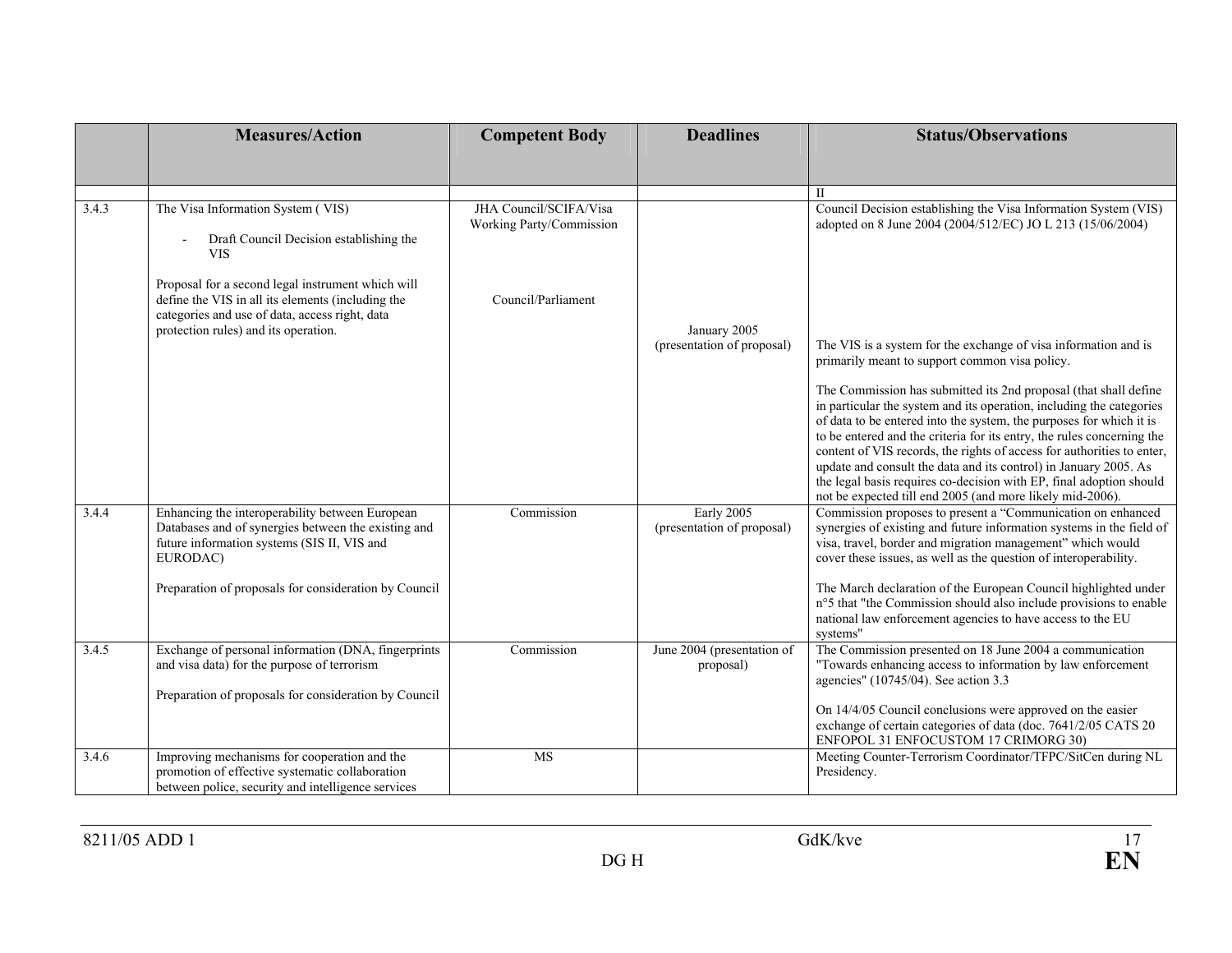|       | <b>Measures/Action</b>                                                                                                                                                                                                                 | <b>Competent Body</b>                 | <b>Deadlines</b>                                         | <b>Status/Observations</b>                                                                                                                                                                                                                                                                                                                                          |
|-------|----------------------------------------------------------------------------------------------------------------------------------------------------------------------------------------------------------------------------------------|---------------------------------------|----------------------------------------------------------|---------------------------------------------------------------------------------------------------------------------------------------------------------------------------------------------------------------------------------------------------------------------------------------------------------------------------------------------------------------------|
|       |                                                                                                                                                                                                                                        |                                       |                                                          |                                                                                                                                                                                                                                                                                                                                                                     |
|       |                                                                                                                                                                                                                                        |                                       |                                                          |                                                                                                                                                                                                                                                                                                                                                                     |
|       |                                                                                                                                                                                                                                        |                                       |                                                          | Presentation of the Chairman of the CTG at the Police Chiefs<br>strategic meeting on 12 May 2005                                                                                                                                                                                                                                                                    |
| 3.4.7 | Regular updating of the network of contact points in<br>the Member States, with particular regard to the new<br>Member States, in respect of multinational ad hoc<br>teams                                                             | <b>JHA Council/ CATS/TWP</b>          |                                                          | Recently the list of contact points was updated.                                                                                                                                                                                                                                                                                                                    |
| 3.4.8 | Extension of the BDL system to the 10 new Member<br><b>States</b>                                                                                                                                                                      | JHA Council/ CATS/TWP                 | December 2004                                            | All 25 Member States are connected to the BDL.                                                                                                                                                                                                                                                                                                                      |
| 3.5   | Enhance the capacity of appropriate EU bodies in<br>preparation of intelligence assessments of all<br>aspects of the terrorist threat, with a closer<br>linkage to EU policymaking                                                     |                                       |                                                          | Europol has established work relations with SitCen to ensure a<br>harmonised way of action (see action 3.2.7)                                                                                                                                                                                                                                                       |
| 3.5.1 | Integration within the Council Secretariat of an<br>intelligence capacity on all aspects of the terrorist<br>threat with a view to informing EU policy                                                                                 | SG/HR Solana / EU Coordinator         | June 2004                                                | Report by EU Counter-Terrorism Coordinator to Council on<br>19/11/04                                                                                                                                                                                                                                                                                                |
| 3.6   | Preparation of proposals for consideration by Council<br>Work to identify, disrupt and dismantle                                                                                                                                       |                                       |                                                          |                                                                                                                                                                                                                                                                                                                                                                     |
|       | arrangements for supply of weapons to terrorists                                                                                                                                                                                       |                                       |                                                          |                                                                                                                                                                                                                                                                                                                                                                     |
| 3.6.1 | Examine the scope for measures to ensure greater<br>security of<br>(i)<br>firearms,<br>(ii)<br>explosives,<br>bomb-making equipment,<br>(iii)<br>the technologies that contribute to the<br>(iv)<br>perpetration of terrorist outrages | Council/ CATS/ TWP /<br>Commission    | June 2005<br>October 2004<br>December 2004<br>March 2005 | TWP to consider scope for measures in the first instance<br>(15920/04)<br>COM is currently preparing a Communication on measures to<br>ensure greater security in explosives, detonators, bomb-making<br>equipment and firearms.<br>COM has drafted a questionnaire to assess the capabilities of MS<br>relevant services to deal with terrorist bomb attacks (Bomb |
| 3.6.2 |                                                                                                                                                                                                                                        |                                       |                                                          | Disposal Squads)<br>Forthcoming work: Examination of terrorist and criminal threat                                                                                                                                                                                                                                                                                  |
|       | Examination of legislation with reference to the<br>"terrorist threat"                                                                                                                                                                 | Commission/<br>Council/<br>Parliament | Ongoing                                                  | when examining each new legislative proposal (cf. Commission<br>Communication 8809/02 ADD 3)                                                                                                                                                                                                                                                                        |
| 3.6.3 | Examine and report on the requirements in relation to<br>the exchange of information and the coordination of<br>investigations, in particular relating to restrictions on<br>exportation and prevention of WMD                         | JHA Council/<br>CATS/CCWP/HR-PR WMD   | End December 2004                                        | Work ongoing                                                                                                                                                                                                                                                                                                                                                        |
|       | Examination and preparation of a report                                                                                                                                                                                                |                                       |                                                          |                                                                                                                                                                                                                                                                                                                                                                     |
| 3.6.4 | Strengthen the arrangement for the identification,                                                                                                                                                                                     | Council, Personal                     | [PM]                                                     | The Council adopted a Statement of support of the Proliferation                                                                                                                                                                                                                                                                                                     |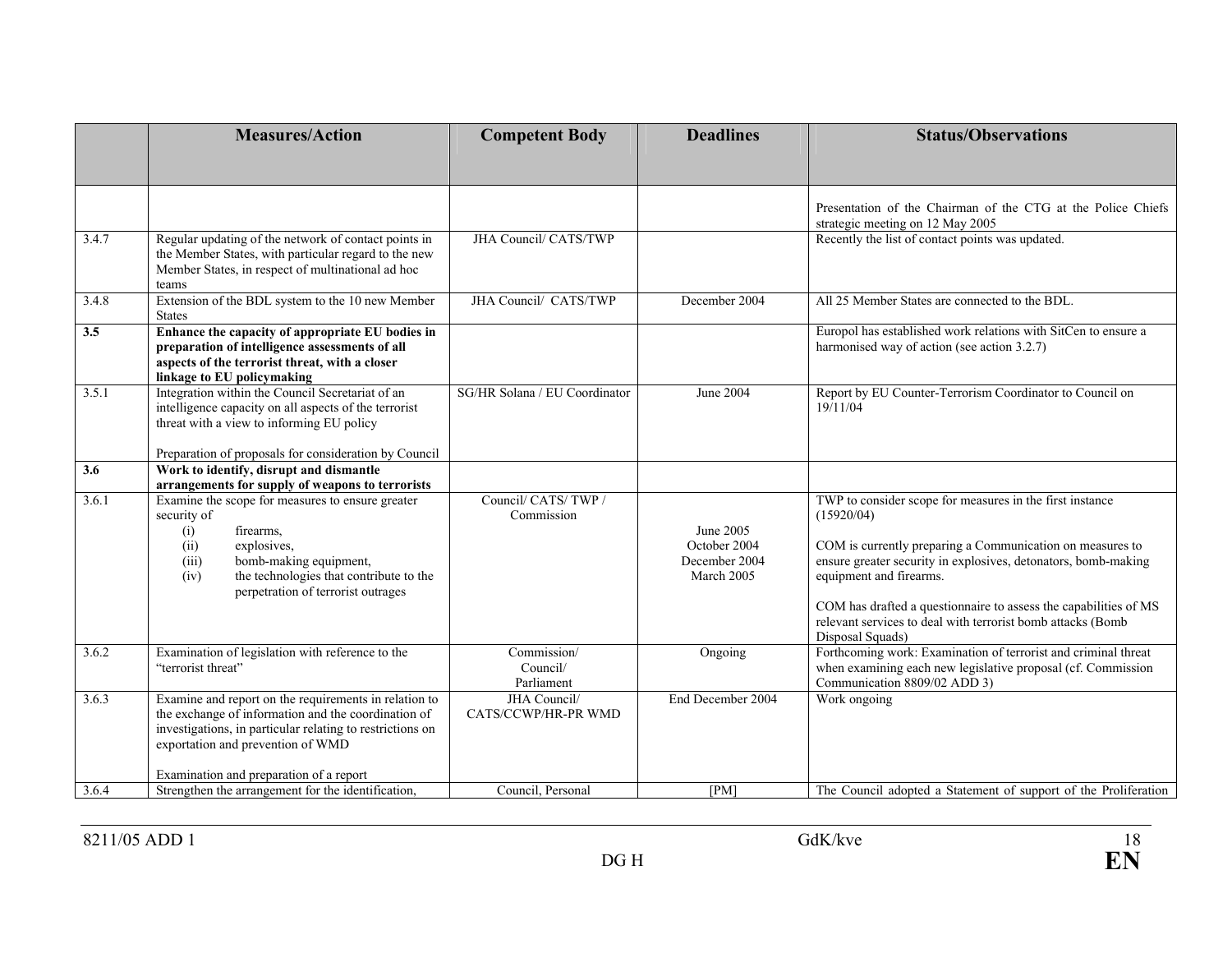|                  | <b>Measures/Action</b>                                                                                                                                                                                                                                                                                                                                                                                         | <b>Competent Body</b>                           | <b>Deadlines</b>                                                                           | <b>Status/Observations</b>                                                                                                                                                                                                                                                                                        |
|------------------|----------------------------------------------------------------------------------------------------------------------------------------------------------------------------------------------------------------------------------------------------------------------------------------------------------------------------------------------------------------------------------------------------------------|-------------------------------------------------|--------------------------------------------------------------------------------------------|-------------------------------------------------------------------------------------------------------------------------------------------------------------------------------------------------------------------------------------------------------------------------------------------------------------------|
|                  |                                                                                                                                                                                                                                                                                                                                                                                                                |                                                 |                                                                                            |                                                                                                                                                                                                                                                                                                                   |
|                  | control and interception of illegal trafficking in<br>WMD materials.                                                                                                                                                                                                                                                                                                                                           | Representative of HR, MS and<br>Commission      |                                                                                            | Security Initiative (PSI) on 17 May 2004.<br>Follow on work on the EU statement, including a reference the<br>necessity to provide criminal sanctions by Member States in the<br>area of trafficking of WMD and related materials, as appropriate,<br>is underway.                                                |
|                  |                                                                                                                                                                                                                                                                                                                                                                                                                | Commission                                      | Ongoing                                                                                    | Adoption of the Regulation 302/2005 on the application of<br>Euratom Safeguards approved by the Council on 30.04.04. and<br>adopted by Commission on 8 February 2005. However,<br>Guidelines foreseen in Article 37 for its implementation are not<br>yet adopted.                                                |
| $\overline{3.7}$ | Implement the Conceptual framework on the<br>ESDP dimension of the fight against terrorism,<br>including preventive aspects                                                                                                                                                                                                                                                                                    | Council/PSC<br>Other as indicated in each point | According to deadlines<br>related to each specific<br>action point                         | The conceptual framework was approved by the Council on 22<br>November 2004 and endorsed by the December European<br>Council. On 23 May the Council endorsed the first<br>implementation report.<br>See also objective 5.4.2.2 and 5.4.2.3                                                                        |
| 3.7.1            | Support the development of military capabilities for<br>EU-led crisis management operations by<br>incorporating the terrorist threat in all relevant<br>illustrative scenarios in the framework of the<br>Headline Goal 2010.                                                                                                                                                                                  | <b>PSC</b>                                      | Ongoing/First deadline June<br>2005 with the finalisation of<br>the Requirements Catalogue | The terrorist threat was included in all relevant scenarios taking<br>into account possible preventive and protective measures,<br>including maritime and airspace control-type operations. All these<br>aspects will be further elaborated in the future iterations of the EU<br>capability development process. |
| 3.7.2            | The future Civilian Headline Goal should also give<br>appropriate consideration to the deployment and<br>further development of civilian capabilities (in<br>particular Police, Rule of Law, Civilian<br>Administration and Civil Protection), in order to<br>prevent as well as counter the terrorist threats within<br>the limitations of the mandate.                                                       | <b>PSC</b>                                      | Ongoing                                                                                    | The implementation of the Civilian Headline Goal 2008 envisages<br>the possibility of deploying civilian ESDP assets and capability in<br>an environment characterised by a terrorist threat.                                                                                                                     |
| 3.7.3            | Defence Intelligence Organisations (working through<br>the Intelligence Division of the EUMS) should<br>support through increased exchanges of intelligence<br>the Joint SITCEN as it implements the SG/HR's<br>report to June European Council on the establishment<br>of an intelligence capacity to cover the range of<br>terrorist threats affecting EU interests both within and<br>outside of the Union; | PSC, SG/HR, SITCEN                              | Ongoing                                                                                    |                                                                                                                                                                                                                                                                                                                   |
| 3.7.4            | Improve protection of all personnel, material and<br>assets deployed for crisis management operations                                                                                                                                                                                                                                                                                                          | <b>PSC</b>                                      | 2005                                                                                       | PSC will continue to foster ongoing work on an NBC Centre of<br>Competence, including civilian expertise on the basis of an agreed                                                                                                                                                                                |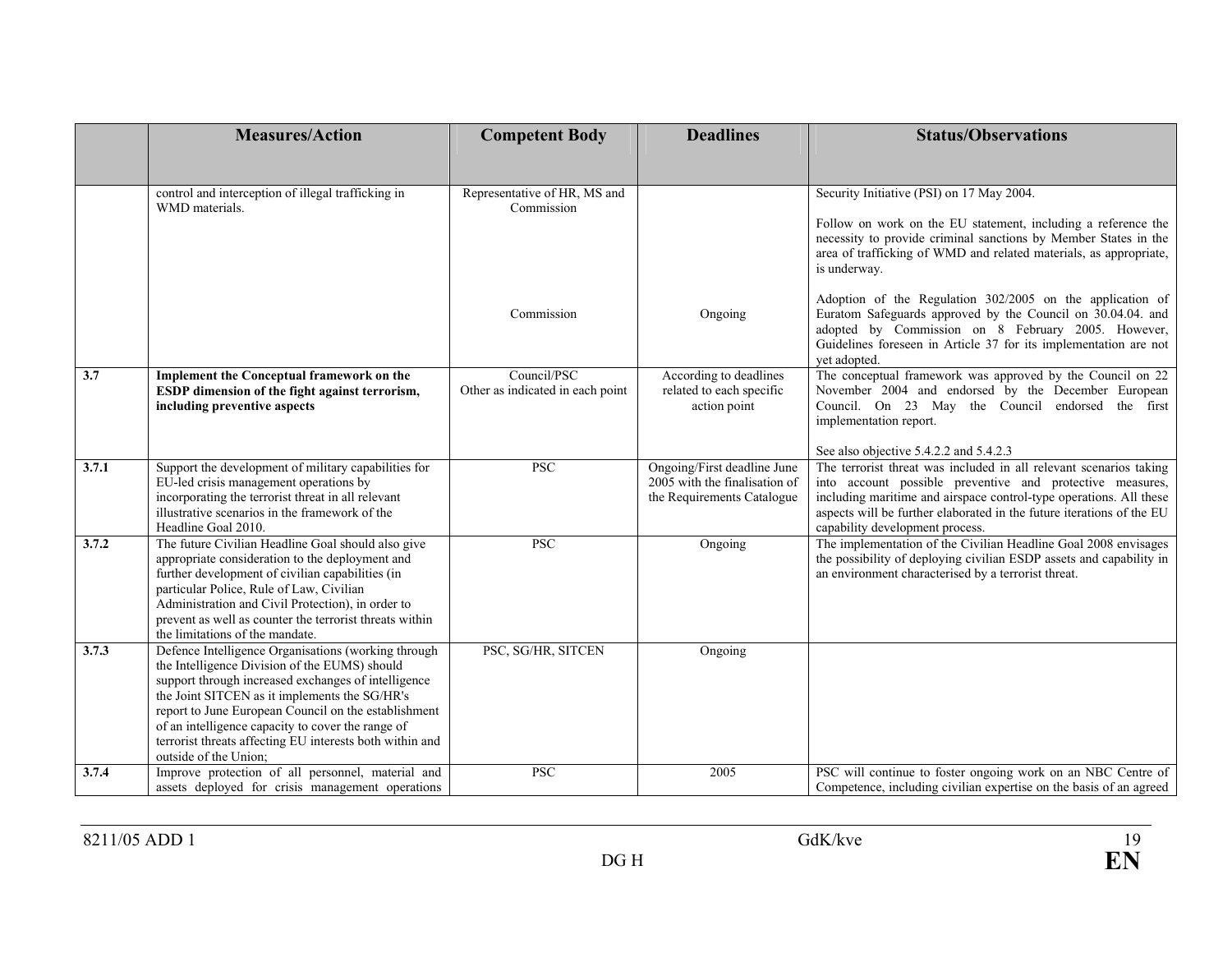|       | <b>Measures/Action</b>                                                                                                                                                                                                                                                                                                                                                                                                                            | <b>Competent Body</b> | <b>Deadlines</b>                                        | <b>Status/Observations</b>                                                                                                                                                                                                                                                                                                                                                                        |
|-------|---------------------------------------------------------------------------------------------------------------------------------------------------------------------------------------------------------------------------------------------------------------------------------------------------------------------------------------------------------------------------------------------------------------------------------------------------|-----------------------|---------------------------------------------------------|---------------------------------------------------------------------------------------------------------------------------------------------------------------------------------------------------------------------------------------------------------------------------------------------------------------------------------------------------------------------------------------------------|
|       |                                                                                                                                                                                                                                                                                                                                                                                                                                                   |                       |                                                         |                                                                                                                                                                                                                                                                                                                                                                                                   |
|       |                                                                                                                                                                                                                                                                                                                                                                                                                                                   |                       |                                                         |                                                                                                                                                                                                                                                                                                                                                                                                   |
|       | under Title V of the TEU, including, as appropriate,<br>the ability to protect possible key civilian targets,<br>including critical infrastructure, in the area of<br>operations within available means and capabilities<br>and on a case by case basis based on the threat<br>analysis:                                                                                                                                                          |                       |                                                         | mission need document on the requirements to be covered by such<br>a centre.                                                                                                                                                                                                                                                                                                                      |
| 3.7.5 | Support to third countries in combating terrorism;                                                                                                                                                                                                                                                                                                                                                                                                | <b>PSC</b>            | Ongoing                                                 | Specific measures could entail the development of appropriate co-<br>operation programmes to promote trust and transparency, the<br>support in planning activities related to the fight against terrorism<br>including consequence management or support in training and<br>exercises.<br>The need to develop the cooperation with certain key partners,<br>notably the US, has been highlighted. |
| 3.7.6 | Conceptual work on consular co-operation and<br>evacuation of EU citizens in third countries<br>should continue in the relevant working groups.<br>These cases could be included in the relevant<br>scenarios of HLG2010 as well as in EU<br>exercises.                                                                                                                                                                                           | PSC<br><b>COCON</b>   | Ongoing<br>(for military Evacuation<br>Operations 2005) |                                                                                                                                                                                                                                                                                                                                                                                                   |
| 3.7.7 | Develop a visible and effective rapid response<br>protection capability to be included as protection<br>component of EU-led crisis management operations<br>under Title V of the TEU;                                                                                                                                                                                                                                                             | <b>PSC</b>            | Ongoing                                                 | Such capacity to be voluntarily contributed by Member States and<br>is to be developed taking into account ongoing work on the<br>follow-up to the Tsunami in the Indian Ocean                                                                                                                                                                                                                    |
| 3.7.8 | Sponsor an ISS Seminar on the ESDP contribution to<br>the fight against terrorism in the wider context of the<br>EU approach in this field;                                                                                                                                                                                                                                                                                                       | PSC, ISS              | March 2005                                              | Participation in the seminar would be open to representatives and<br>high level experts (national crisis co-ordinators, academics, etc) of<br>key partners, such as the US, the UN and NATO.                                                                                                                                                                                                      |
| 3.7.9 | Seek ways of co-operating with NATO in the fields<br>of:<br>non-binding guidelines and minimum standards<br>for the protection of the civilian population<br>against CBRN risks;<br>framework agreement on the facilitation of cross<br>border transport:<br>identification of the relevant national points of<br>contact, with a view to creating a common<br>database of points of contact;<br>cross-participation, on a case-by case basis, in | <b>PSC</b>            | Ongoing                                                 | Staff work ongoing.                                                                                                                                                                                                                                                                                                                                                                               |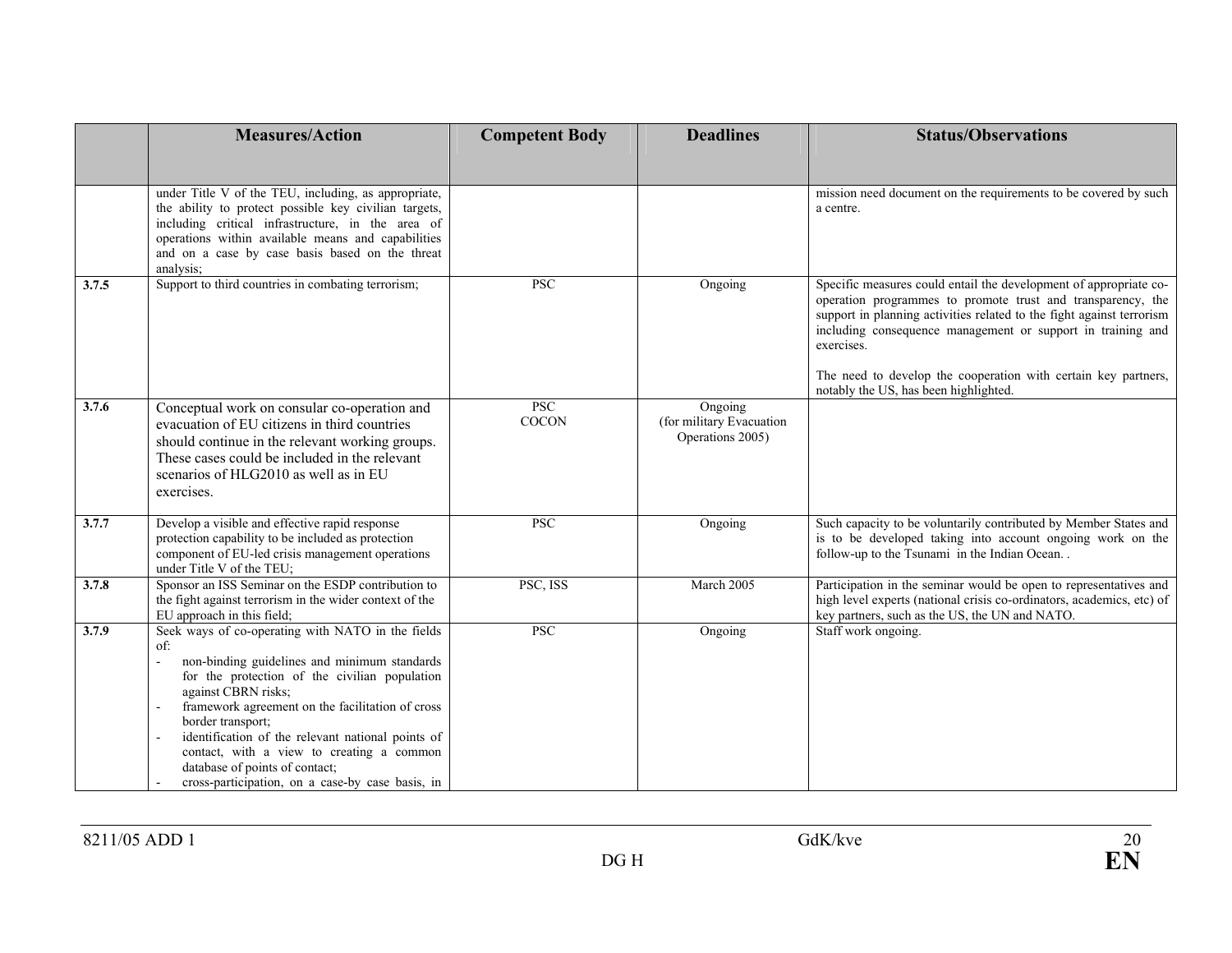|       | <b>Measures/Action</b>                                         | <b>Competent Body</b> | <b>Deadlines</b>           | <b>Status/Observations</b>                                      |
|-------|----------------------------------------------------------------|-----------------------|----------------------------|-----------------------------------------------------------------|
|       |                                                                |                       |                            |                                                                 |
|       | each other's consequence management exercises,<br>as observers |                       |                            |                                                                 |
| 3.8   | <b>Other Related Measures</b>                                  |                       |                            |                                                                 |
| 3.8.1 | Examining measures in relation to a database on                | Council/Commission    | Second half 2005           | Commission to present proposals.                                |
|       | forensic material                                              |                       | (Presentation of proposal) |                                                                 |
| 3.8.2 | Consideration of need for new committee structures             | Council/              |                            | It is decided that Coreper has coordinating role within Council |
|       | in order to ensure greater operational cooperation on          | <b>COREPER</b>        |                            | working structures                                              |
|       | security and terrorism.                                        |                       |                            |                                                                 |
| 3.8.3 | Adoption of the Strategy for Customs Cooperation               | <b>JHA</b> Council    | May 2004                   | Adopted by the JHA Council on 30 March 2004                     |
|       | and related work plan                                          |                       |                            |                                                                 |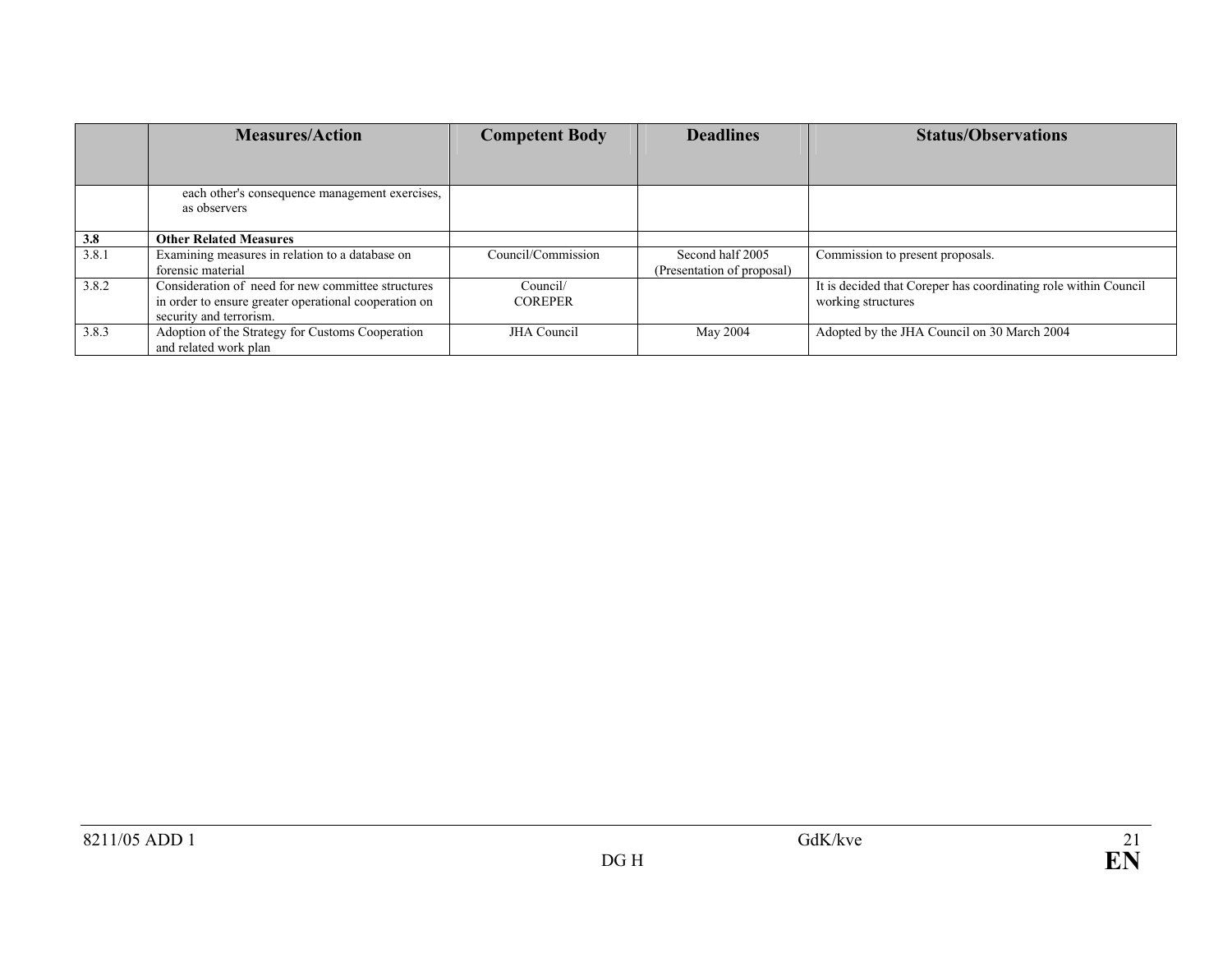| No.   | <b>Measure/Action</b>                                                                                                                                                      | <b>Competent Body</b>             | <b>Deadline</b>                                                   | <b>Status/Observations</b>                                                                                                                                                                                                                                                    |
|-------|----------------------------------------------------------------------------------------------------------------------------------------------------------------------------|-----------------------------------|-------------------------------------------------------------------|-------------------------------------------------------------------------------------------------------------------------------------------------------------------------------------------------------------------------------------------------------------------------------|
|       |                                                                                                                                                                            |                                   |                                                                   |                                                                                                                                                                                                                                                                               |
|       |                                                                                                                                                                            |                                   |                                                                   |                                                                                                                                                                                                                                                                               |
|       | Objective 4: To protect the security of international transport and ensure effective systems of border control                                                             |                                   |                                                                   |                                                                                                                                                                                                                                                                               |
| 4.1   | Ensure the integration of counter-terrorism<br>considerations into the work of relevant EU bodies<br>(transport, border controls, identity documents<br>etc)               |                                   |                                                                   |                                                                                                                                                                                                                                                                               |
| 4.1.1 | Regulation establishing a European Borders Agency                                                                                                                          | Council / Commission              |                                                                   | Regulation adopted by Council on 26 October 2004.<br>(OJ, L 349, 25/11/04, p. 1)                                                                                                                                                                                              |
|       | Agency operational                                                                                                                                                         |                                   | May 2005                                                          | Seat: Warsaw (Council Decision adopted on 26 April 2005)                                                                                                                                                                                                                      |
| 4.1.2 | (i) Draft Council Regulation amending Regulation<br>(EC) No 1683/95 laying down a uniform format for<br>visas.                                                             | <b>JHA</b> Council                | June 2005 (Possible<br>presentation of Proposal)<br>February 2005 | In November 2003 the JHA Council agreed on a general approach.<br>"Article 6 Committee" concluded after a debate on the technical<br>feasibility of the decision that the integration of the chip in every<br>visa and residence permit is impossible. The conclusions of the |
|       | Finalisation of the technical specification to be<br>adopted by COM<br>Adoption of Regulation                                                                              | Commission/Article 6<br>Committee |                                                                   | "Article 6 Committee" were agreed by Coreper on 24th November<br>2004 and have been submitted as informative points to the JHA<br>Council on 2 December 2004                                                                                                                  |
|       | (ii) Draft Council Regulation on standards for security<br>features and biometrics in passports and travel<br>documents issued by Member States.<br>Adoption of Regulation | <b>JHA</b> Council                | End 2004                                                          | Regulation adopted by Council on 13 December 2004. The<br>competent Council bodies are examining the possibility of<br>amending the Regulation in order to grant exemptions to children,<br>the elderly and handicapped persons.                                              |
| 4.1.3 | Creation of an integrated system for the exchange of<br>information on stolen and lost passports having<br>recourse to the SIS and Interpol database                       | Council/Commission                | December 2004<br>(Adoption of proposal)                           | Common Position adopted by the Council on 24/1/05 on the<br>exchange of certain data with Interpol                                                                                                                                                                            |
|       |                                                                                                                                                                            |                                   | End of 2005<br>(Implementation of proposal)                       |                                                                                                                                                                                                                                                                               |
| 4.2   | Work to develop further EU transport security<br>standards, in coordination with relevant<br>international organisations and third countries                               |                                   |                                                                   | On 11 March 2004 the Council agreed to submit to ICAO a<br>Working Paper on PNR on behalf of the European Community<br>and its MS, thereby initiating multilateral work on this subject.                                                                                      |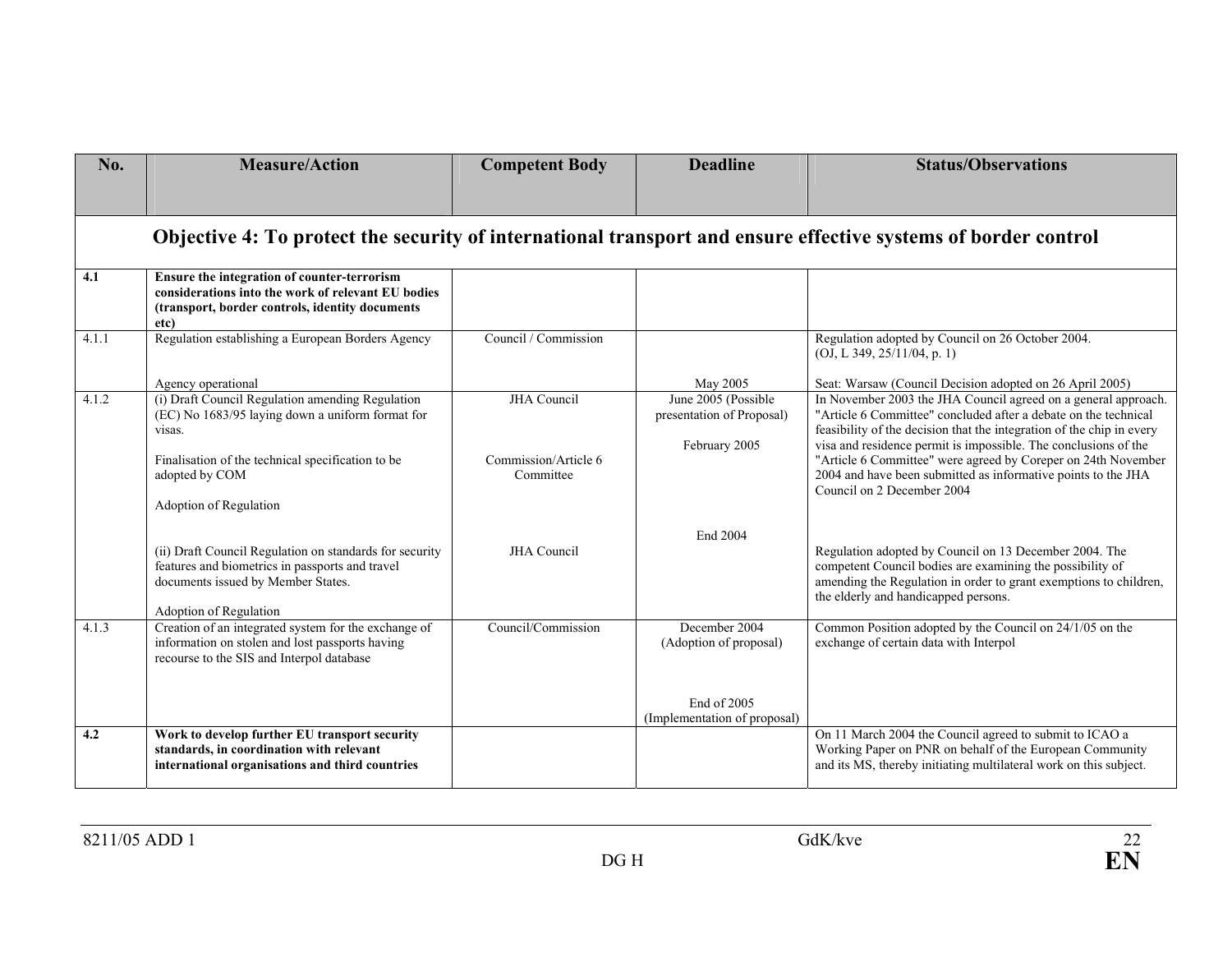| No.   | <b>Measure/Action</b>                                                                                                                                                           | <b>Competent Body</b>                          | <b>Deadline</b>                                                                                                                                                                                                                 | <b>Status/Observations</b>                                                                                                                                                                                                                                                                                                                                                                                                                                                                                                                                                                          |
|-------|---------------------------------------------------------------------------------------------------------------------------------------------------------------------------------|------------------------------------------------|---------------------------------------------------------------------------------------------------------------------------------------------------------------------------------------------------------------------------------|-----------------------------------------------------------------------------------------------------------------------------------------------------------------------------------------------------------------------------------------------------------------------------------------------------------------------------------------------------------------------------------------------------------------------------------------------------------------------------------------------------------------------------------------------------------------------------------------------------|
|       |                                                                                                                                                                                 |                                                |                                                                                                                                                                                                                                 |                                                                                                                                                                                                                                                                                                                                                                                                                                                                                                                                                                                                     |
|       |                                                                                                                                                                                 |                                                |                                                                                                                                                                                                                                 |                                                                                                                                                                                                                                                                                                                                                                                                                                                                                                                                                                                                     |
|       |                                                                                                                                                                                 |                                                |                                                                                                                                                                                                                                 | On 22 September 2004 the Presidency submitted (on behalf of the<br>EC and its MS) a working paper on establishing an international<br>framework for the transfer of PNR data to the ICAO 35th<br>Assembly (28/09-8/10/04). The paper was well received and work<br>within ICAO will now begin.                                                                                                                                                                                                                                                                                                      |
| 4.2.1 | Strengthening of the security of all forms of transport<br>systems, including through the enhancement of the<br>legal framework and the improvement of prevention<br>mechanisms | Council/MS                                     |                                                                                                                                                                                                                                 |                                                                                                                                                                                                                                                                                                                                                                                                                                                                                                                                                                                                     |
|       | Draft Communication/Directive on the security of                                                                                                                                |                                                |                                                                                                                                                                                                                                 |                                                                                                                                                                                                                                                                                                                                                                                                                                                                                                                                                                                                     |
| 4.2.2 | intermodal transport<br>Enhancing the security measures in harbours and ships                                                                                                   | Commission<br>Commission/TTE                   | To be submitted in 2005.<br>Adopted 31 March 2004, in                                                                                                                                                                           | a) Regulation (EC) No 725/2004 of the European Parliament and                                                                                                                                                                                                                                                                                                                                                                                                                                                                                                                                       |
|       |                                                                                                                                                                                 | Council/European Parliament                    | force as of 1 July 2004                                                                                                                                                                                                         | of the Council 2004 on enhancing ship and port facility<br>security.<br>The regulation incorporates the maritime security measures<br>adopted in December 2002 by IMO into Community legislation in<br>order to prevent acts of terrorism against ships.<br>b) Regulation (EC) No 724/2004 of the European Parliament and<br>of the Council of 31 March 2004 amending Regulation (EC) No<br>1406/2002 establishing a European Maritime Safety Agency.<br>The regulation provides the European Maritime Safety Agency<br>inter alia with clearly defined tasks in the filed of Maritime<br>security. |
|       | Enhancing the security of ports                                                                                                                                                 | Commission/TTE Council/<br>European Parliament | TTE Council of June 2004<br>agreed on a general approach<br>on the proposed Directive.<br>After informal contacts with<br>EP and adoption in first<br>reading in May 2005, formal<br>adoption is expected during<br>the Summer. | c)Proposal for a Directive of the European Parliament and of the<br>Council on enhancing port security. It aims at complementing<br>(EC) No 725/2004 on enhancing ship and port facility security.<br>The purpose of the Directive is to enhance security in areas of<br>ports not covered by the Regulation and to ensure that security<br>measures implemented in application of the Regulation benefit<br>from enhanced security in the port. The Directive does not create<br>new obligations in areas covered by the regulation.                                                               |
| 4.2.3 | Regulation 2320/2002 on civil aviation security and                                                                                                                             | Commission                                     | Ongoing                                                                                                                                                                                                                         | Ongoing legislative work to develop detailed implementing                                                                                                                                                                                                                                                                                                                                                                                                                                                                                                                                           |
|       | Regulation 1486/2003 on procedures on Commission<br>inspections in the field of civil aviation security                                                                         |                                                |                                                                                                                                                                                                                                 | legislation (by comitology) to complement Regulation 2320/2002.<br>Two implementing Regulations were adopted in 2004:<br>- Commission Regulation (EC) N°68/2004 of 15 January 2004                                                                                                                                                                                                                                                                                                                                                                                                                  |
|       | Implementation                                                                                                                                                                  |                                                |                                                                                                                                                                                                                                 | amending Commission Regulation (EC) N°622/2003 laying down<br>measures for the implementation of the common basic standards                                                                                                                                                                                                                                                                                                                                                                                                                                                                         |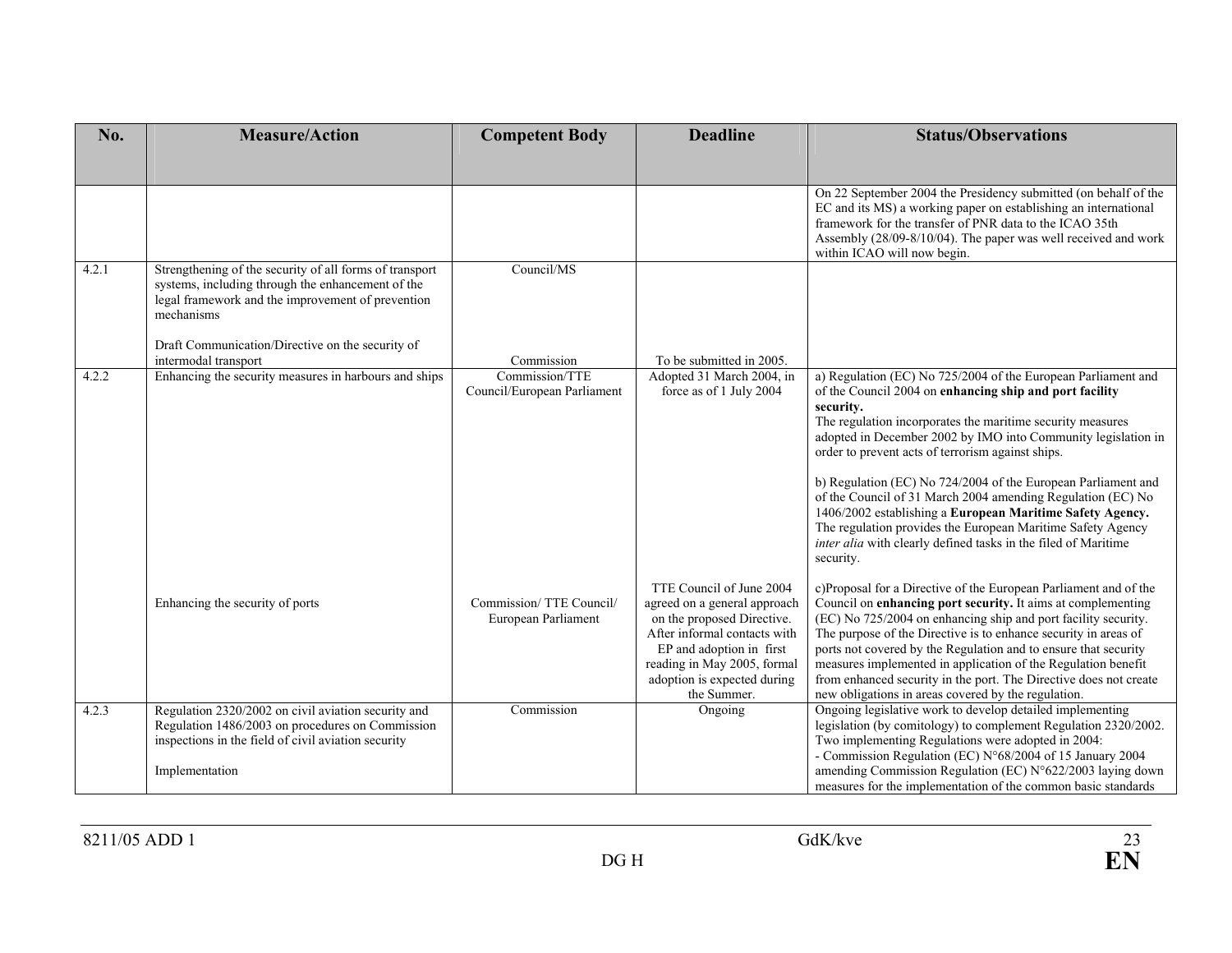| No.   | <b>Measure/Action</b>                                                                                                                                                             | <b>Competent Body</b> | <b>Deadline</b>                                | <b>Status/Observations</b>                                                                                                                                                                                                                                                                                                                                                                                                                                            |
|-------|-----------------------------------------------------------------------------------------------------------------------------------------------------------------------------------|-----------------------|------------------------------------------------|-----------------------------------------------------------------------------------------------------------------------------------------------------------------------------------------------------------------------------------------------------------------------------------------------------------------------------------------------------------------------------------------------------------------------------------------------------------------------|
|       |                                                                                                                                                                                   |                       |                                                |                                                                                                                                                                                                                                                                                                                                                                                                                                                                       |
|       |                                                                                                                                                                                   |                       |                                                | on aviation security.<br>- Commission Regulation (EC) N°1138/2004 of 21 June 2004<br>establishing a common definition of critical parts of security<br>restricted areas at airports.                                                                                                                                                                                                                                                                                  |
| 4.2.4 | Follow up to Container Security Initiative (CSI)<br>Examination of extension to other regions                                                                                     | Commission            | 22 April 2004                                  | EC/US Agreement concluded expanding customs co-operation to<br>cover CSI and related matters in order to cover transport security<br>aspects. Allows for co-operation on exchange of advance cargo<br>information and creation of equal levels and standards of controls<br>for US and EC operators.                                                                                                                                                                  |
|       |                                                                                                                                                                                   |                       | 15 November 2004                               | At the 5th EU-US Joint Customs Cooperation Committee, meeting<br>it was agreed to implement the recommendations elaborated by the<br>Joint Working Group established under the agreement and to<br>continue work in the areas that need further deliberations (central<br>risk management, joint rules set on containers security, advanced<br>cargo data elements etc.). In addition, an action plan containing a<br>timetable for further steps should be drawn up. |
|       |                                                                                                                                                                                   |                       | June 2005                                      | The Action Plan foresees the steps for the implementation of the<br>recommendations. A report on the results of these actions will be<br>given to the next JCCC, possibly in June 2005.                                                                                                                                                                                                                                                                               |
| 4.3   | Develop and implement a common EU approach to<br>the exchange and analysis of passenger information                                                                               |                       |                                                |                                                                                                                                                                                                                                                                                                                                                                                                                                                                       |
| 4.3.1 | Council Directive on the obligation of carriers to<br>communicate passenger data<br>Adoption                                                                                      | JHA Council           | 30 April 2004                                  | Adopted at the JHA Council on 29/4/04<br>OJ L 261, 6.8.2004, p. 24                                                                                                                                                                                                                                                                                                                                                                                                    |
| 4.3.2 | Common EU approach to the use of passenger data for<br>border and aviation security and other law<br>enforcement purposes<br>Preparation of proposal for consideration by Council | Commission/Council    | <b>July 2004</b><br>(presentation of proposal) | The issue of "transport companies' passenger (and freight) lists" is<br>currently under discussion in the context of the initiative of<br>Sweden on a Draft Framework Decision on simplifying the<br>exchange of information and intelligence between law<br>enforcement authorities of the Member States of the European<br>Union, in particular as regards serious offences including terrorist<br>acts (doc. 10215/04 ADD1).                                       |
|       |                                                                                                                                                                                   |                       | 17 March 2005                                  | Recommendation from the Commission to the Council authorising<br>the Commission to open negotiations with Canada on an<br>Agreement on the processing and transfer of Advanced Passenger<br>Information (API) and Passenger Name Record (PNR) data by air                                                                                                                                                                                                             |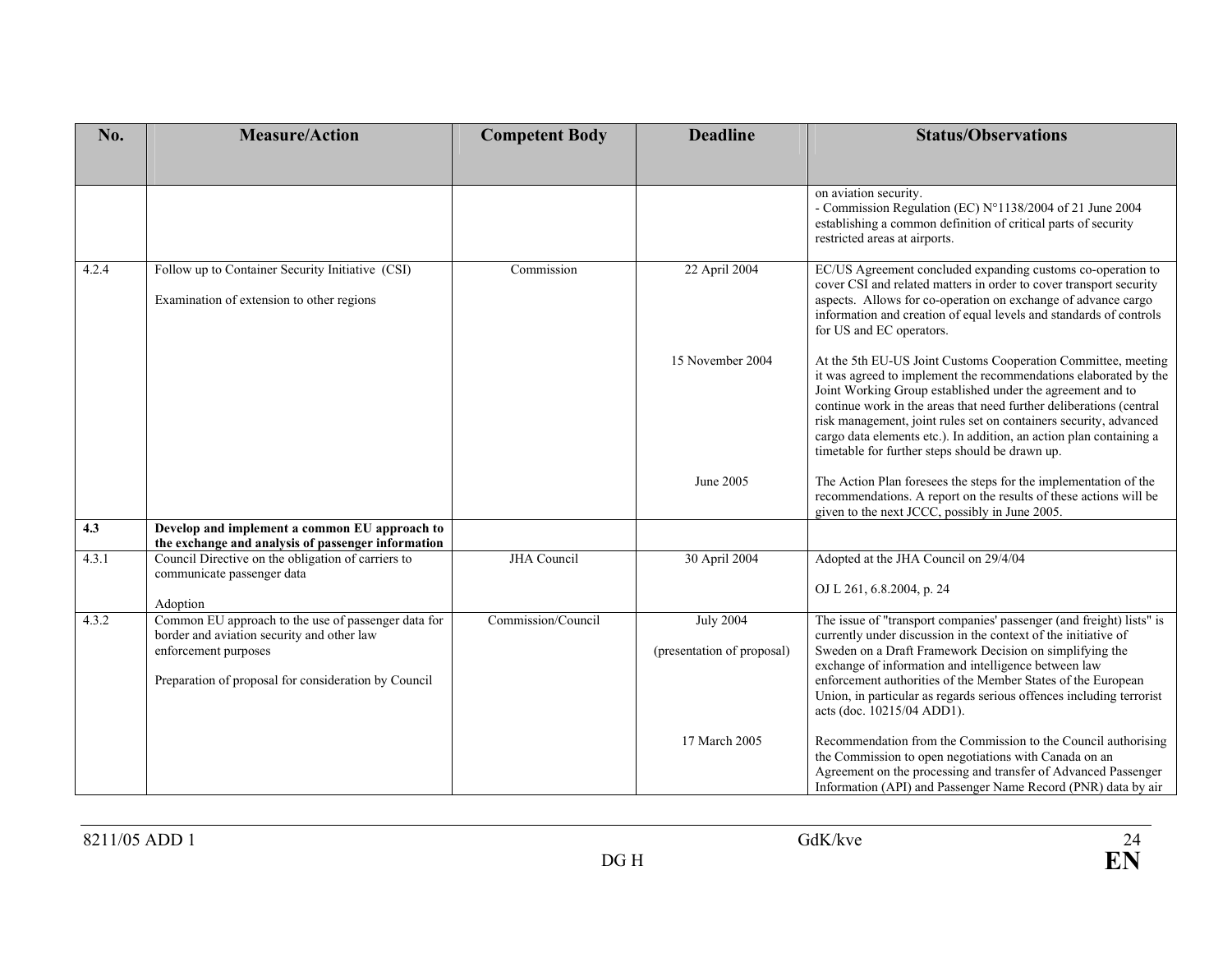| No.   | <b>Measure/Action</b>                                                                                                                                                                       | <b>Competent Body</b>                 | <b>Deadline</b>       | <b>Status/Observations</b>                                                                                                                                                                                                                                                                                                                                                                                                                                                                                                                                                                                                                                                     |
|-------|---------------------------------------------------------------------------------------------------------------------------------------------------------------------------------------------|---------------------------------------|-----------------------|--------------------------------------------------------------------------------------------------------------------------------------------------------------------------------------------------------------------------------------------------------------------------------------------------------------------------------------------------------------------------------------------------------------------------------------------------------------------------------------------------------------------------------------------------------------------------------------------------------------------------------------------------------------------------------|
|       |                                                                                                                                                                                             |                                       |                       |                                                                                                                                                                                                                                                                                                                                                                                                                                                                                                                                                                                                                                                                                |
|       |                                                                                                                                                                                             |                                       |                       | carriers to the Canada Border Services Agency (CBSA)<br>(classified document 6740/05). In this context, discussions with<br>Canada on the transfer of PNR data are being undertaken by CION<br>in view of reaching an agreement similar in form to the one with<br>the US.                                                                                                                                                                                                                                                                                                                                                                                                     |
| 4.4   | Encourage and support non-EU states to comply<br>fully with the ICAO and IMO standards                                                                                                      | Council/Commission                    |                       | Member States have approved the Commission staff working<br>paper "Preparation of the 35th ICAO Assembly - An International<br>Framework for the Transfer of Passenger Name Record (PNR)<br>Data" with a view to promoting the development of global<br>standards on this field (see also point 4.2).                                                                                                                                                                                                                                                                                                                                                                          |
| 4.5   | Enhance capacities for the identification of<br>terrorists and the detection of terrorist devices,<br>materials or funds at ports, airports and land<br>borders                             | MS/Commission                         |                       |                                                                                                                                                                                                                                                                                                                                                                                                                                                                                                                                                                                                                                                                                |
| 4.5.1 | Review of criteria that should be applied for the<br>purposes of Article 96 of the Schengen Convention in<br>relation to certain persons reported for the purpose of<br>being refused entry | JHA Council/Commission                | End 2004 - Early 2005 | Commission will analyse the need for further harmonisation of<br>grounds related to the introduction of article 96 alerts in the SIS in<br>the context of the planned proposals for the legal basis for SIS II.                                                                                                                                                                                                                                                                                                                                                                                                                                                                |
| 4.5.2 | Development of terrorist profiles with a view to<br>developing an operational tool                                                                                                          | Council /CATS/TWP                     | Dec 2005              | Work to continue in 2005                                                                                                                                                                                                                                                                                                                                                                                                                                                                                                                                                                                                                                                       |
| 4.5.3 | Coordinated recourse to Article $2(2)$ of the Schengen<br>Convention<br>(reestablishment of border checks)                                                                                  | <b>JHA</b> Council                    | Without delay         | Commission to present proposal                                                                                                                                                                                                                                                                                                                                                                                                                                                                                                                                                                                                                                                 |
| 4.6   | Reinforce the protection of European citizens in<br>third countries                                                                                                                         | Council                               |                       | The EU solidarity programme on the consequences of terrorist<br>threats and attacks invites the Member States and the Presidency<br>to ensure that the civil protection services of the Member States<br>will as far as possible, when one or more of them are called upon<br>to intervene in a third country following a terrorist attack :<br>render assistance to all EU-citizens<br>$\bullet$<br>assist the consular authorities of the Member States upon a<br>$\bullet$<br>request from the relevant authorities,<br>cooperate with each other.<br>Each of these invitations was implemented in the aftermath of the<br>tsunami in the Indian Ocean of 26 December 2004. |
| 4.6.1 | Establish mechanism for publication of advice on<br>terrorist threats to EU citizens in third countries                                                                                     | SitCen/Council<br>Secretariat/COUNCIL | June 2005             | This and other Objectives for Action will be contingent on the<br>HR/SG Solana's report on the development of an intelligence<br>capacity within the Council.                                                                                                                                                                                                                                                                                                                                                                                                                                                                                                                  |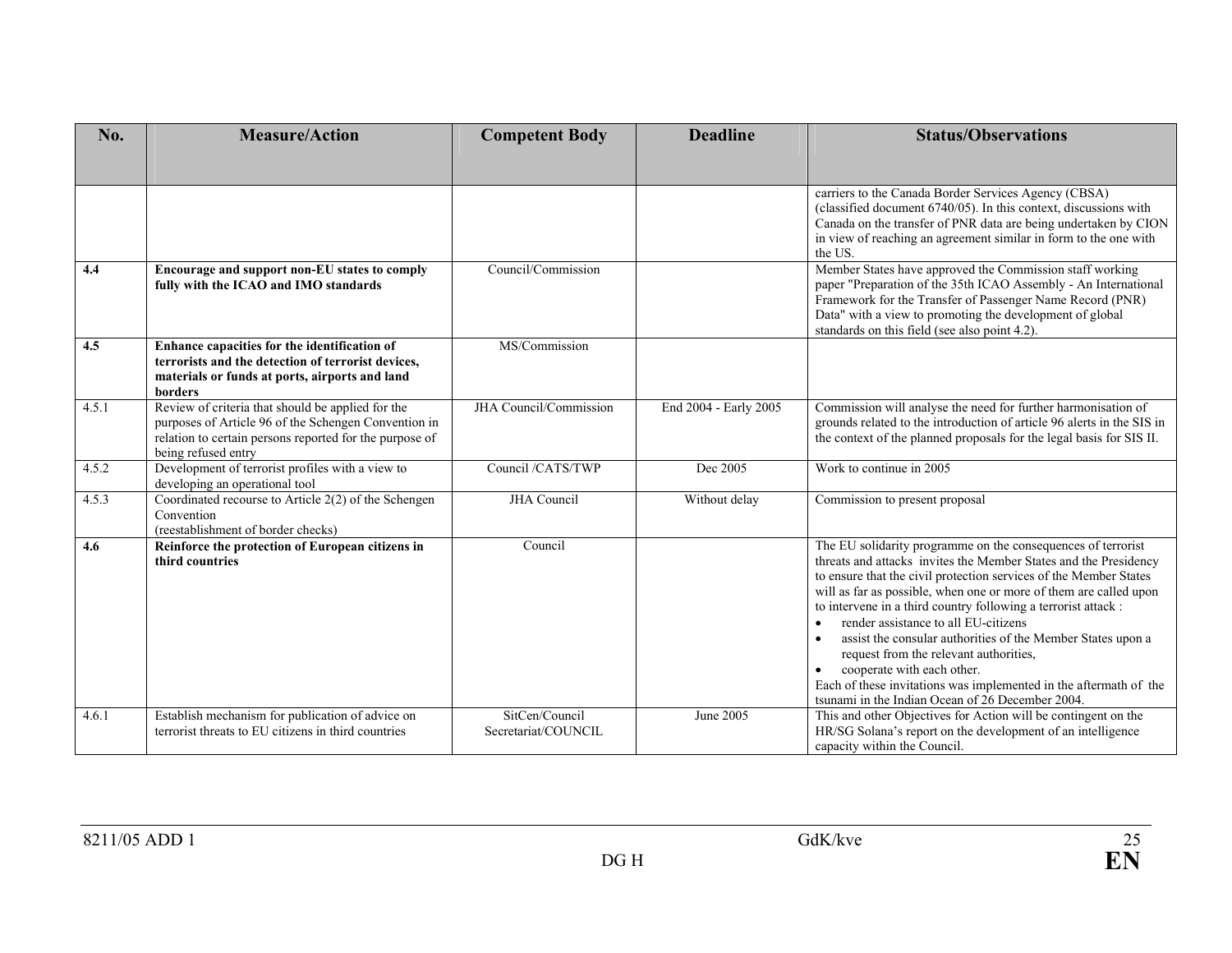|                    | <b>Measures/Action</b>                                                                                                                                                                                                                                                                                                   | <b>Competent Body</b>                                                                                     | <b>Deadlines</b> | <b>Status/Observations</b>                                                                                                                                                                                                                                                                                                                                                                                                                                                                                 |  |
|--------------------|--------------------------------------------------------------------------------------------------------------------------------------------------------------------------------------------------------------------------------------------------------------------------------------------------------------------------|-----------------------------------------------------------------------------------------------------------|------------------|------------------------------------------------------------------------------------------------------------------------------------------------------------------------------------------------------------------------------------------------------------------------------------------------------------------------------------------------------------------------------------------------------------------------------------------------------------------------------------------------------------|--|
|                    | Objective 5: To enhance the capability of the European Union and of Member States to deal with the<br>consequences of a terrorist attack                                                                                                                                                                                 |                                                                                                           |                  |                                                                                                                                                                                                                                                                                                                                                                                                                                                                                                            |  |
| 5. In<br>general   | 5.1 Risk Assessment and Analysis                                                                                                                                                                                                                                                                                         |                                                                                                           |                  | This objective was, to a wide extent, implemented through<br>the EU Solidarity Programme of 2 December 2004 on the<br>consequences of terrorist threats and attacks (widened<br>CBRN-programme) (15480/04) (SLP),<br>the conceptual framework on the ESDP dimension of the<br>fight against terrorism $(14797/04)$ (CF).<br>The civil protection actions of the Tsunami Action Plan<br>(5788/05), though established with a view to natural catastrophes,<br>are also relevant for the Terrorism Road Map. |  |
| $\overline{5.1}$ . | <b>Risk Assessment and Analysis</b><br>Strengthen the assessment and analysis of the risks<br>on potential terrorist targets so as to provide<br>emergency response services with information and<br>knowledge that is useful in order to prevent and<br>respond to potential terrorist threats and attacks.<br>(SLP 19) |                                                                                                           |                  |                                                                                                                                                                                                                                                                                                                                                                                                                                                                                                            |  |
| 5.1.1              | Make a more structured use of threat assessment and<br>analysis under 3.5 of the Terrorism Plan of Action for<br>the risk assessment, prevention and consequence<br>management. $(SLP 20 + 1.1)$                                                                                                                         | Council (Terrorism WG)<br>Council Secretariat (Sitcen),<br>Commission,<br>Europol<br><b>Member States</b> | on-going         | The threat assessments and analyses are given to trusted contact<br>points in the Member States and the Commission, who transmit<br>them to the relevant emergency services for use in scenario-based<br>assessments of capabilities.                                                                                                                                                                                                                                                                      |  |
| 5.1.2              | Stimulate, where necessary and through the<br>appropriate channels, improved cooperation between<br>intelligence services, national authorities and relevant<br>emergency services such as civil protection, health<br>and police. $(SLP 20 + 1.2)$                                                                      | Council Secretariat (Sitcen),<br>Cion,<br>Europol,<br><b>MS</b>                                           | on-going         | See draft Framework Decision on simplifying the exchange of<br>information and intelligence between law enforcement authorities<br>of the MS $(3.1.16)$ . This draft does not however concern civil<br>protection.<br>The Commission is working on a secure rapid alert system<br>$(ARGUS)$ (see 5.3.2)                                                                                                                                                                                                    |  |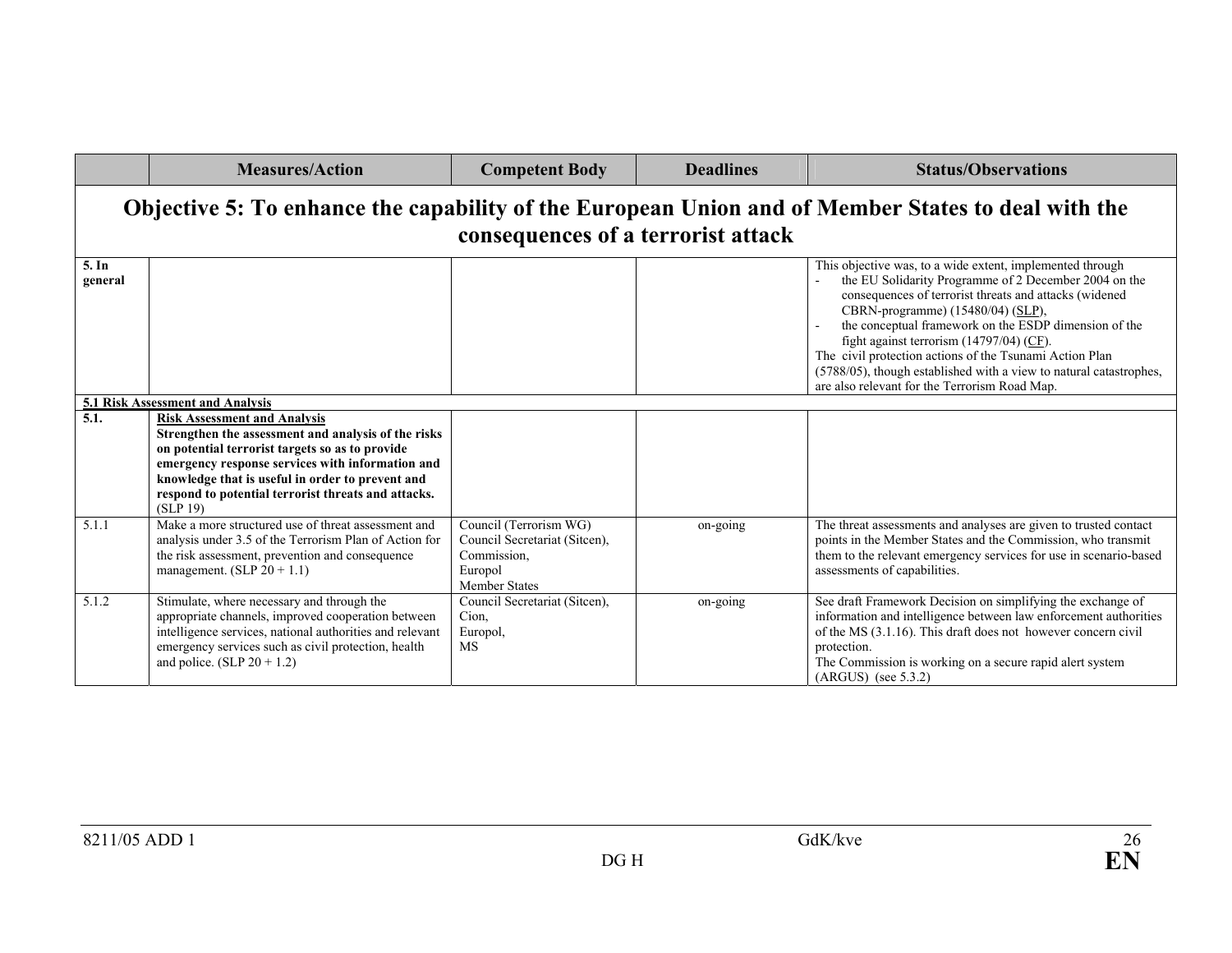|                  | <b>Measures/Action</b>                                                                                                                                                                                                                                                                                                                                                                                              | <b>Competent Body</b>                             | <b>Deadlines</b> | <b>Status/Observations</b>                                                                                                                                                                                                                                                                                                                                                                                                                                                   |
|------------------|---------------------------------------------------------------------------------------------------------------------------------------------------------------------------------------------------------------------------------------------------------------------------------------------------------------------------------------------------------------------------------------------------------------------|---------------------------------------------------|------------------|------------------------------------------------------------------------------------------------------------------------------------------------------------------------------------------------------------------------------------------------------------------------------------------------------------------------------------------------------------------------------------------------------------------------------------------------------------------------------|
| 5.1.3            | Improve the exchange of knowledge and experience<br>on the methods of risk assessment and analysis, (SLP<br>$20+1.3$                                                                                                                                                                                                                                                                                                | Council Secretariat (Sitcen),<br>Cion, MS         | on-going         | UK will organize in autumn 2005 a seminar on risk assessment<br>and contingency planning from a civil protection perspective.                                                                                                                                                                                                                                                                                                                                                |
| 5.1.4            | Improve the bilateral exchange of information on<br>cross-border risks. (SLP $20 + 1.4$ )                                                                                                                                                                                                                                                                                                                           | Council Secretariat (Sitcen)<br>Cion, Europol, MS | on-going         | Such information is exchanged on a bilateral basis or in the<br>appropriate multilateral bodies.                                                                                                                                                                                                                                                                                                                                                                             |
|                  | <b>Preventive measures to decrease vulnerability</b>                                                                                                                                                                                                                                                                                                                                                                |                                                   |                  |                                                                                                                                                                                                                                                                                                                                                                                                                                                                              |
| $\overline{5.2}$ | "To strengthen the protection of citizens, essential<br>services (such as water supplies, energy and<br>communications) and production systems (agro-<br>food and process industries), as well as to establish<br>mechanisms (surveillance, early warning, alert and<br>response systems and procedures) to deal with the<br>consequences of any terrorist attacks"<br>(European Council 25/3/2004, 5706/04, no.11) |                                                   |                  | See also, under 3.6. of the Terrorism Plan of Action, the strategy<br>against the proliferation of WMD and related materials.                                                                                                                                                                                                                                                                                                                                                |
| 5.2.1            | Promote preventive measures and contingency plans,<br>where appropriate, for dealing with the protection of<br>potential targets, taking into account existing<br>legislation on safety and environment (SLP22+2.1)                                                                                                                                                                                                 | Cion<br><b>MS</b>                                 | on-going         | Regarding industries handling dangerous substances, such plans<br>are being established in the framework of the Seveso Directive.<br>On 24/2/2005, the Council adopted a framework Decision on<br>attacks against information systems (15010/04)                                                                                                                                                                                                                             |
| 5.2.2            | Establish a European Programme for Critical<br>Infrastructure Protection (EPCIP). (SLP 24+22)<br>" On the basis of a coordinated approach by the<br>SG/HR and the Commission. Council is asked to<br>prepare an overall strategy to enhance the protection<br>of critical infrastructures"<br>(European Council 17-18/6/2004, 10679/2/04 no. 19)                                                                    | Cion<br><b>MS</b>                                 | end 2005         | As indicated in its communication on critical infrastructure<br>protection (13979/04), the Commission intends to propose, by end<br>2005, a European Programme for Critical Infrastructure Protection<br>(EPCIP) which will contain :<br>horizontal organisational measures such as the identification<br>of critical infrastructures having a transboundary effect,<br>the analysis of vulnerabilities and interdependencies, and the<br>outlining of protective solutions, |
| 5.2.3            | Set up a Critical Infrastructure Warning Information<br>Network (CIWIN) as a network of specialists to assist<br>in the drawing up of the EPCIP and stimulate an<br>exchange of information on threats, vulnerabilities,<br>measures and strategies. (SLP 25+2.3)                                                                                                                                                   | Cion<br><b>MS</b>                                 | 2005             | Cion intends to establish CIWIN By June 2005.                                                                                                                                                                                                                                                                                                                                                                                                                                |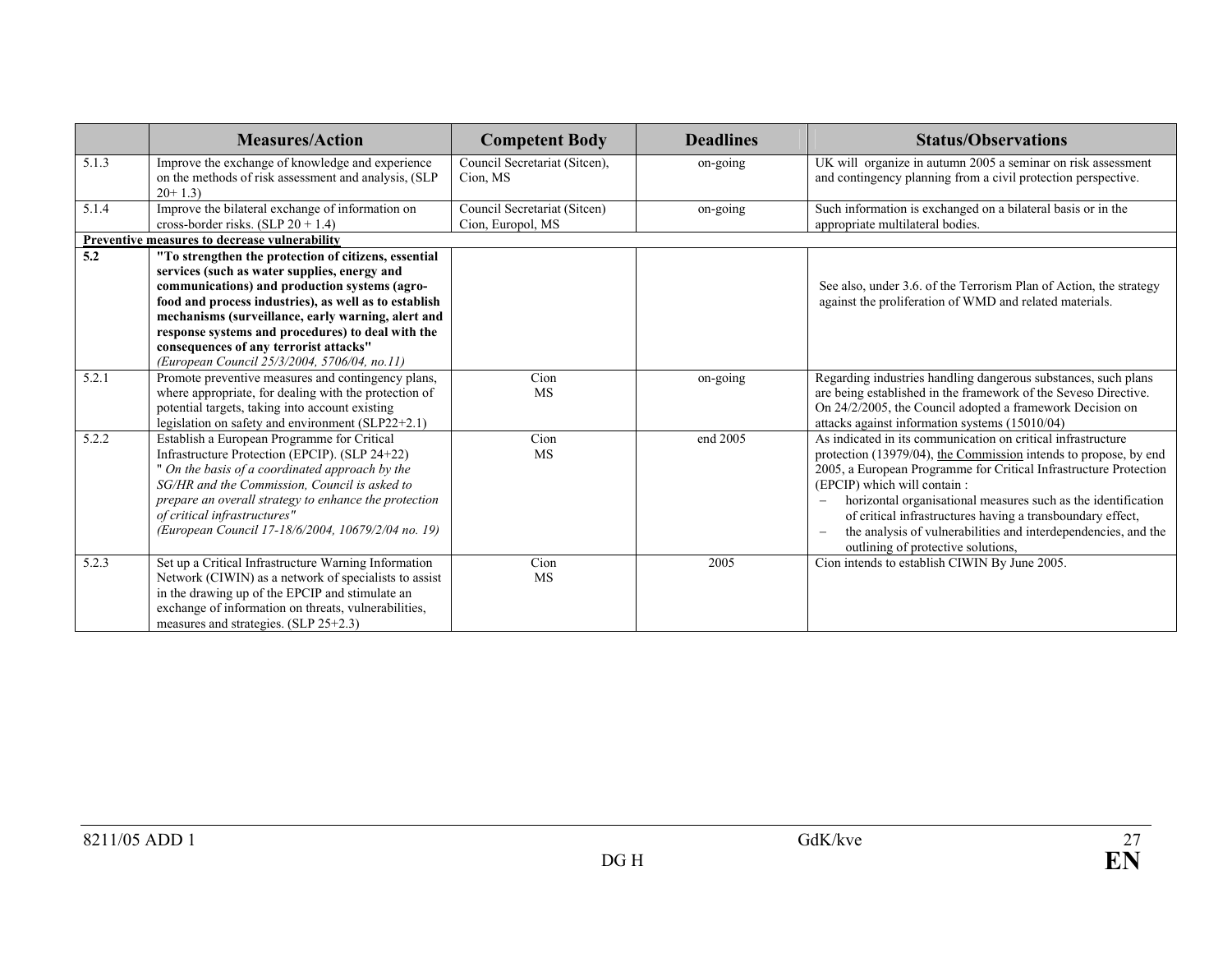|               | <b>Measures/Action</b>                                                                                                                                                                                                                                                                                                                                                                                                                                                                                                                                                                                                                                                                                                                                                                                                                                                                                                                                                                                                                                            | <b>Competent Body</b> | <b>Deadlines</b> | <b>Status/Observations</b>                                                                                                                                                                                                                                                                                                                                                                                                                                                                                                                                                                                                                                                                                                                                                                                                                                                                                    |
|---------------|-------------------------------------------------------------------------------------------------------------------------------------------------------------------------------------------------------------------------------------------------------------------------------------------------------------------------------------------------------------------------------------------------------------------------------------------------------------------------------------------------------------------------------------------------------------------------------------------------------------------------------------------------------------------------------------------------------------------------------------------------------------------------------------------------------------------------------------------------------------------------------------------------------------------------------------------------------------------------------------------------------------------------------------------------------------------|-----------------------|------------------|---------------------------------------------------------------------------------------------------------------------------------------------------------------------------------------------------------------------------------------------------------------------------------------------------------------------------------------------------------------------------------------------------------------------------------------------------------------------------------------------------------------------------------------------------------------------------------------------------------------------------------------------------------------------------------------------------------------------------------------------------------------------------------------------------------------------------------------------------------------------------------------------------------------|
|               | Detection, identification and alert                                                                                                                                                                                                                                                                                                                                                                                                                                                                                                                                                                                                                                                                                                                                                                                                                                                                                                                                                                                                                               |                       |                  |                                                                                                                                                                                                                                                                                                                                                                                                                                                                                                                                                                                                                                                                                                                                                                                                                                                                                                               |
| 5.3.<br>5.3.1 | Detection, identification and alert<br>Ensure that adequate mechanisms are in place for<br>a quick detection and identification of an actual<br>threat, for alerting professionals and the public in<br>appropriate ways. (SLP 26)<br>The Council and the Commission will base further                                                                                                                                                                                                                                                                                                                                                                                                                                                                                                                                                                                                                                                                                                                                                                            | Commission            |                  |                                                                                                                                                                                                                                                                                                                                                                                                                                                                                                                                                                                                                                                                                                                                                                                                                                                                                                               |
|               | developments on the existing rapid alert systems<br>(RAS) such as:<br>- the MIC (Civil Protection Monitoring and<br>Information Centre, a rapid alert system to<br>facilitate and support mutual assistance between<br>the participating countries in the event of major<br>emergencies),<br>the ECURIE system (exchange of information in<br>the event of a radiological emergency),<br>BICHAT (rapid alert system for biological and<br>chemical attacks and threats),<br>RAPEX (consumer health and safety - non-food<br>aspects),<br>RASFF (consumer health in relation to food and<br>feed).<br>EWRS (Early Warning and Response System for<br>Communicable diseases),<br>EUROPHYT (phytosanitary network: interception<br>of organisms harmful to plants),<br>SHIFT (health controls on imports of veterinary<br>concern) and ADNS (animal health)<br>(SLP 26)<br>MediSYS Monitoring of a Web-based information<br>to provide advance warning of suspicious<br>circumstances or outbreaks.<br>ECDC (European Centre for Disease Prevention<br>and Control). | <b>Member States</b>  |                  | ECURIE: on 23 April 2005, the Council adopted decisions<br>approving the conclusion of the (IAEA) Conventions on<br>a) Early Notification of a Nuclear Accident<br>b) Assistance in the case of a Nuclear Accident or Radiological<br>Emergency (8283/05 and 8284/05)<br>RAS-BICHAT: Securisation against technological risks and<br>against security breaches. Improved co-operation with other alert<br>mechanisms EWRS (communicable diseases, food, animals,<br>plants, MIC).<br>EWRS: A network of high-level of safety laboratories has been<br>formed to provide quality-assured diagnostics for high-risk<br>pathogens and for mutual assistance between all Member States to<br>allow quick introduction of counter-measures. On 30/3/2005, Cion<br>submitted a Report on the operation of EWRS during 2002 and<br>$2003$ (7900/05 + ADD 1), which however did not signal any<br>terrorist incident. |
| 5.3.2         | "The Commission will create a secure general rapid<br>alert system (ARGUS) to link all specialised systems<br>for emergencies that require action at European level."<br>$(SLP 27 + 3.2)$                                                                                                                                                                                                                                                                                                                                                                                                                                                                                                                                                                                                                                                                                                                                                                                                                                                                         |                       |                  | Preparations are underway. Within the Commission, a dedicated<br>task force, with three subgroups, is regularly meeting to develop<br>the modalities and procedures for ARGUS.                                                                                                                                                                                                                                                                                                                                                                                                                                                                                                                                                                                                                                                                                                                                |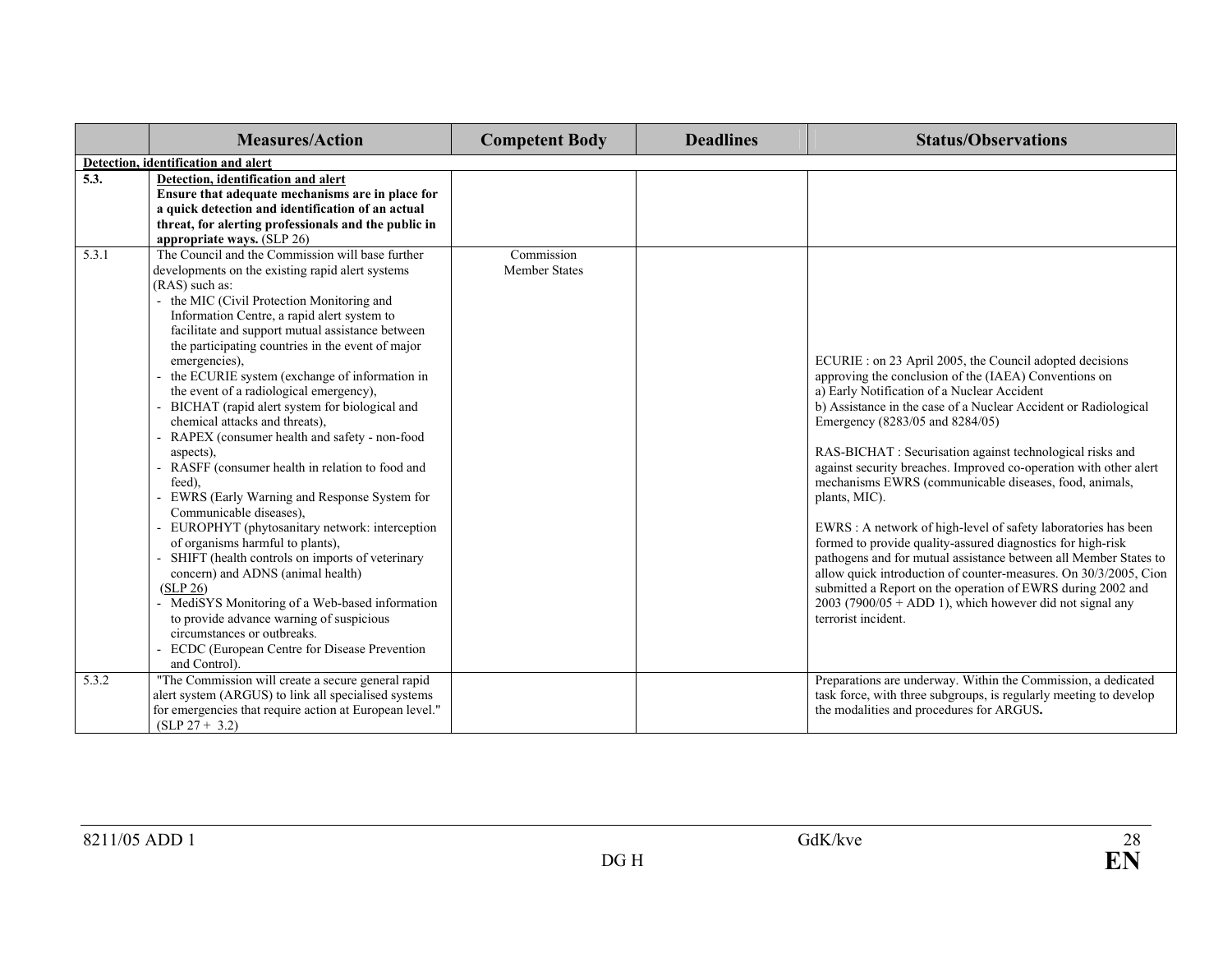|                      | <b>Measures/Action</b>                                                                                                                                                                                                                                                                                                                                                                                                                                                                                                                                                                     | <b>Competent Body</b>                                                     | <b>Deadlines</b> | <b>Status/Observations</b>                                                                                                                                                                                                                                                                                                                                                                                                                                                                                                                                                                                                                                                                     |
|----------------------|--------------------------------------------------------------------------------------------------------------------------------------------------------------------------------------------------------------------------------------------------------------------------------------------------------------------------------------------------------------------------------------------------------------------------------------------------------------------------------------------------------------------------------------------------------------------------------------------|---------------------------------------------------------------------------|------------------|------------------------------------------------------------------------------------------------------------------------------------------------------------------------------------------------------------------------------------------------------------------------------------------------------------------------------------------------------------------------------------------------------------------------------------------------------------------------------------------------------------------------------------------------------------------------------------------------------------------------------------------------------------------------------------------------|
|                      | <b>Preparedness and Consequence Management</b>                                                                                                                                                                                                                                                                                                                                                                                                                                                                                                                                             |                                                                           |                  |                                                                                                                                                                                                                                                                                                                                                                                                                                                                                                                                                                                                                                                                                                |
| 5.4.                 | "Strengthen the capacity within Member States to<br>alleviate the consequences of attacks on the civilian<br>population, including in the areas of health security<br>and civil protection, building on existing EU Health<br>Security and CBRN programmes"<br>(European Council 25/3/04, 7906/04 no. 11)                                                                                                                                                                                                                                                                                  |                                                                           | on-going         |                                                                                                                                                                                                                                                                                                                                                                                                                                                                                                                                                                                                                                                                                                |
|                      | 5.4.1 capabilities assessment                                                                                                                                                                                                                                                                                                                                                                                                                                                                                                                                                              |                                                                           |                  |                                                                                                                                                                                                                                                                                                                                                                                                                                                                                                                                                                                                                                                                                                |
| 5.4.1.1              | Assess the capabilities for mutual assistance<br>"Assess the capabilities of Member States both in<br>preventing and coping with the consequences of any<br>types of terrorist attacks, identify best practices and<br>propose the necessary measures"<br>(European Council 17-18/6/2004, 10679/04 sub 19)<br>"Prepare an EU restricted report assessing the<br>capabilities available for assistance to countries<br>affected by a major terrorist attack" (SLP $29 + 4.1$ ) on<br>the basis of a limited number of pre-determined<br>scenarios (4/10/04 Concl. CP Capacity, 11549/04, 7) | Commission<br>Council<br>(for military resources)<br><b>Member States</b> | mid-2005         | In 2004, the Commission has initiated a scenario-based<br>assessment of the civil protection capabilities available for<br>assistance in the event of major terrorist attacks. All Member<br>States have now provided at least a partial contribution to the<br>database of assets and capabilities available for assistance through<br>the Mechanism in the event of major terrorist attacks. An EU-<br>Restricted CD-ROM containing the data has been distributed to<br>the Member States in order to start the assessment of the available<br>assistance.<br>Cion issued a preliminary report in November 2004 and will<br>present an updated report before the June 2005 European Council. |
| 5.4.1.2              | Upgrade the existing databases of civil protection<br>means and experts (SLP $29 + 4.2$ )                                                                                                                                                                                                                                                                                                                                                                                                                                                                                                  | Cion<br><b>MS</b>                                                         |                  | Work on the database of available civil protection means and<br>experts has continued in the framework of the scenario-based<br>assessment process. The EU Restricted database, though still<br>incomplete, offers a wide range of capabilities and resources<br>available for immediate assistance in the event of terrorist attacks.<br>A Directory of health Experts is being set up.                                                                                                                                                                                                                                                                                                       |
| $\overline{5.4.1.3}$ | Obtain and share, on a restricted basis, information on<br>relevant vaccines, sera and other medical resources,<br>that can be made available in the event of a major<br>terrorist attack.(SLP $29 + 4.3$ )                                                                                                                                                                                                                                                                                                                                                                                | Cion<br><b>MS</b>                                                         |                  | Some MS have included information on vaccines and laboratory<br>facilities in their contributions to the database on the assistance<br>available in the event of terrorist attacks. The available<br>information is insufficient, however, to properly assess the<br>assistance available in this specific area. Further efforts from the<br>Member States are needed.                                                                                                                                                                                                                                                                                                                         |
| 5.4.1.4              | Support and participate in the Commission actions in<br>order to assess the capabilities.<br>Deliver on the solidarity commitment<br>$(SLP 29 + 4.4)$                                                                                                                                                                                                                                                                                                                                                                                                                                      | <b>Member States</b>                                                      |                  | See 5.4.1.                                                                                                                                                                                                                                                                                                                                                                                                                                                                                                                                                                                                                                                                                     |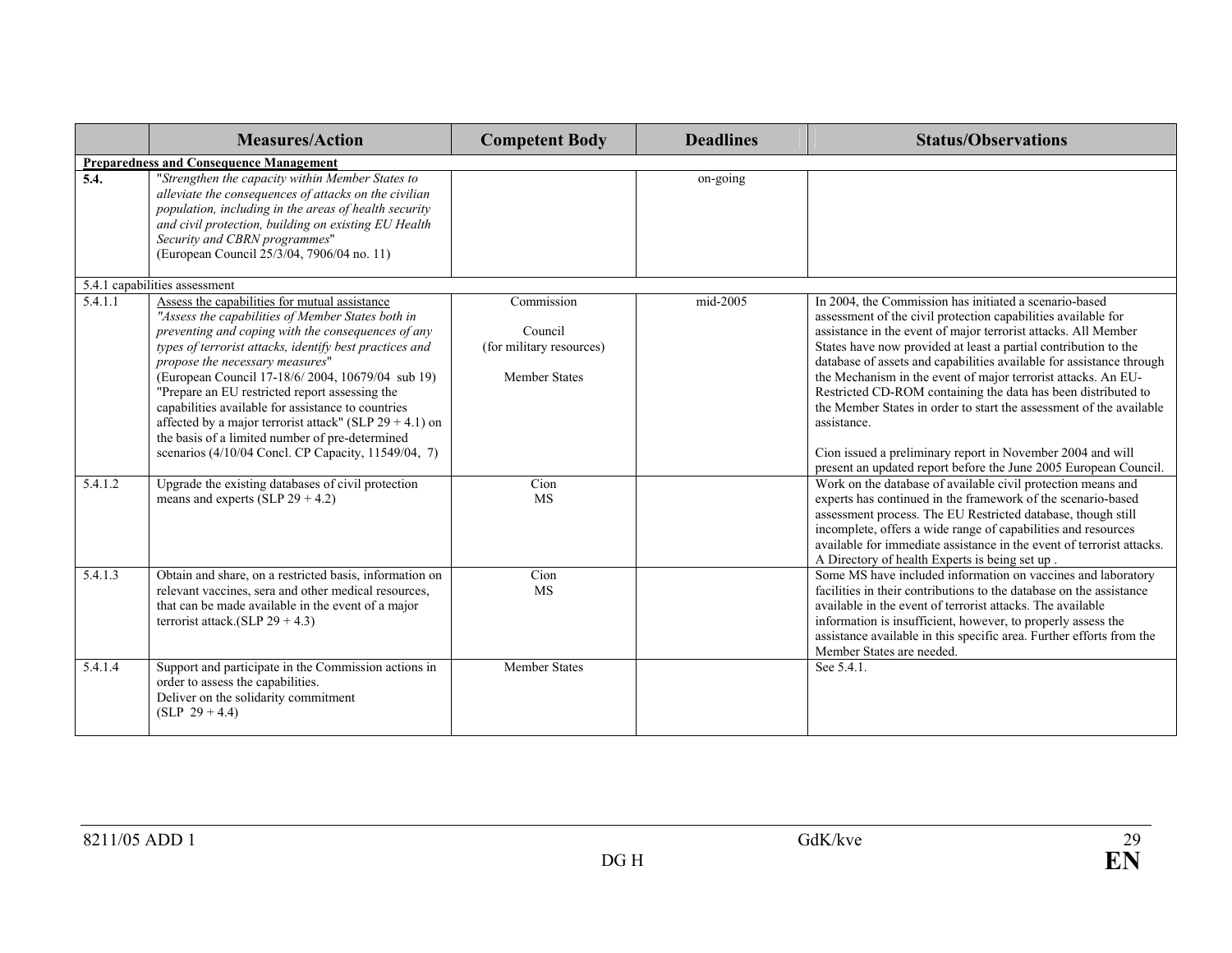|             | <b>Measures/Action</b>                                                                                                                                                                                                                                                                                                                                                                                                                                                                                                                                           | <b>Competent Body</b> | <b>Deadlines</b> | <b>Status/Observations</b>                                                                                                                                                                                                                                                                                                                                                                                                                                                                                                                                                                                                                                                                                                                                                                                                                                                                                                                                                                                                                                                                                                                                                                                                                   |
|-------------|------------------------------------------------------------------------------------------------------------------------------------------------------------------------------------------------------------------------------------------------------------------------------------------------------------------------------------------------------------------------------------------------------------------------------------------------------------------------------------------------------------------------------------------------------------------|-----------------------|------------------|----------------------------------------------------------------------------------------------------------------------------------------------------------------------------------------------------------------------------------------------------------------------------------------------------------------------------------------------------------------------------------------------------------------------------------------------------------------------------------------------------------------------------------------------------------------------------------------------------------------------------------------------------------------------------------------------------------------------------------------------------------------------------------------------------------------------------------------------------------------------------------------------------------------------------------------------------------------------------------------------------------------------------------------------------------------------------------------------------------------------------------------------------------------------------------------------------------------------------------------------|
|             | 5.4.2. Developing civilian resources                                                                                                                                                                                                                                                                                                                                                                                                                                                                                                                             |                       |                  |                                                                                                                                                                                                                                                                                                                                                                                                                                                                                                                                                                                                                                                                                                                                                                                                                                                                                                                                                                                                                                                                                                                                                                                                                                              |
| 5.4.2.      | "Develop the Mechanism to facilitate the coordination<br>of Civil Protection response teams drawn from<br>available resources of the Member States, with<br>additional common insignia and with appropriate<br>logistics, equipment and means of transport"<br>(Conclusions on Capacity, 11549/04 no. 8).<br>"The Council will also examine all possible ways of<br>improving the European Community's civil-protection<br>] mechanism, including analytical capacity<br>"(Tsunami conclusions, 7/1/05, 5187/05, no. 20;<br>Tsunami Action Plan, 5788/05, 13 a). | Cion                  |                  | In its communication of 20 April 2005 on "Improving the<br>Community Civil Protection Mechanism "(8430/05, COM(2005)<br>153 final, the Commission has presented various proposals to<br>further develop the Mechanism. These include, for instance, in the<br>short term, developing a modular approach to civil protection<br>assistance, and strengthening the on site coordination and<br>assessment capability, and, through a revision of the Mechanism,<br>providing Community financing for transportation, hiring<br>equipment that cannot be obtained from the MS, keeping certain<br>modules on standby.<br>The Commission is taking concrete steps to make common<br>insignia available to experts in 2005.<br>With respect to logistics, equipment and means of transport, the<br>Commission has presented on 6 April 2005 a proposal for a<br>Regulation establishing a Rapid Response and Preparedness<br>Instrument [8436/05, COM(2005)113 final]. This instrument, if<br>adopted by the Council, will provide the legal basis for financing<br>transportation and hiring equipment or logistical support that<br>cannot be obtained from the MS.<br>Examination of this Communication and Proposal by ProCiv has<br>started. |
| $5.4.2.1$ . | Develop appropriate initiatives for awareness raising<br>and decision support for policy advisors to the<br>political authorities of the EU and the Member States,<br>so as to enable them to deal with the civil protection<br>aspects of consequence management. (SLP 32, 4.6)                                                                                                                                                                                                                                                                                 | Council<br>Commission |                  | Within the Council, the Civil Protection Working Party and<br>Counsellors and the Counter-Terrorism Coordinator kept Civil<br>Protection under the attention of the political authorities. Council<br>political procedures for managing terrorist crises, including their<br>linkage with civil protection (MIC) are being considered within<br>the Council Secretariat.                                                                                                                                                                                                                                                                                                                                                                                                                                                                                                                                                                                                                                                                                                                                                                                                                                                                     |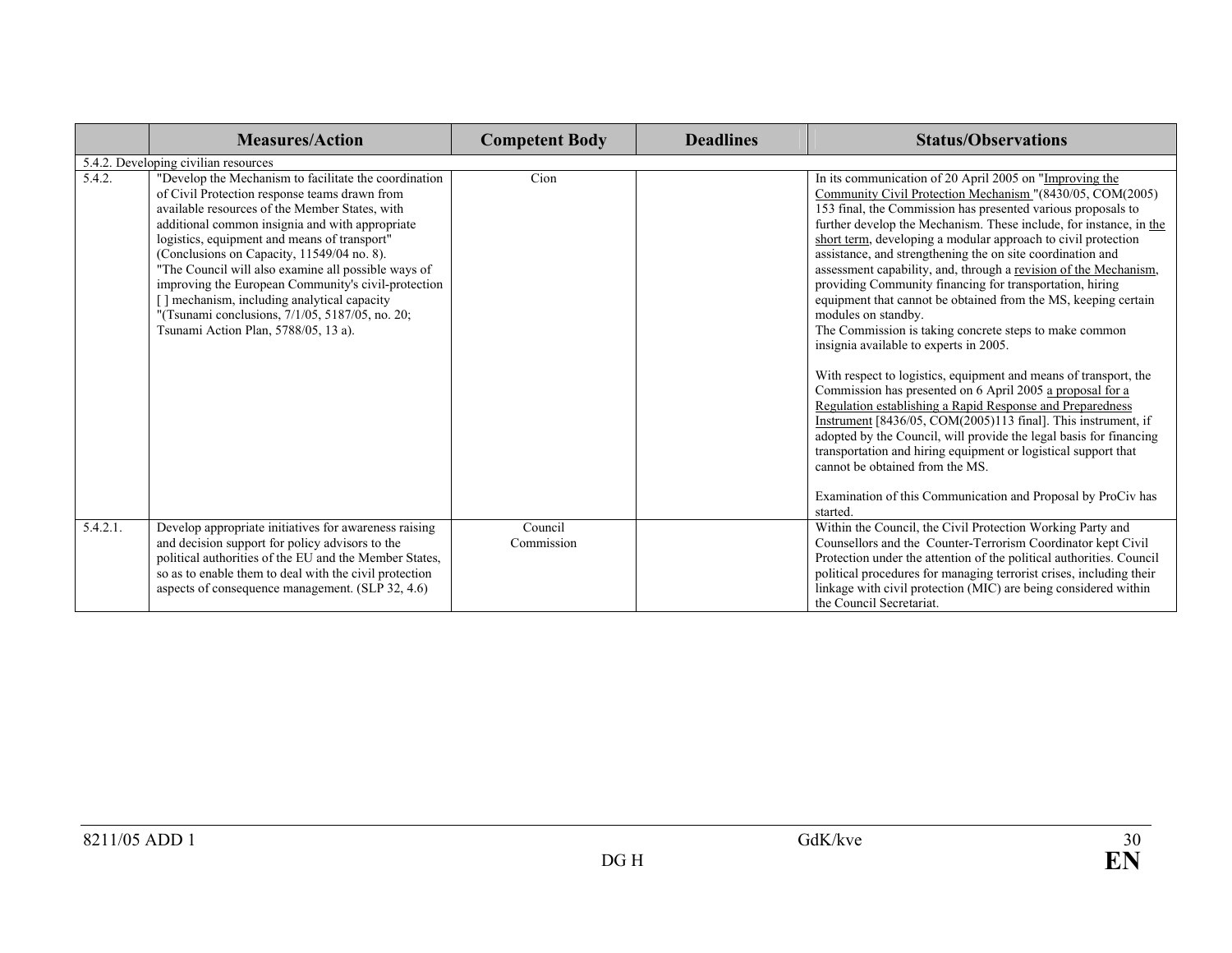|          | <b>Measures/Action</b>                                                                                                                                                                                                                                                                                                                                                | <b>Competent Body</b>                                 | <b>Deadlines</b> | <b>Status/Observations</b>                                                                                                                                                                                                                                                                                                                                                                                                                                                                                                                                                                                                                                                                         |
|----------|-----------------------------------------------------------------------------------------------------------------------------------------------------------------------------------------------------------------------------------------------------------------------------------------------------------------------------------------------------------------------|-------------------------------------------------------|------------------|----------------------------------------------------------------------------------------------------------------------------------------------------------------------------------------------------------------------------------------------------------------------------------------------------------------------------------------------------------------------------------------------------------------------------------------------------------------------------------------------------------------------------------------------------------------------------------------------------------------------------------------------------------------------------------------------------|
| 5.4.2.3. | Further improve inter-operability of technical<br>equipment, including civilian-military<br>interoperability, i.a. by training and exercises, further<br>research and proposals to enhance interoperability if<br>necessary. (SLP 33, 4.7) (11549/04, 10) (Tsunami<br>Action Plan, 5788/05, 13 f)                                                                     | Cion<br>Council (for military resources)              | on-going         | In the framework of the Community Civil Protection Mechanism,<br>five exercises are being organised in 2005 with co-financing by<br>the Commission. While they are not directly based upon terrorist<br>scenarios, several of these exercises are also relevant with respect<br>to terrorist attacks.<br>On 22 April 2005 the second cycle of general training courses in<br>the framework of the Community Mechanism finished. 9<br>Induction, 3 Operational Management and 2 High Level courses<br>have been conducted. The training curricula of these courses,<br>aimed at team leaders and experts, cover all topics relevant to<br>participation in an EU-led civil protection intervention. |
|          |                                                                                                                                                                                                                                                                                                                                                                       |                                                       |                  | The Commission has invited the EU Military Staff to designate<br>experts for participation in the training courses organised in the<br>framework of the Community Mechanism. This is a first practical<br>step towards enhanced cooperation and interoperability.                                                                                                                                                                                                                                                                                                                                                                                                                                  |
| 5.4.2.4  | Enhance specific training courses relevant for coping<br>with the consequences of terrorist attacks, such as<br>psychological aftercare and operating in a<br>contaminated environment. (SLP 34, 4.8) (See also<br>11549/04 no. 9 and 15232/04 (Preparedness) no. 21)                                                                                                 | Cion                                                  | on-going         | 1) EU-wide exercise to test communication channels and<br>evaluation of existing emergency plans will be conducted in 2005.<br>2) Joint Training Programme of Commission with EUROPOL on<br>interaction between Law Enforcement and Public Health (April<br>$2004$ ).<br>3) In the framework of the Community Civil Protection<br>Mechanism, the Commission will shortly launch a call for<br>proposals for major exercises. The Commission is specifically<br>seeking to finance exercises based upon terrorist scenarios.                                                                                                                                                                        |
| 5.4.2.5. | Considering<br>- developing a list of relevant exercises,<br>developing a procedure to allow cross-participation<br>- fine-tuning in the field of exercises (SLP 35,4.9)<br>"Re-examining existing exercise programmes with a<br>view to strengthening them (e.g. joint exercises of the<br>various Union bodies concerned)";<br>(Tsunami Action Plan, 5788/05, 13 g) | <b>MS</b><br>Cion<br>Council (for military resources) |                  | Consideration will be given to these items under the Commison<br>communication mentioned under 5.4.2.                                                                                                                                                                                                                                                                                                                                                                                                                                                                                                                                                                                              |
| 5.4.2.6  | Consider establishing a mechanism for mobilising<br>professional multidisciplinary advisory teams to<br>advise MS on their preparedness (SLP 36, 4.10)                                                                                                                                                                                                                | MS and Cion                                           |                  |                                                                                                                                                                                                                                                                                                                                                                                                                                                                                                                                                                                                                                                                                                    |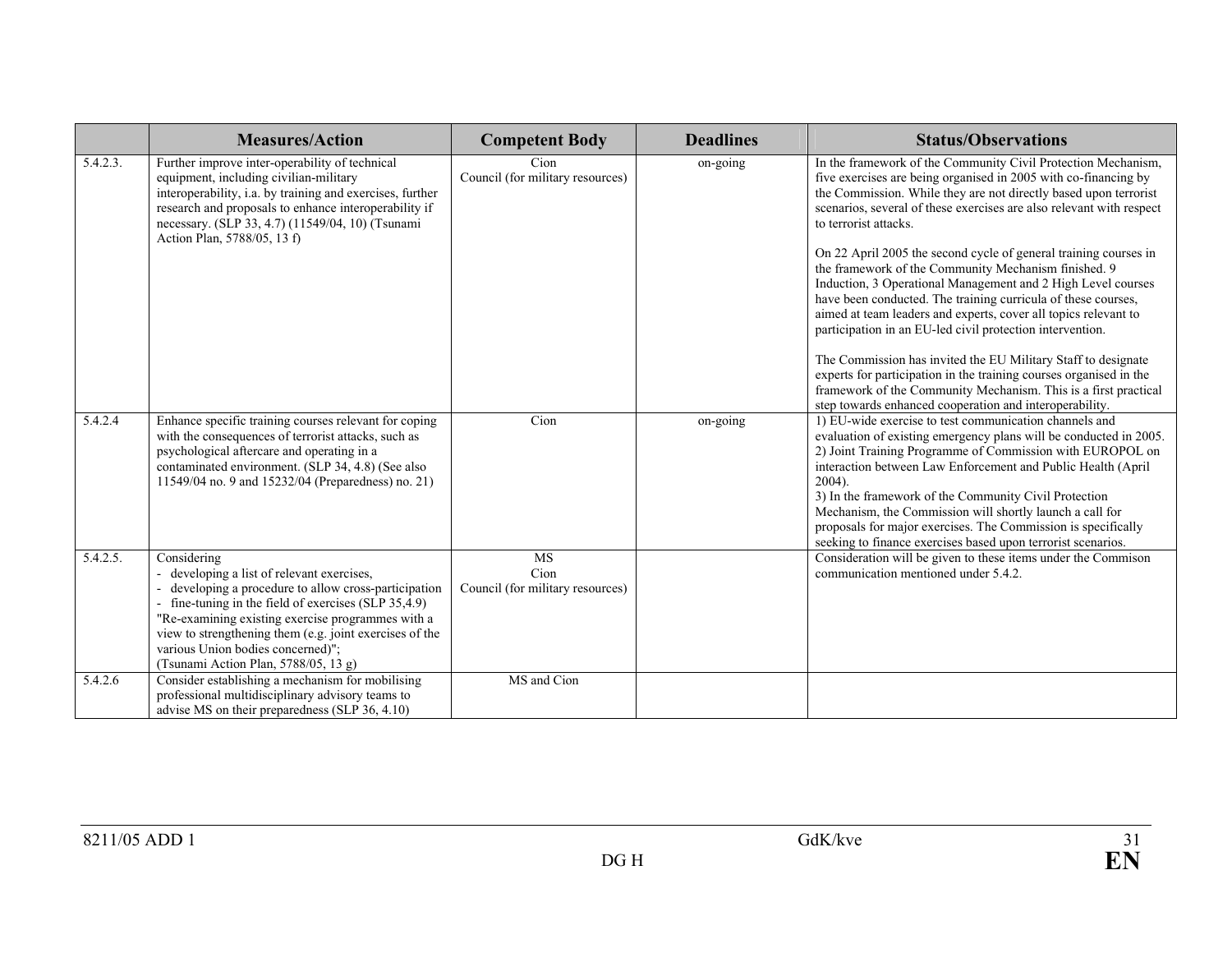|          | <b>Measures/Action</b>                                                                                                                                                                                                                                                                                                                                                                                 | <b>Competent Body</b>              | <b>Deadlines</b>     | <b>Status/Observations</b>                                                                                                                                                                                                                                                                                                                                                                                              |
|----------|--------------------------------------------------------------------------------------------------------------------------------------------------------------------------------------------------------------------------------------------------------------------------------------------------------------------------------------------------------------------------------------------------------|------------------------------------|----------------------|-------------------------------------------------------------------------------------------------------------------------------------------------------------------------------------------------------------------------------------------------------------------------------------------------------------------------------------------------------------------------------------------------------------------------|
|          | 5.4.2a Developing military resources                                                                                                                                                                                                                                                                                                                                                                   |                                    |                      |                                                                                                                                                                                                                                                                                                                                                                                                                         |
| 5.4.2a.1 | Military and ESDP resources <sup>1</sup><br>In the framework of the Report on the Conceptual<br>Framework on the ESDP dimension of the fight<br>against terrorism (see action 3.7):                                                                                                                                                                                                                    |                                    |                      |                                                                                                                                                                                                                                                                                                                                                                                                                         |
|          | Implementation of annex C of the report to the<br>$\overline{\phantom{m}}$<br>Council on modalities procedures and criteria to<br>develop the appropriate level of interoperability<br>between military and civilian capabilities in the<br>framework of protection of civilian populations<br>following a terrorist attack, including in crisis<br>management operations under Title V of the<br>TEU. | <b>PSC</b><br>PROCIV also involved | Second semester 2005 | The Report on the implementation of the Conceptual framework<br>envisages a two-step approach based on best practices and lessons<br>identified from the Member States and the Commission with the<br>aim of identifying a set of non binding recommendations                                                                                                                                                           |
|          | Consolidate ongoing work in view of deepening<br>and widening the content of the military<br>database of military assets and capabilities<br>relevant to the protection of civilian populations<br>against terrorist attacks, including CBRN;                                                                                                                                                          | PSC,<br>PROCIV also involved       | Second semester 2005 | The Report on the implementation of the Conceptual framework<br>extends the use of the modalities procedures and criteria for the<br>use of the military database, initially limited to terrorist attacks, to<br>any natural or man man-made disaster. On this basis the content<br>and structure of this database will need to be adapted. Member<br>States will be invited to reexamine their national contributions. |
| 5.4.2a.2 | Training, exercises, courses and interoperability<br>Inclusion as appropriate into the EU's Exercise<br>Programme of activities related to the contribution of<br>ESDP to the fight against terrorism, including<br>relevant aspects of the March 2004 Declaration on<br>solidarity against terrorism.                                                                                                 | <b>PSC</b>                         | 2005                 | The Report on the implementation of the Conceptual framework<br>focuses on two areas of work to be included in the EU exercise<br>programme:<br>- pertinent elements of the March 2004 declaration on solidarity<br>against terrorism<br>- principles and modalities of an evacuation exercise in the context<br>of consular cooperation                                                                                |

**<sup>1</sup>** Entries in 5.4.5 and 5.4.5a to be established by DG E.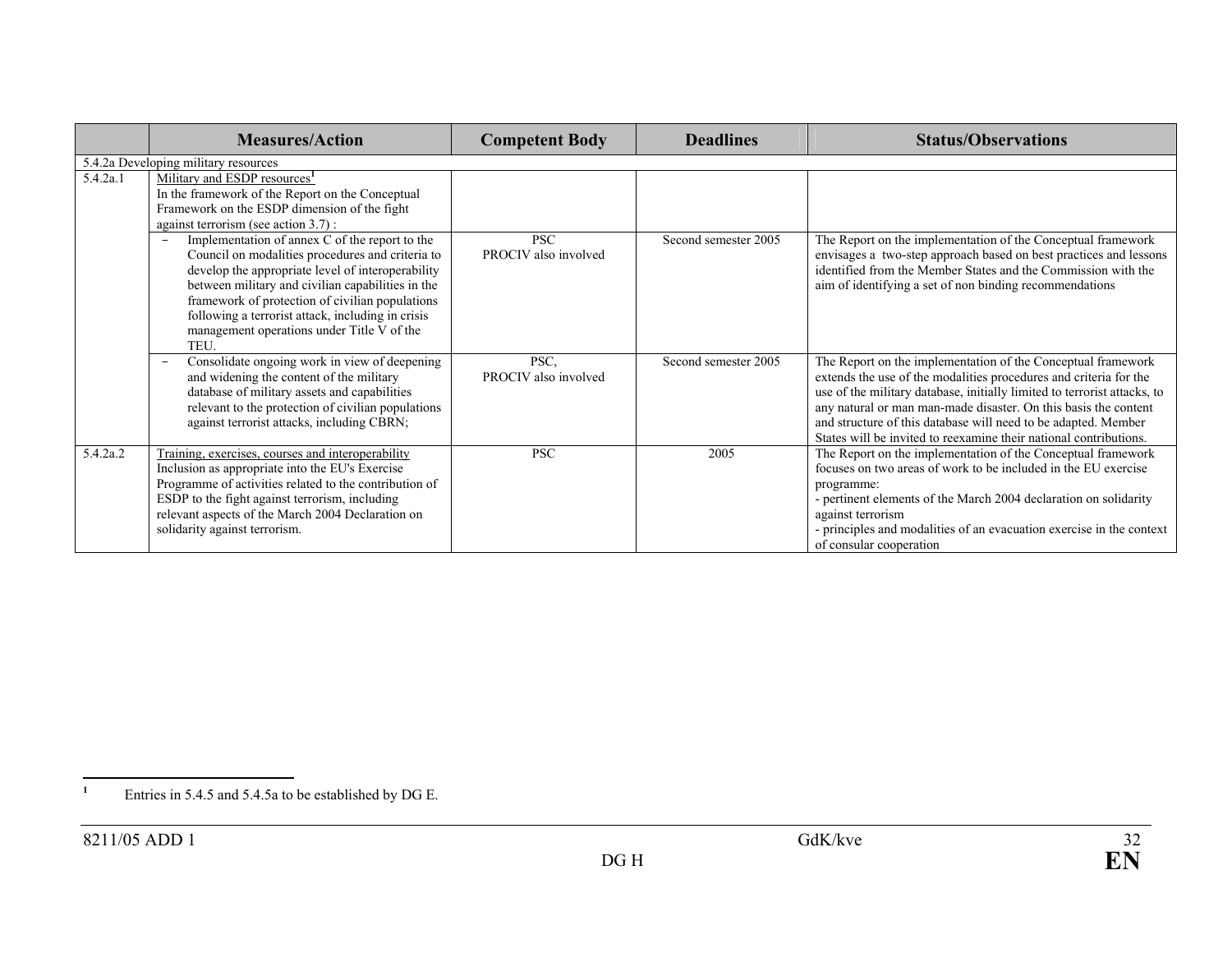|         | <b>Measures/Action</b>                                                                                                                                                                                                                                                                                                                                                                                                                                                                                                                                                                                                                                                                      | <b>Competent Body</b>                    | <b>Deadlines</b> | <b>Status/Observations</b>                                                                                                                                                                                                                                                                                                                                                                                         |
|---------|---------------------------------------------------------------------------------------------------------------------------------------------------------------------------------------------------------------------------------------------------------------------------------------------------------------------------------------------------------------------------------------------------------------------------------------------------------------------------------------------------------------------------------------------------------------------------------------------------------------------------------------------------------------------------------------------|------------------------------------------|------------------|--------------------------------------------------------------------------------------------------------------------------------------------------------------------------------------------------------------------------------------------------------------------------------------------------------------------------------------------------------------------------------------------------------------------|
|         | 5.4.3. Improve the procedures for mutual assistance                                                                                                                                                                                                                                                                                                                                                                                                                                                                                                                                                                                                                                         |                                          |                  |                                                                                                                                                                                                                                                                                                                                                                                                                    |
| 5.4.3.1 | Set up, within the existing structures, while fully<br>respecting national competences, integrated EU crisis<br>management arrangements for crises with cross-<br>border effects within the EU addressing effectively<br>the public order and security aspects of such crises<br>and the coordination between the areas of civil<br>protection and vital infrastructures. (SLP 37, 4.11;<br>Hague Programme, 16054/04, 2.4)                                                                                                                                                                                                                                                                 | Council, Member States and<br>Commission | 1 July 2006      | Preparations are under way under the guidance of 3rd pillar<br>Council bodies for procedures that would involve, under certain<br>scenarios, police, law enforcement, civil protection, EBA, food,<br>water and infrastructure protection, media. Experts workshop will<br>be held in Vienna, on 13-14 June 2005 and in Luxembourg in<br>autumn. A testing exercise would take place in the autumn. (cf<br>7739/05 |
| 5.4.3.2 | Create a secure general rapid alert system (ARGUS)<br>to link all specialised rapid alert systems for<br>emergencies that require action at European level.<br>(SLP 38, 4.12; 15232/04 (Preparedness) no. 13)                                                                                                                                                                                                                                                                                                                                                                                                                                                                               | Cion                                     |                  | Preparations are underway. Within the Commission, a dedicated<br>task force, with three subgroups, is regularly meeting to develop<br>the modalities and procedures for ARGUS.<br>See 5.3.2.                                                                                                                                                                                                                       |
| 5.4.3.3 | Create a central Crisis Centre which would bring<br>together representatives of all relevant Commission<br>services during an emergency and coordinate efforts<br>and to propose the appropriate response measures,<br>with respect to the national competences (SLP 38,<br>4.13; 15232/04 (Preparedness) no. 14)                                                                                                                                                                                                                                                                                                                                                                           | Cion                                     |                  | See 5.4.12.                                                                                                                                                                                                                                                                                                                                                                                                        |
| 5.4.3.4 | While establishing ARGUS and the Crisis Centre, the<br>feasibility of the establishment of appropriate links<br>with relevant Council Services and other competent<br>authorities could be examined (SLP 38, 4.14;<br>15232/04 (Preparedness), 16)                                                                                                                                                                                                                                                                                                                                                                                                                                          | Council<br>Commission                    |                  | The issue of appropriate links with the Council is being considered<br>in the development of ARGUS and the Crisis Centre.                                                                                                                                                                                                                                                                                          |
|         | 5.4.4. Relations with the public                                                                                                                                                                                                                                                                                                                                                                                                                                                                                                                                                                                                                                                            |                                          |                  |                                                                                                                                                                                                                                                                                                                                                                                                                    |
| 5.4.4.  | Develop appropriate initiatives for an optimal<br>coordination of the public information by the Member<br>States during cross border crises<br>(SLP 38, 4.15; 15232/04 (Preparedness) no 10)<br>"Develop strategies to improve the capacity of<br>Member States to communicate with citizens in the<br>event of a major terrorist attack"<br>(Terrorism Plan of Action, 7906/04 sub 5/4)<br>Cion will facilitate, together with the Member States,<br>a permanent dialogue between emergency service<br>operators and authorities on interoperable systems for<br>emergency handling and on new concepts for public<br>warning systems and procedures. (15232/04<br>(Preparedness) no. 10). | Cion and MS                              |                  | Such strategies will be part of the crisis management procedures<br>under 5.4.11.                                                                                                                                                                                                                                                                                                                                  |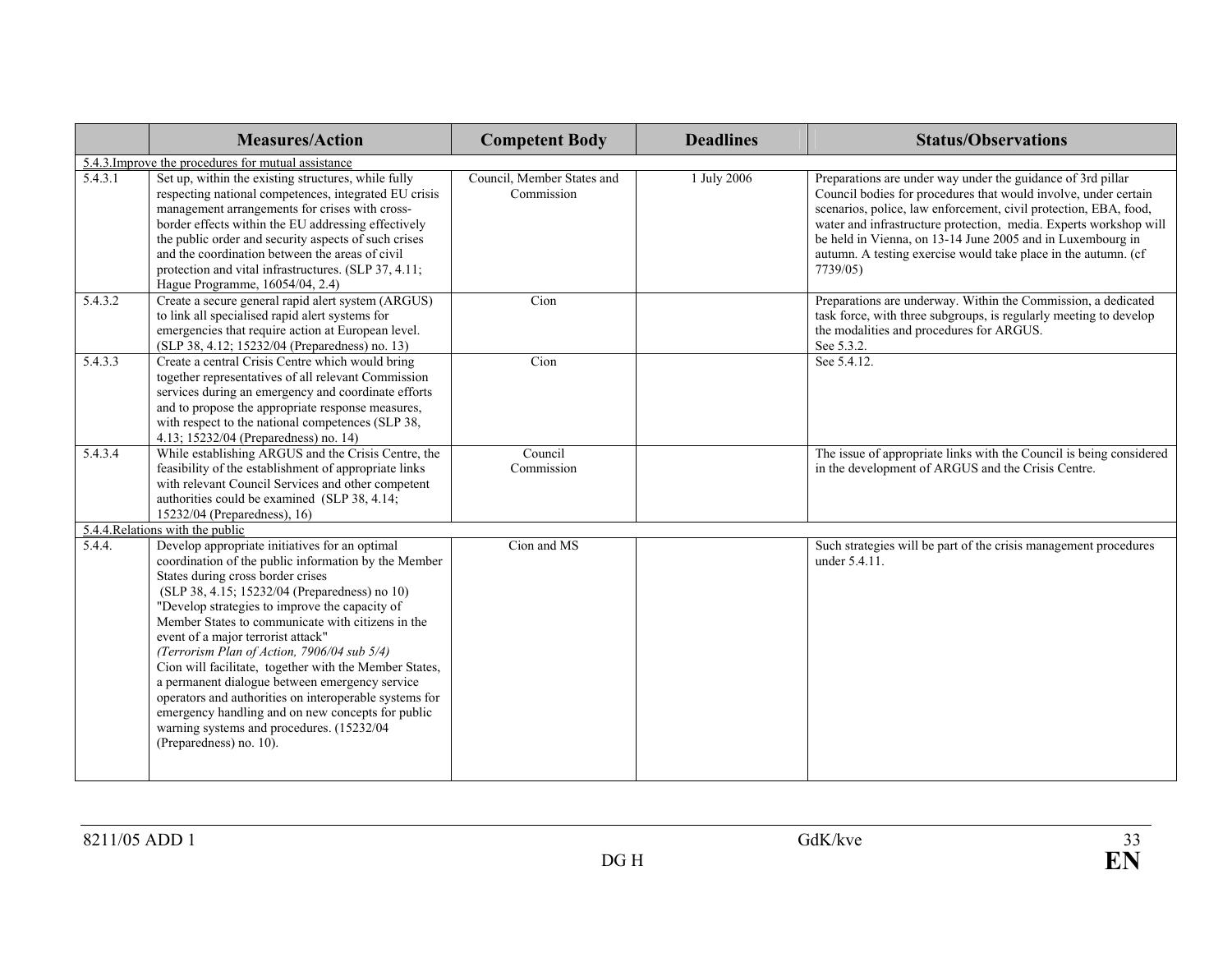|       | <b>Measures/Action</b>                                                                                                                                                                                                                                                                                                                                                                         | <b>Competent Body</b> | <b>Deadlines</b> | <b>Status/Observations</b>                                                                                                                                                                                                                                                                                                                                                                                                                                                                                                                                                                                                                                                                                                                                                                                                                                                                                                                                                                                                                                                                                                                                                                 |
|-------|------------------------------------------------------------------------------------------------------------------------------------------------------------------------------------------------------------------------------------------------------------------------------------------------------------------------------------------------------------------------------------------------|-----------------------|------------------|--------------------------------------------------------------------------------------------------------------------------------------------------------------------------------------------------------------------------------------------------------------------------------------------------------------------------------------------------------------------------------------------------------------------------------------------------------------------------------------------------------------------------------------------------------------------------------------------------------------------------------------------------------------------------------------------------------------------------------------------------------------------------------------------------------------------------------------------------------------------------------------------------------------------------------------------------------------------------------------------------------------------------------------------------------------------------------------------------------------------------------------------------------------------------------------------|
|       | 5.5 Research and Development                                                                                                                                                                                                                                                                                                                                                                   |                       |                  |                                                                                                                                                                                                                                                                                                                                                                                                                                                                                                                                                                                                                                                                                                                                                                                                                                                                                                                                                                                                                                                                                                                                                                                            |
| 5.5.  | <b>Research and Development</b><br>Provide the appropriate scientific basis in order to<br>address efficiently the other strategic goals above.<br>(SLP 42)                                                                                                                                                                                                                                    |                       |                  |                                                                                                                                                                                                                                                                                                                                                                                                                                                                                                                                                                                                                                                                                                                                                                                                                                                                                                                                                                                                                                                                                                                                                                                            |
| 5.5.1 | Continue the work of the Preparatory Action entitled<br>"Enhancement of the European industrial potential in<br>the field of Security research 2004-2006" (SLP 43,<br>5.1)                                                                                                                                                                                                                     | Cion                  |                  |                                                                                                                                                                                                                                                                                                                                                                                                                                                                                                                                                                                                                                                                                                                                                                                                                                                                                                                                                                                                                                                                                                                                                                                            |
| 5.5.2 | Give further emphasis to prevention and limitation of<br>the consequences of terrorist threats when<br>participating in the establishment of the Seventh R&D<br>Framework Programme (2007-2013), including an<br>EU Security Research Programme. (SLP 44, 5.2)                                                                                                                                 | Council               |                  | The Commission submitted its proposal for a 7the R&D<br>Programme on 15 April 2005 (8087/05).                                                                                                                                                                                                                                                                                                                                                                                                                                                                                                                                                                                                                                                                                                                                                                                                                                                                                                                                                                                                                                                                                              |
| 5.5.3 | Further improve the cooperation between research<br>activities of Cion (JRC) and MS on knowledge areas<br>in order to prevent and limit the consequences of<br>terrorist threats and attacks, using in particular the<br>opportunities offered by<br>- the Sixth R&D Framework Programme (2002-<br>2006), and<br>the Preparatory Action in the field of Security<br>Research.<br>(SLP 45, 5.3) | Cion                  | 2005-2006        | 1) Chemical event scenarios and clinical toxicology guidelines:<br>Working Group and Project (as of 2004) on agents and scenarios,<br>including the EU's Poison Centres.<br>2) Case definitions for bio-terror agents, Com. Dec 2003/534/EC,<br>17.07.2003.<br>3) See Commission Matrix on deciding on health system<br>vulnerabilities, prioritising and resource allocation for facing up to<br>attacks and threats using particular pathogens<br>4) A series of ten guidelines on case diagnosis and clinical<br>management is to be published by EUROSURVEILLANCE and<br>placed on the Web<br>5) Guidance on General preparedness and response planning and<br>integration of EU dimension in all national health emergency<br>plans is being prepared<br>6) Guidance on use of vaccines, antidotes and dilution of vaccinia<br>immunoglobulins has been issued. Negotiations on guidance for<br>vaccines and anti-virals for pandemic influenza have started.<br>7) Rules for consultation for assistance in the health sector are<br>being drawn up.<br>8) Incident investigation and environmental sampling group<br>develop EU-wide protocols and share good practices + know-how. |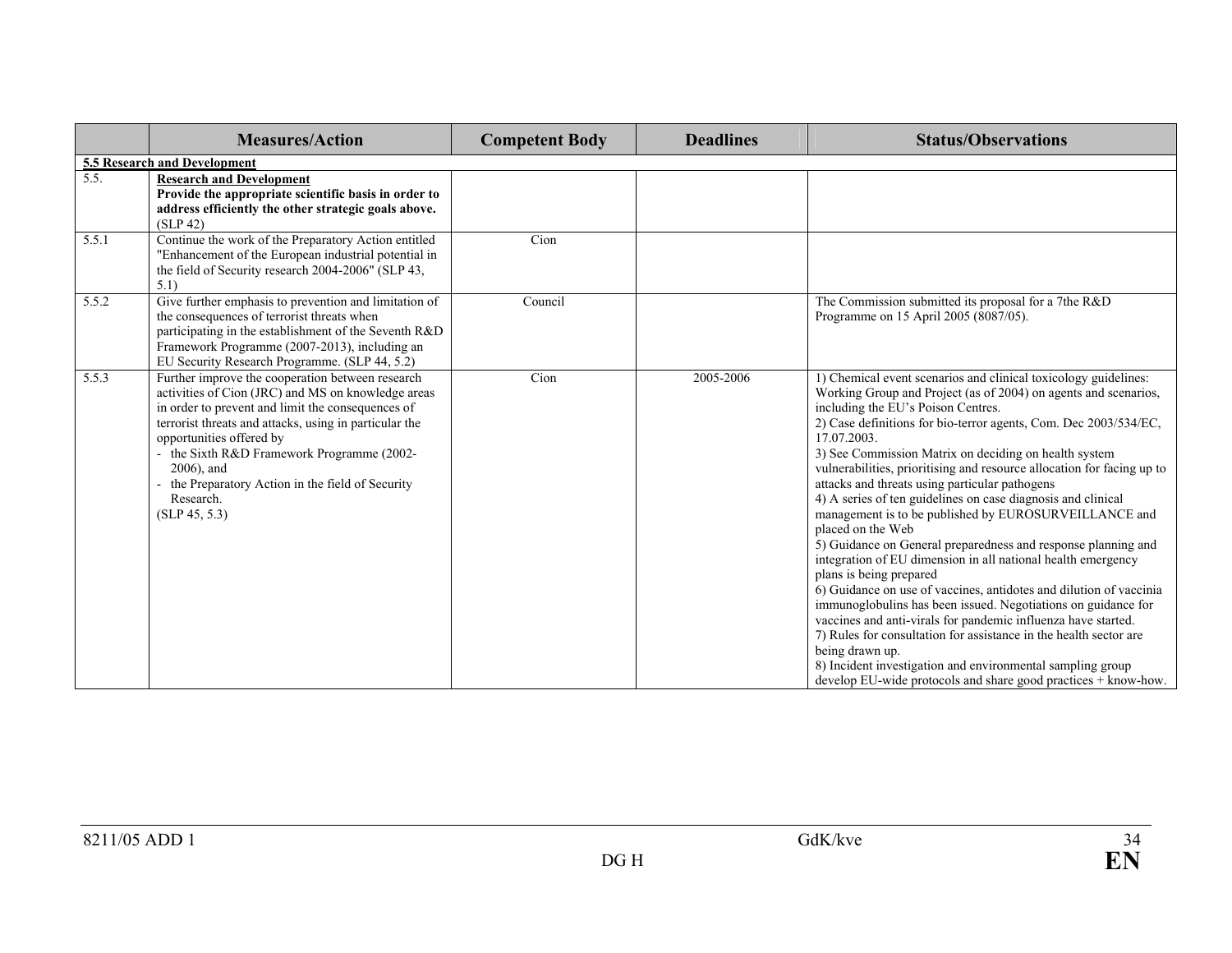|                    | <b>Measures/Action</b>                                                                                                                                                                                                                                                                                                                                                                                                                                                                                                                                                                                                                                                                                                                                                                                                               | <b>Competent Body</b> | <b>Deadlines</b> | <b>Status/Observations</b>                                                                                                                                                                                                                                                                                                                                                                                                                                                                                                                                                                                                                                                                                                                                                                                                                                                                                                                                                                                                                                                         |
|--------------------|--------------------------------------------------------------------------------------------------------------------------------------------------------------------------------------------------------------------------------------------------------------------------------------------------------------------------------------------------------------------------------------------------------------------------------------------------------------------------------------------------------------------------------------------------------------------------------------------------------------------------------------------------------------------------------------------------------------------------------------------------------------------------------------------------------------------------------------|-----------------------|------------------|------------------------------------------------------------------------------------------------------------------------------------------------------------------------------------------------------------------------------------------------------------------------------------------------------------------------------------------------------------------------------------------------------------------------------------------------------------------------------------------------------------------------------------------------------------------------------------------------------------------------------------------------------------------------------------------------------------------------------------------------------------------------------------------------------------------------------------------------------------------------------------------------------------------------------------------------------------------------------------------------------------------------------------------------------------------------------------|
| 5.5.4              | Encourage the development and production of<br>pharmaceuticals relevant for combating the effects to<br>health resulting from deliberate release of harmful<br>CBRN agents, of which some are not yet<br>commercially less attractive through cooperation<br>between industry, research centres and Cion (SLP 45,<br>$5.4$ ).                                                                                                                                                                                                                                                                                                                                                                                                                                                                                                        | Cion.<br>Council      |                  |                                                                                                                                                                                                                                                                                                                                                                                                                                                                                                                                                                                                                                                                                                                                                                                                                                                                                                                                                                                                                                                                                    |
|                    | 5.6. International cooperation                                                                                                                                                                                                                                                                                                                                                                                                                                                                                                                                                                                                                                                                                                                                                                                                       |                       |                  |                                                                                                                                                                                                                                                                                                                                                                                                                                                                                                                                                                                                                                                                                                                                                                                                                                                                                                                                                                                                                                                                                    |
| $\overline{5.6}$ . | <b>International cooperation</b><br><b>Identify areas for closer cooperation in</b><br>preparedness and consequence management with<br>other international organisations within their<br>respective competences, including NATO<br>(Terrorism Plan of Action, 7906/04 sub 5/1)                                                                                                                                                                                                                                                                                                                                                                                                                                                                                                                                                       |                       |                  |                                                                                                                                                                                                                                                                                                                                                                                                                                                                                                                                                                                                                                                                                                                                                                                                                                                                                                                                                                                                                                                                                    |
| 5.6.1              | Support further appropriate technical cooperation<br>between the Commission and third countries and<br>relevant international organisations within the<br>framework of the implementation of the Civil<br>Protection Mechanism<br>(SLP 47, 6.1)<br>Commission to further develop, together with the<br>Member States, relations with international<br>organisations with a view to ensuring that assistance<br>provided through the Mechanism brings added value<br>on the ground and takes place in close cooperation<br>with all international organisations and other actors,<br>in order to ensure full complementarity, while<br>maintaining an appropriate visible EU presence on the<br>ground (11549/04 capacity conclusions no. 13)<br>Study the link with the UN (and the OCHA)<br>(Tsunami Action Plan, 5788/05, no 13 h) | All<br>(PSC for NATO) | Ongoing          | As a follow-up to the exchange of letters of 27 October 2004<br>between Cion and UNOCHA concerning their cooperation in the<br>framework of disaster response (16339/04) the Presidency is<br>considering Council conclusions that would endorse that exchange<br>of views and clarify the relations between the Member States and<br>the Presidency when they intervene under the Civil Protection<br>Mechanism.<br>WHO - Cion participates in work on consequence management<br>guidance, and revision of the International Health Regulation.<br>$G7 - G7$ countries + Mexico + Commission are working on the<br>Global Health Security Initiative (risk communication and<br>management including exercises for evaluation of smallpox plans,<br>laboratory cooperation, patient isolation techniques, preventing<br>and mitigating the consequences of chemical agent and<br>radiological agent attacks and surveillance methods).<br>NATO - work ongoing at staff level on the "trilateral initiative" in<br>the framework of civil emergency planning in crisis management. |
| 5.6.2              | Facilitate, within the framework of the EU-US<br>Declaration on combating Terrorism, adopted at<br>Dromoland on 26 June 2004, the cooperation with the<br>USA on developing further the capabilities to deal<br>with the consequences of a terrorist attack,<br>(SLP 48, 6.2)                                                                                                                                                                                                                                                                                                                                                                                                                                                                                                                                                        | Council<br>Cion       |                  |                                                                                                                                                                                                                                                                                                                                                                                                                                                                                                                                                                                                                                                                                                                                                                                                                                                                                                                                                                                                                                                                                    |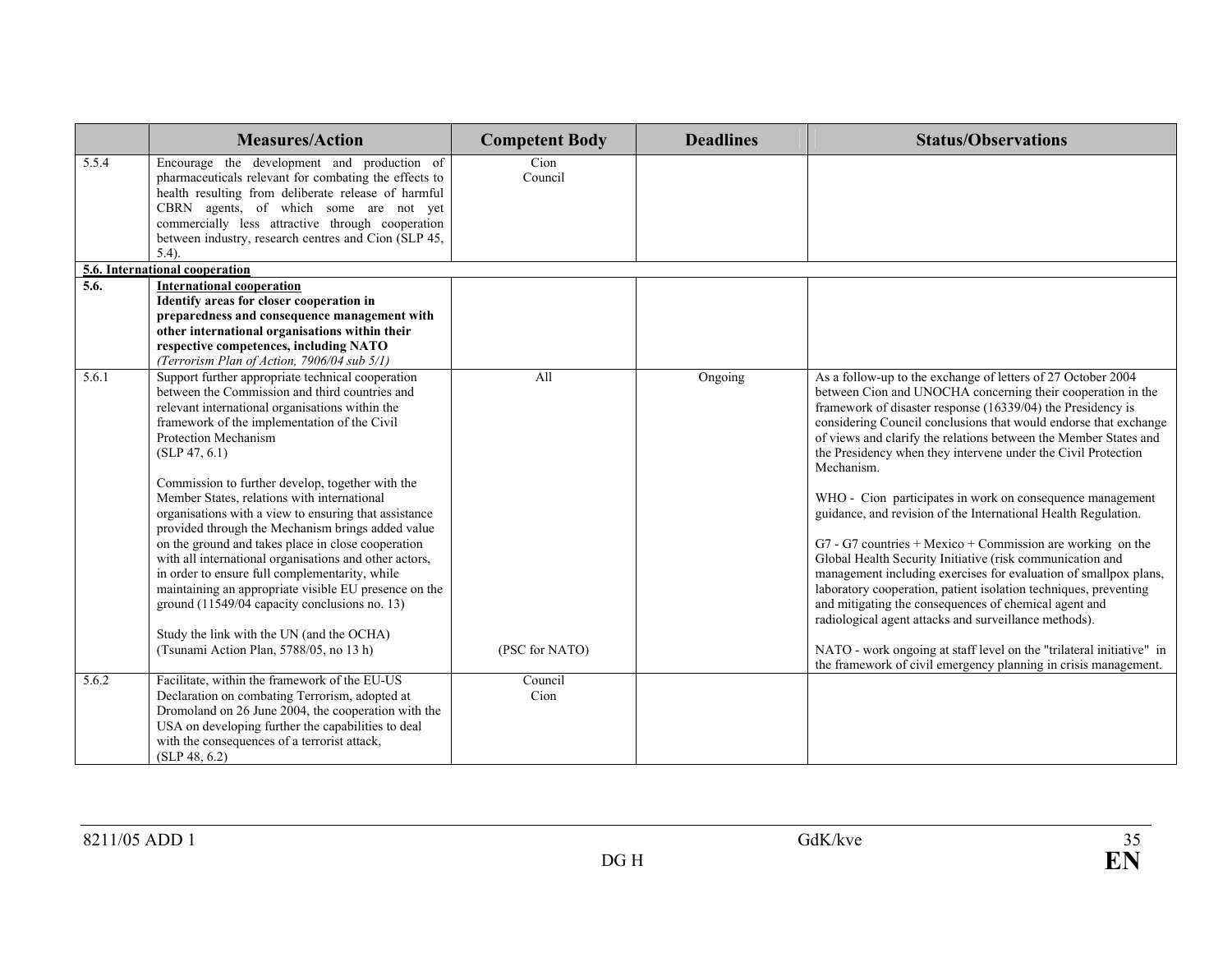|                    | <b>Measures/Action</b>                                                                                                                                                                                                                                                                                                                                                                                                                                                                                                                       | <b>Competent Body</b>                         | <b>Deadlines</b> | <b>Status/Observations</b>                                                                                                                                                                                                           |
|--------------------|----------------------------------------------------------------------------------------------------------------------------------------------------------------------------------------------------------------------------------------------------------------------------------------------------------------------------------------------------------------------------------------------------------------------------------------------------------------------------------------------------------------------------------------------|-----------------------------------------------|------------------|--------------------------------------------------------------------------------------------------------------------------------------------------------------------------------------------------------------------------------------|
| 5.6.3              | Continue further cooperation on the basis of the<br>administrative arrangement between DG Environment<br>of the European Commission and EMERCOM of<br>Russia (SLP 49, 6.3)                                                                                                                                                                                                                                                                                                                                                                   | Cion.                                         |                  | The EU-Russia road-map of 10 May 2005 indicates details of<br>further cooperation.                                                                                                                                                   |
| 5.7. Other items   |                                                                                                                                                                                                                                                                                                                                                                                                                                                                                                                                              |                                               |                  |                                                                                                                                                                                                                                      |
| $\overline{5.7}$ . | "Act in solidarity in case of attack against EU-<br>citizens abroad"<br>(Declaration on Solidarity, 7904, p. 19)<br>"Ensure that the civil protection services of the<br>Member States will, will, as far as possible, when one<br>or more of them are called upon to intervene in a third<br>country following a terrorist attack :<br>render assistance to all EU-citizens.<br>assist the consular authorities of the Member<br>States upon a request from the relevant<br>authorities, and<br>cooperate with each other.<br>(SLP 50, 6.4) | Member States and Presidency                  | On-going         | This commitment was brought into action in the aftermath of the<br>Tsunami of 26 December 2004.                                                                                                                                      |
| 5.8.               | "Ensure full implementation of the EU Health<br><b>Security Strategy and CBRN programmes"</b><br>(Terrorism Plan of Action, 7906/04 sub 5/2)                                                                                                                                                                                                                                                                                                                                                                                                 | Council<br>Commission<br><b>Member States</b> |                  | The 2002 CBRN-programme has been replaced by the 2004<br>Solidarity Programme.                                                                                                                                                       |
| 5.8.1              | Update the December 2003 implementation report on<br>the 2002 CBRN Programme (16285/03)                                                                                                                                                                                                                                                                                                                                                                                                                                                      | Council/EU Coordinator/<br>Commission         | end 2004         | The 2004 Presidency report on the implementation of the 2002<br>CBRN-Programme will soon be ready for being noted by the<br>Council.                                                                                                 |
| 5.9 <sup>1</sup>   | "Ensure that support and assistance is provided to<br>the victims of terrorist crimes, and protect<br>minority communities who may be at risk of a<br>backlash in the event of a major attack"<br>(Terrorism Plan of Action, 7906/04 sub 5/4)                                                                                                                                                                                                                                                                                                | JHA Council                                   |                  | Continued monitoring by the European Monitoring Centre on<br>Racism and Xenophobia of racial violence and discrimination with<br>particular focus on Muslim communities following the terrorist<br>attack in Madrid of 11 March 2004 |
| 5.10.              | <b>Adoption of the Council Directive on</b><br><b>Compensation to crime victims</b>                                                                                                                                                                                                                                                                                                                                                                                                                                                          | <b>JHA</b> Council                            | 1 May 2004       | Adopted at JHA Council 29 April 2004                                                                                                                                                                                                 |
| 5.11.              | The European Council endorses the proposal of<br>the European Parliament to declare March 11 a<br>European day commemorating the victims of<br>terrorism (7906/04, p. 1; Council conclusions<br>$2/12/04$ on prevention, 15232/04 (Preparedness), no<br>5)                                                                                                                                                                                                                                                                                   | Commission                                    | [yearly]         | Council (JHA) conclusions of 24 February 2005.                                                                                                                                                                                       |

<sup>&</sup>lt;sup>1</sup> 5.9 to 5.11 are to be filled in by DG H.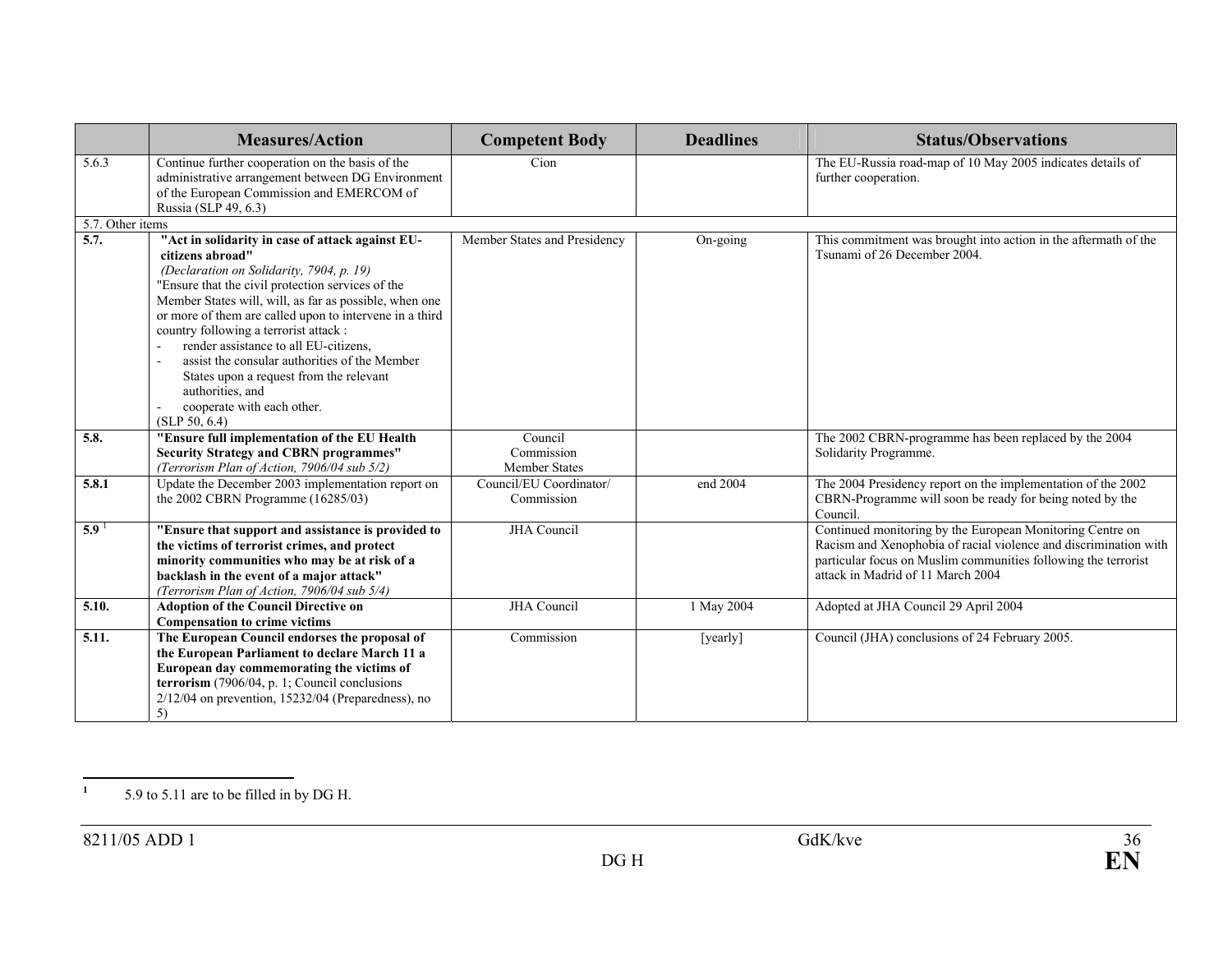|       | <b>Objectives</b>                                                                                       | <b>Competent Body</b>                    | <b>Deadline</b>                  | <b>Status/Observations</b>                                                                                           |  |  |
|-------|---------------------------------------------------------------------------------------------------------|------------------------------------------|----------------------------------|----------------------------------------------------------------------------------------------------------------------|--|--|
|       |                                                                                                         |                                          |                                  |                                                                                                                      |  |  |
|       |                                                                                                         |                                          |                                  |                                                                                                                      |  |  |
|       | Objective 6: To address the factors which contribute to support for, and recruitment into, terrorism    |                                          |                                  |                                                                                                                      |  |  |
|       |                                                                                                         |                                          |                                  |                                                                                                                      |  |  |
| 6.1   | Identify factors which contribute to recruitment to                                                     |                                          |                                  |                                                                                                                      |  |  |
|       | terrorism, both within the EU and internationally,<br>and develop a long-term strategy to address these |                                          |                                  |                                                                                                                      |  |  |
| 6.1.2 | Develop a coordinated long-term strategy, based on                                                      | <b>COUNCIL/EU</b>                        | December 2005                    | Policy recommendations on radicalisation and recruitment sent to                                                     |  |  |
|       | the initial report at 6.1.1, both within the EU and                                                     | Coordinator/MS                           |                                  | the Council in May and June 2005. Work undertaken on                                                                 |  |  |
|       | internationally, to address the factors which<br>contribute to recruitment into Terrorism               |                                          |                                  | developing a strategy to address Recruitment into Terrorism. The<br>report under 6.1 can be used as building blocks. |  |  |
|       |                                                                                                         |                                          |                                  | On 18 May 2005 a special meeting took place to discuss                                                               |  |  |
|       |                                                                                                         |                                          |                                  | recruitment and radicalisation.                                                                                      |  |  |
| 6.1.3 | Conduct more detailed studies, including academic<br>studies, of recruitment to terrorism in specific   | CATS/COTER/<br><b>EU</b> Coordinator     | December 2005 - December<br>2006 | Deadlines should be specific to each study and prioritised by each<br>Presidency                                     |  |  |
|       | contexts such as in prisons, in schools, in universities                                                |                                          |                                  |                                                                                                                      |  |  |
|       | or in mosques; studies in to the role of the media,                                                     |                                          |                                  |                                                                                                                      |  |  |
|       | including the internet, in radicalisation or in<br>promoting support or sympathy for terrorists; an     |                                          |                                  |                                                                                                                      |  |  |
|       | exploration of links with work in complementary                                                         |                                          |                                  |                                                                                                                      |  |  |
|       | areas such as work on promoting cohesive                                                                |                                          |                                  |                                                                                                                      |  |  |
|       | communities or on the integration of minorities,<br>including any such work being undertaken by first   |                                          |                                  |                                                                                                                      |  |  |
|       | pillar EU Working groups                                                                                |                                          |                                  |                                                                                                                      |  |  |
| 6.2   | Continue to investigate the links between extreme                                                       |                                          | Ongoing                          | SitCen to include relevant material in assessments. Working                                                          |  |  |
|       | religious or political beliefs, as well as socio-                                                       |                                          |                                  | Groups to make policy recommendations as appropriate.                                                                |  |  |
|       | economic and other factors, and support for<br>terrorism, building on work already undertaken in        |                                          |                                  |                                                                                                                      |  |  |
|       | this area, and identify appropriate response                                                            |                                          |                                  |                                                                                                                      |  |  |
|       | measures                                                                                                |                                          |                                  |                                                                                                                      |  |  |
| 6.3   | Make more efficient use of relevant external<br>assistance programmes including in particular           | EU Coordinator/MS/<br>Commission/Council | Ongoing                          |                                                                                                                      |  |  |
|       | support for good governance and the rule of law to                                                      | Secretariat                              |                                  |                                                                                                                      |  |  |
|       | address factors which can contribute to the                                                             |                                          |                                  |                                                                                                                      |  |  |
| 6.3.1 | support for terrorism,<br>Promotion of cooperation in good governance                                   | Council Secretariat/                     |                                  |                                                                                                                      |  |  |
|       | between Europe and the Arab world though dialogue,                                                      | Commission/                              | Ongoing                          |                                                                                                                      |  |  |
|       | with participation of governments and the wider civil                                                   | <b>EU</b> Coordinator                    |                                  |                                                                                                                      |  |  |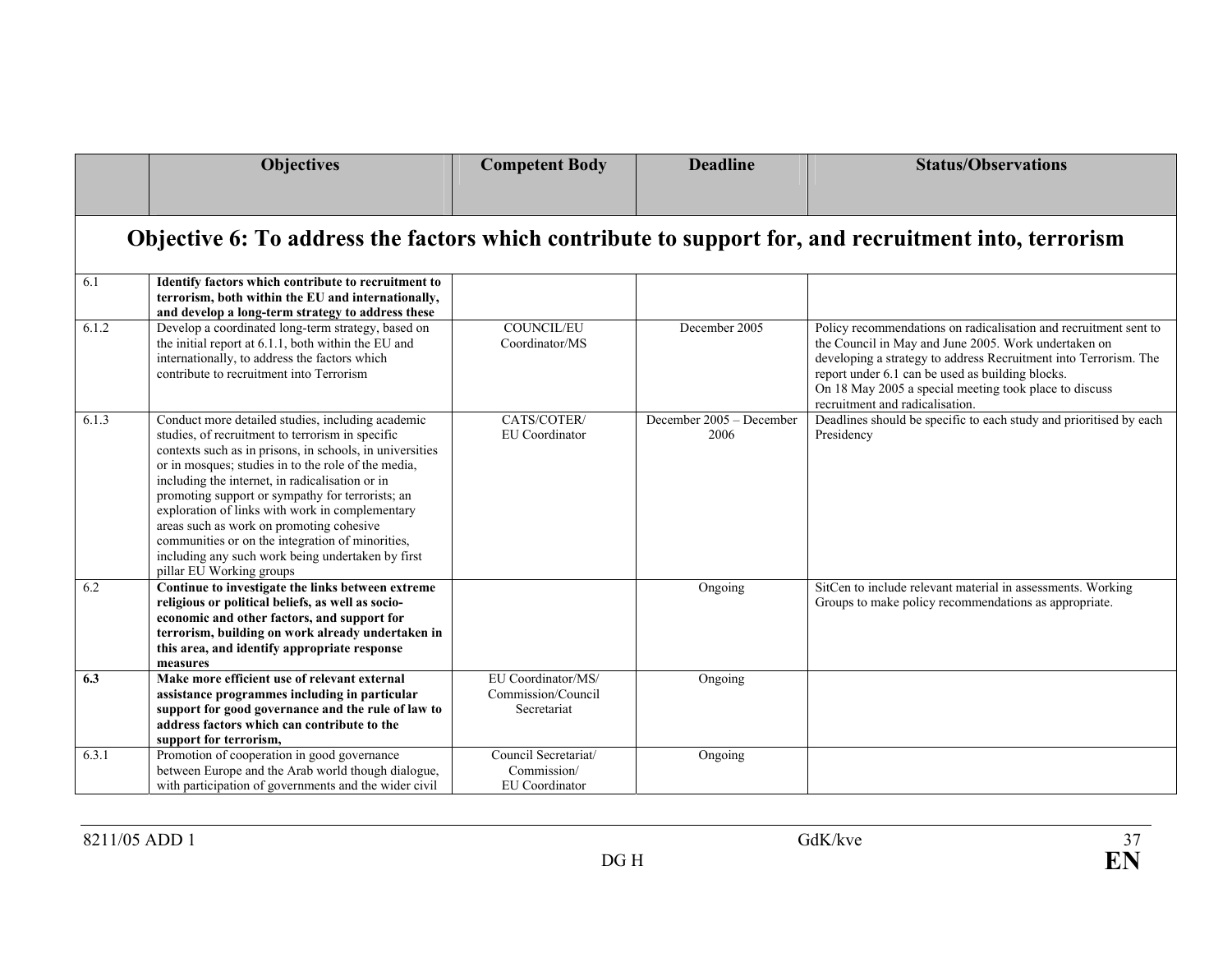|       | <b>Objectives</b>                                                                                                                                                                                              | <b>Competent Body</b>   | <b>Deadline</b> | <b>Status/Observations</b>                                                                                                                                             |
|-------|----------------------------------------------------------------------------------------------------------------------------------------------------------------------------------------------------------------|-------------------------|-----------------|------------------------------------------------------------------------------------------------------------------------------------------------------------------------|
|       |                                                                                                                                                                                                                |                         |                 |                                                                                                                                                                        |
|       | society of Arab states, including non-violent Islamist<br>parties                                                                                                                                              |                         |                 |                                                                                                                                                                        |
| 6.4   | Develop and implement a strategy to promote<br>cross-cultural and inter-religious understanding<br>between Europe and the Islamic World                                                                        |                         |                 | The Commission will be taking forward work in this area during<br>2005                                                                                                 |
| 6.4.1 | Put in place funding for journalist training<br>programmes and, regional language broadcasts of<br>European television and radio news and other<br>initiative in Middle Eastern and North African<br>countries | Commission              | Ongoing         |                                                                                                                                                                        |
| 6.4.2 | Promote better understanding of aspects of Islamic<br>culture within Europe, in conjunction with leaders of<br>religious communities                                                                           | Commission/MS           | Ongoing         |                                                                                                                                                                        |
| 6.4.3 | Continue to make use of existing information sources<br>in developing strategy                                                                                                                                 |                         | Ongoing         | Action by the European Monitoring Centre on Racism and<br>Xenophobia and the 2003 round tables on anti-Semitism and<br>islamophobia are examples of potential sources. |
| 6.4.4 | Make use of the existing programmes of technical<br>assistance to priority third countries to detect and<br>combat factors underlying radicalisation and<br>recruitment                                        | Council Secretariat, MS | Ongoing         |                                                                                                                                                                        |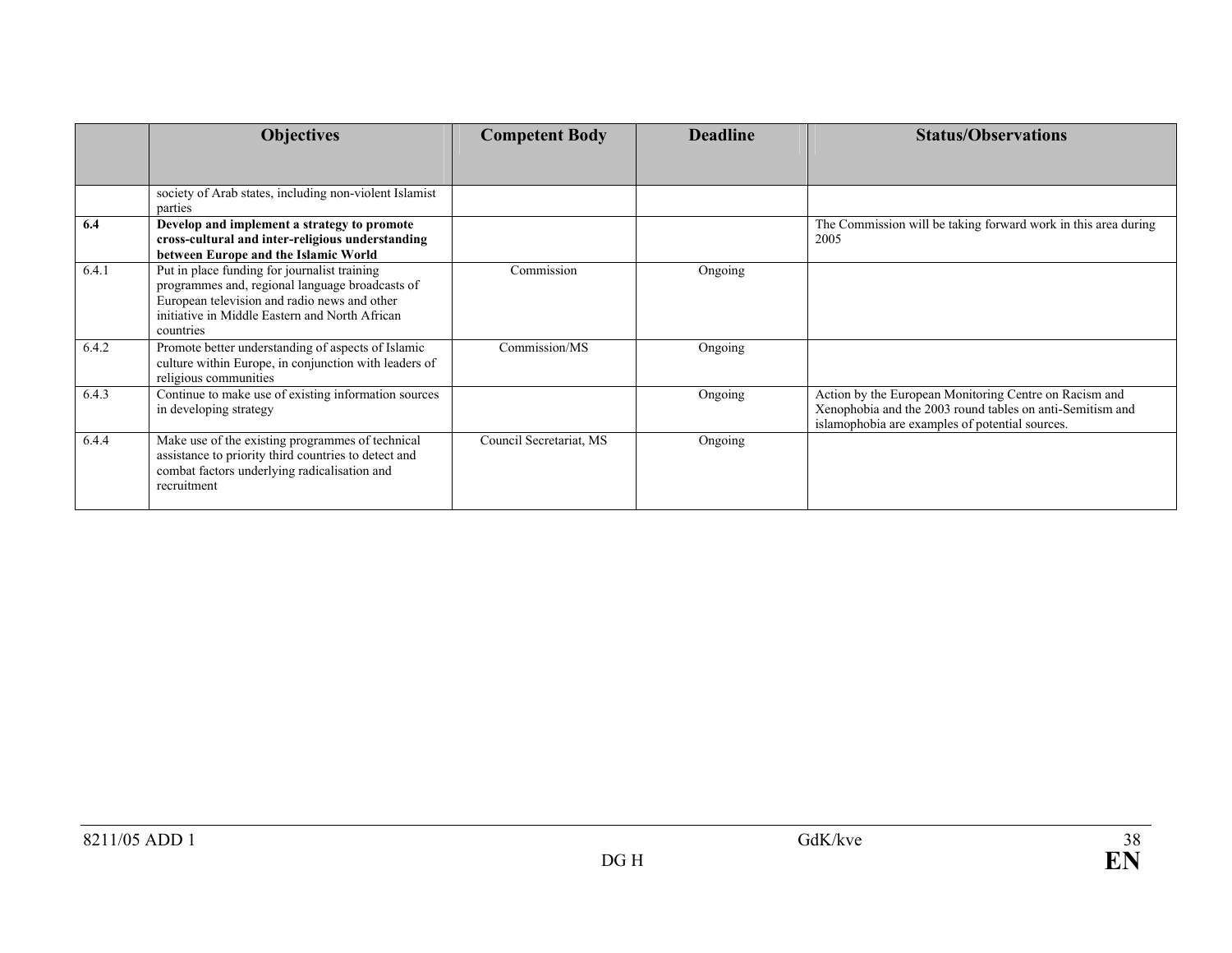|                                                                                                                                                                                           | <b>Measure/Action</b>                                                                                                                                                                                   | <b>Competent Body</b>                         | <b>Deadline</b>  | <b>Status/Observations</b>                                                                                                                                                                                              |
|-------------------------------------------------------------------------------------------------------------------------------------------------------------------------------------------|---------------------------------------------------------------------------------------------------------------------------------------------------------------------------------------------------------|-----------------------------------------------|------------------|-------------------------------------------------------------------------------------------------------------------------------------------------------------------------------------------------------------------------|
|                                                                                                                                                                                           |                                                                                                                                                                                                         |                                               |                  |                                                                                                                                                                                                                         |
| Objective 7: To Target actions under EU external relations towards priority Third Countries where<br>counter-terrorist capacity or commitment to combating terrorism needs to be enhanced |                                                                                                                                                                                                         |                                               |                  |                                                                                                                                                                                                                         |
| 7.1                                                                                                                                                                                       | Expand the role of the SitCen in the carrying out<br>of threat assessments to enable working groups to<br>focus on the development of policy                                                            | SitCen                                        |                  |                                                                                                                                                                                                                         |
| 7.2                                                                                                                                                                                       | Develop capacities to analyse and evaluate third<br>country activities in counter-terrorism                                                                                                             | Council/HR/<br>EU Coordinator/<br>Commission  |                  |                                                                                                                                                                                                                         |
| 7.2.1                                                                                                                                                                                     | Task SitCen with the compilation of Country Threat<br>Assessments to be used by Second and Third Pillar<br>formations in the development of policy                                                      | COTER/PSC<br>CATS                             | Ongoing          | New system in place.                                                                                                                                                                                                    |
| 7.2.2                                                                                                                                                                                     | Deploy and further develop technical capacity for<br>monitoring and analysing open source information<br>relevant to third country activities in counter-<br>terrorism                                  | SitCen/MS/Commission                          | Ongoing          |                                                                                                                                                                                                                         |
| 7.3                                                                                                                                                                                       | Develop and implement technical assistance<br>strategies to enhance the counter-terrorist capacity<br>of priority countries, in coordination with other<br>international organisations and Donor states | MS/Commission/<br><b>COTER/EU Coordinator</b> |                  |                                                                                                                                                                                                                         |
| 7.3.1                                                                                                                                                                                     | Enhance coordination between Member States and the<br>Commission on existing technical assistance projects                                                                                              | MS/Commission                                 | Ongoing          | COTER inventory should be revised and updated. MS and<br>Commission should consider designating contact points for<br>counter-terrorism in their Missions on the ground, especially in<br>the COTER priority countries. |
| 7.3.2                                                                                                                                                                                     | Identify approximately 10 partner countries for<br><b>Technical Assistance</b>                                                                                                                          | <b>COTER/EU Coordinator</b>                   | <b>July 2004</b> | COTER has identified 7 priority countries where counter-terrorism<br>capacity needs to be enhanced.                                                                                                                     |
| 7.3.3                                                                                                                                                                                     | Conduct a review of selected Community and<br>bilateral assistance projects with the aim of sharing<br>best practice/lessons learned on counter-terrorism<br>assistance                                 | Commission/COTER                              | December 2004    | Work to continue in 2005.                                                                                                                                                                                               |
| 7.3.4                                                                                                                                                                                     | Develop and implement technical assistance<br>programmes, aimed at capacity building in the field of<br>counter terrorism, in coordination with UN agencies<br>and other organisations as appropriate   | MS/Commission                                 | Ongoing          | MS and COM should regularly update COTER and the UNCTC<br>on CT projects under way.<br>The Council and the Commission have started to build up a<br>network of experts from MS and other EU bodies.                     |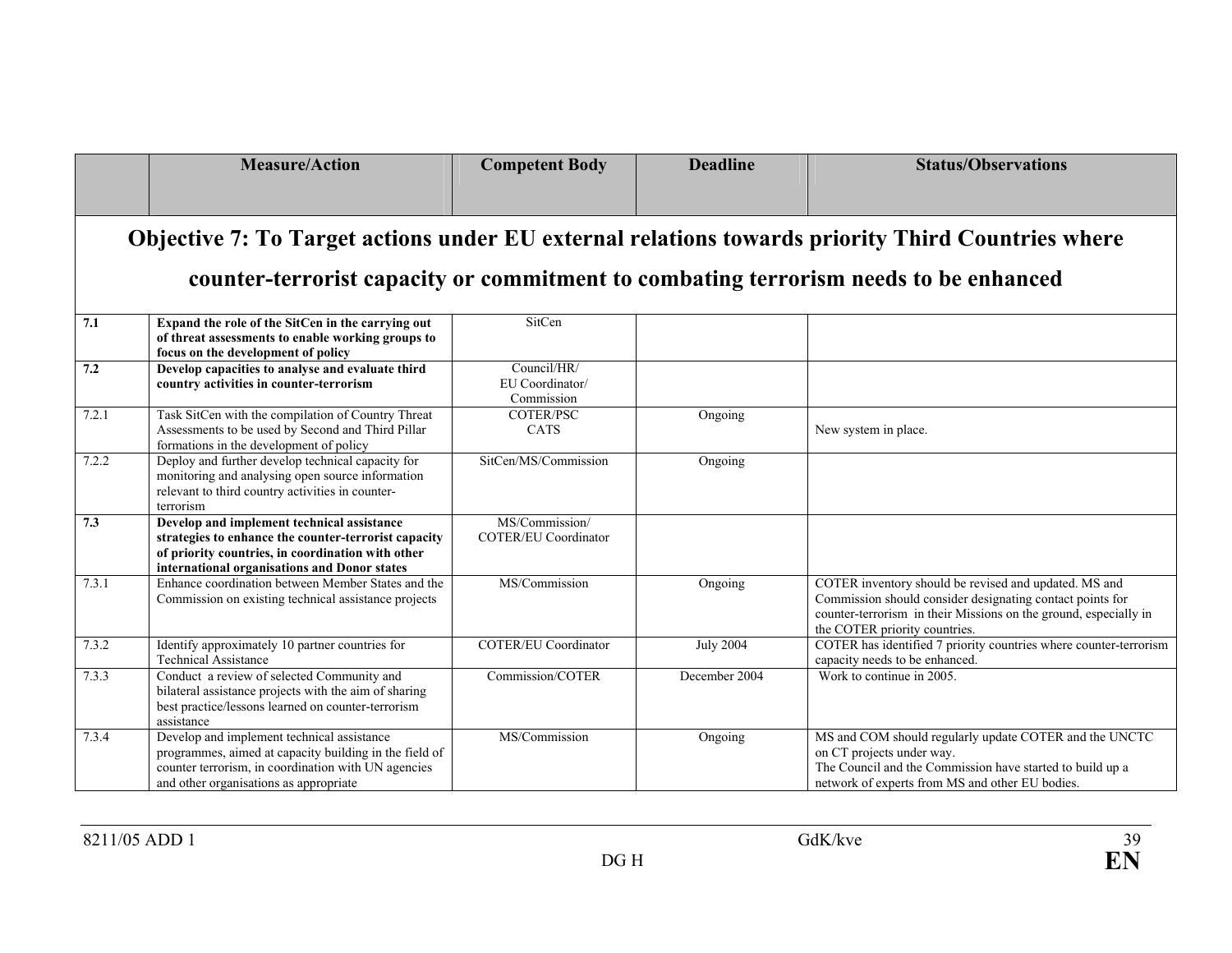|       | <b>Measure/Action</b>                                                                                                                                                                                                                                      | <b>Competent Body</b>                   | <b>Deadline</b> | <b>Status/Observations</b>                                                                                                                                                                                                                                   |
|-------|------------------------------------------------------------------------------------------------------------------------------------------------------------------------------------------------------------------------------------------------------------|-----------------------------------------|-----------------|--------------------------------------------------------------------------------------------------------------------------------------------------------------------------------------------------------------------------------------------------------------|
|       |                                                                                                                                                                                                                                                            |                                         |                 |                                                                                                                                                                                                                                                              |
| 7.4   | Ensure that specific counter-terrorism issues,<br>including effective counter-terrorism clauses in all<br>agreements reflecting the priorities of the revised<br>Plan of Action are a key element of EU relations at<br>all levels with priority countries | Council/Commission                      | Ongoing         | Standard clause already exists, dating from April 2002.                                                                                                                                                                                                      |
| 7.4.1 | Implement suggestions contained in the Joint Report<br>on clauses submitted to the Council                                                                                                                                                                 | All                                     | Ongoing         | See also Objective 1                                                                                                                                                                                                                                         |
| 7.5   | Mainstream counter-terrorist objectives into the<br>work of the geographical working groups and<br>external assistance programmes                                                                                                                          | Coreper/PSC<br>Council Secretariat/CION | Ongoing         | Commission is already working on mainstreaming within external<br>assistance programmes                                                                                                                                                                      |
| 7.5.1 | Each geographic working group to submit report on<br>counter-terrorist elements of its work programme<br>once per Presidency                                                                                                                               | Council                                 | Ongoing         |                                                                                                                                                                                                                                                              |
| 7.6   | To target actions under EU external relations<br>towards priority Third Countries where counter-<br>terrorist capacity or commitment to combating<br>terrorism needs to be enhanced                                                                        | Council/EU Coordinator                  |                 | NB The emphasis here is also on countries having the capacity,<br>but lacking the commitment, to combat terrorism                                                                                                                                            |
| 7.6.1 | Develop focussed action plans for each identified<br>countries                                                                                                                                                                                             | COTER/Commission/<br>EU Coordinator     | June 2005       | The EU Coordinator and the Presidency continued consultations<br>with priority countries selected by COTER with the aim of<br>drawing up an initial inventory of their needs. Action plans will be<br>prepared on the basis of feedback from these missions. |
| 7.6.2 | Report on Progress on the priority countries to<br>European Council                                                                                                                                                                                        | Council / EU Coordinator                | June 2005       | If appropriate, this could be contained in an overall report on<br>Counter Terrorism                                                                                                                                                                         |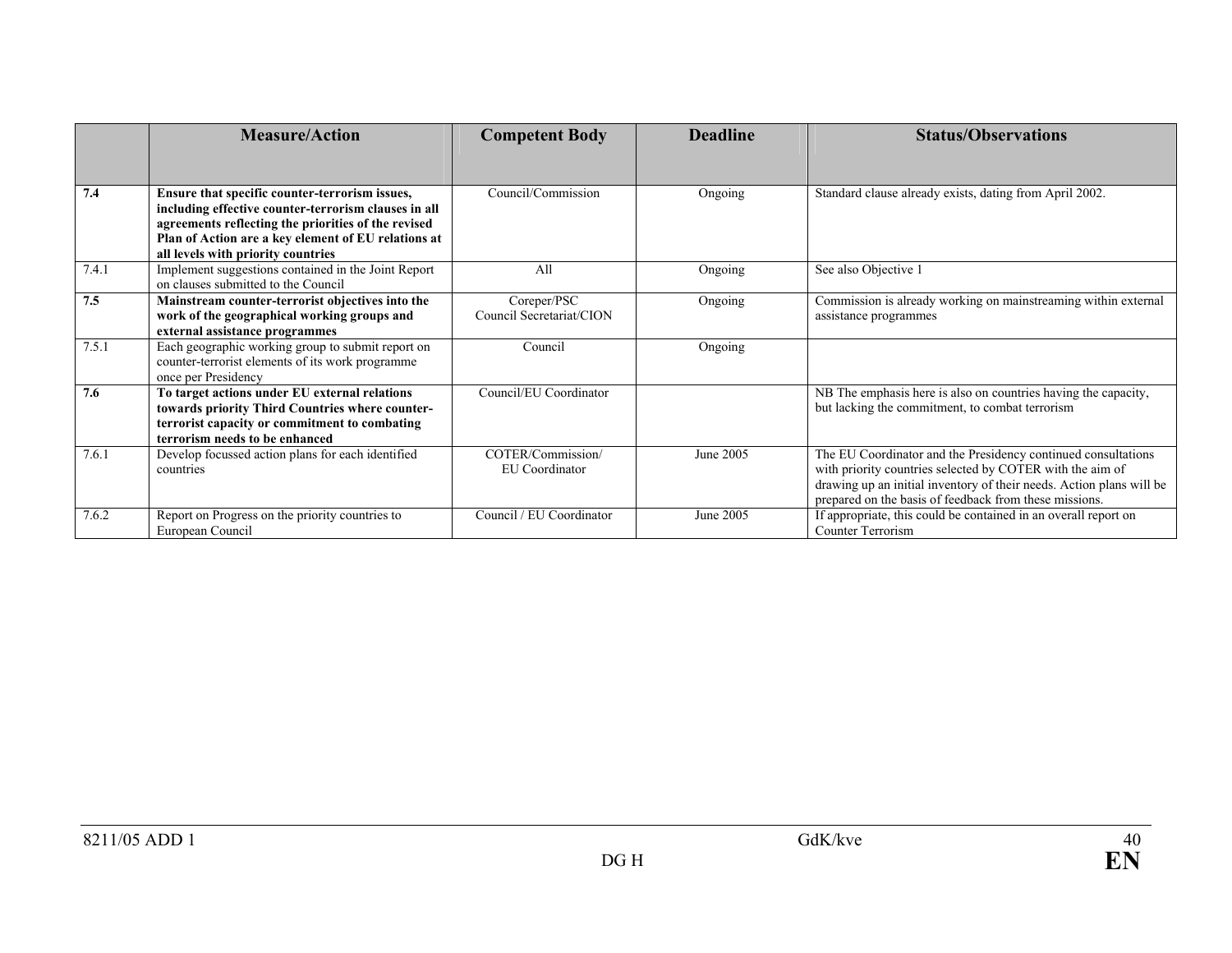| <b>Glossary of Terms</b> |                                                    |                    |                                         |
|--------------------------|----------------------------------------------------|--------------------|-----------------------------------------|
| <b>ASEAN</b>             | <b>Association of South East Asian Nations</b>     | <b>IMO</b>         | International Maritime Organisation     |
| AU                       | <b>African Union</b>                               | <b>JHA Council</b> | Justice and Home Affairs Council        |
| <b>CATS</b>              | Comité de l'article trente-six - Committee Article | <b>JIT</b>         | Joint Investigations Teams              |
|                          | Thirty-six                                         |                    |                                         |
| <b>CBRN</b>              | Chemical, Biological, Radiological, Nuclear        | <b>MDG</b>         | Multidisciplinary Group on Organised    |
|                          |                                                    |                    | Crime                                   |
| <b>CCWG</b>              | <b>Customs Cooperation Working Group</b>           | <b>MS</b>          | <b>Member States</b>                    |
| <b>CFSP</b>              | Common Foreign & Security Policy                   | <b>PCTF</b>        | Police Chiefs' Task Force               |
| <b>CODEXTER</b>          | Council of Europe Working Group Experts on         | <b>PSC</b>         | Political & Security Committee          |
|                          | Terrorism                                          |                    |                                         |
| <b>COM</b>               | Commission                                         | <b>SCIFA</b>       | Strategic Committee on Immigration,     |
|                          |                                                    |                    | Frontiers & Asylum                      |
| <b>COREPER</b>           | <b>Committee of Permanent Representatives</b>      | <b>SCLWG</b>       | Substantive Criminal Law Working        |
|                          |                                                    |                    | Group                                   |
|                          |                                                    | <b>SIS</b>         | Schengen Information Systems            |
| <b>COTER</b>             | CFSP Working Group on Terrorism                    | <b>SitCen</b>      | Joint Situation Centre's                |
| <b>EAW</b>               | European Arrest Warrant                            | <b>TWP</b>         | Terrorism Working Party (JHA)           |
| <b>EJN</b>               | European Judicial Network                          | <b>UNCTC</b>       | <b>United Nations Counter-Terrorism</b> |
|                          |                                                    |                    | Committee                               |